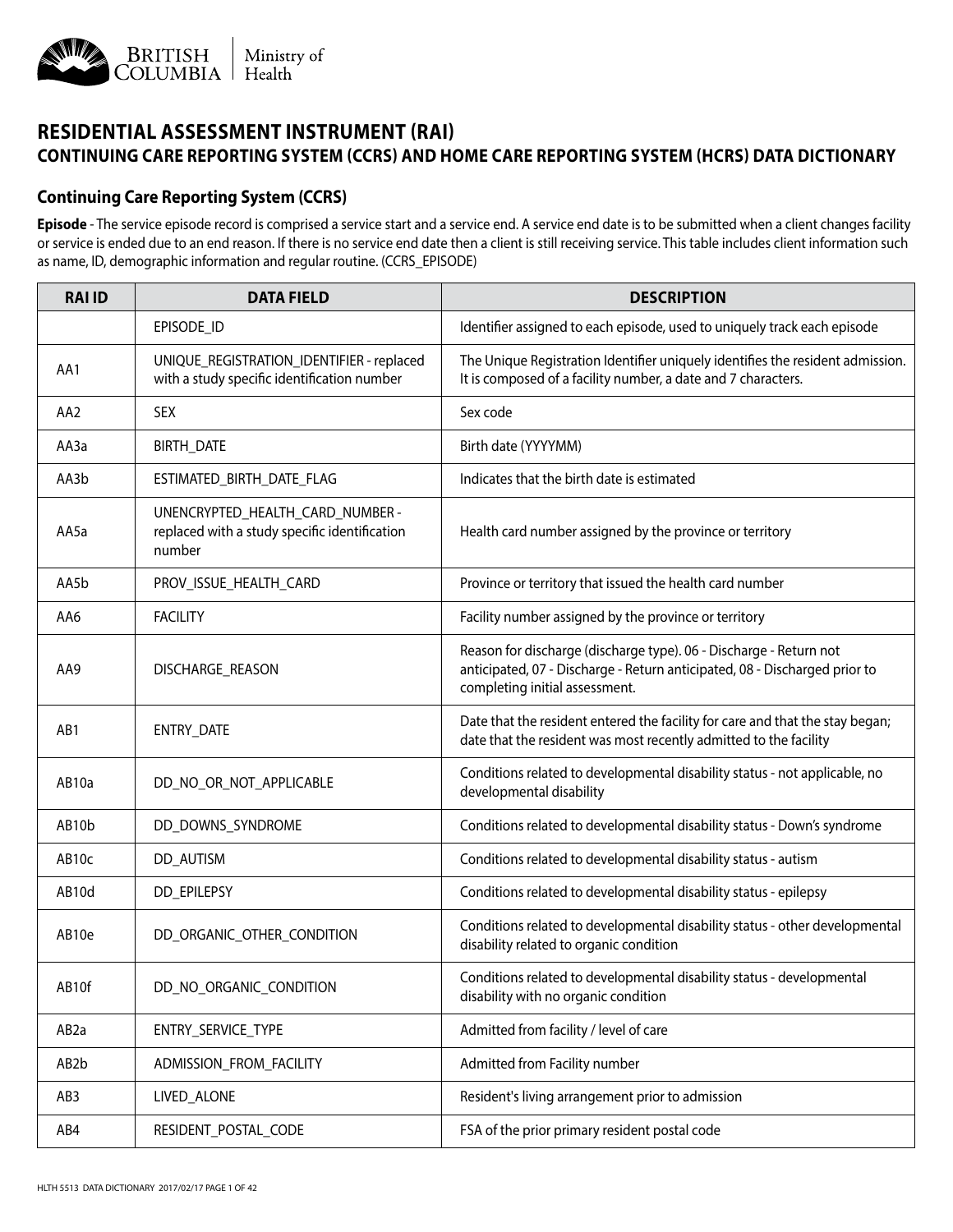| <b>RAI ID</b>     | <b>DATA FIELD</b>              | <b>DESCRIPTION</b>                                                                                                                                                                                                                   |
|-------------------|--------------------------------|--------------------------------------------------------------------------------------------------------------------------------------------------------------------------------------------------------------------------------------|
| AB5a              | STAY_HERE_BEFORE               | Resident history 5 years prior to entry (AB1) - prior stay at this facility                                                                                                                                                          |
| AB5b              | STAY_IN_OTHER_SIMILAR_FACILITY | Resident history 5 years prior to entry (AB1) - stay in other similar level of care<br>facility                                                                                                                                      |
| AB5c              | STAY_IN_OTHER_RESIDE_FACILITY  | Resident history 5 years prior to entry (AB1) - prior stay in other board and<br>care facility, assisted living or group home                                                                                                        |
| AB5d              | STAY_IN_PSYCHIATRIC_SETTING    | Resident history 5 years prior to entry (AB1) - prior stay in a psychiatric facility                                                                                                                                                 |
| AB5e              | STAY_IN_DD_SETTING             | Resident history 5 years prior to entry (AB1) - prior stay in developmental<br>facility                                                                                                                                              |
| AB7               | EDUCATION_COMPLETED            | Highest education completed                                                                                                                                                                                                          |
| AB8               | LANGUAGE                       | Primary language spoken by the resident at home on a regular basis                                                                                                                                                                   |
| AB9               | MENTAL_HEALTH_HISTORY_OR_DD    | Resident's record indicates any history of mental illness or developmental<br>disability problem                                                                                                                                     |
| AC <sub>1</sub> a | STAYS_UP_LATE_AT_NIGHT         | Resident's customary routine in the year prior to Admission Date to this<br>facility or for the year last in the community if now being admitted from<br>another facility - stays up late at night (after 9 pm)                      |
| AC1b              | NAPS_DURING_DAY                | Resident's customary routine in the year prior to Admission Date to this<br>facility or for the year last in the community if now being admitted from<br>another facility - naps regularly during day (at least one hour)            |
| AC <sub>1</sub> c | GOES_OUT_OFTEN                 | Resident's customary routine in the year prior to Admission Date to this<br>facility or for the year last in the community if now being admitted from<br>another facility - goes out 1+ days a week                                  |
| AC <sub>1</sub> d | STAYS_BUSY_WITH_HOBBIES        | Resident's customary routine in the year prior to Admission Date to this<br>facility or for the year last in the community if now being admitted from<br>another facility - stays busy with hobbies, reading or fixed daily routines |
| AC1e              | STAYS_ALONE_OR_TV              | Resident's customary routine in the year prior to Admission Date to this<br>facility or for the year last in the community if now being admitted from<br>another facility - spends most of time alone or watching TV                 |
| AC1f              | INDEPENDENT INDOORS            | Resident's customary routine in the year prior to Admission Date to this<br>facility or for the year last in the community if now being admitted from<br>another facility - moves independently indoors (with appliances, if used)   |
| AC <sub>1g</sub>  | USES_TOBACCO                   | Resident's customary routine in the year prior to Admission Date to this<br>facility or for the year last in the community if now being admitted from<br>another facility - uses tobacco products at least daily                     |
| AC1i              | DISTINCT_FOOD_PREFER           | Resident's customary routine in the year prior to Admission Date to this<br>facility or for the year last in the community if now being admitted from<br>another facility - distinct food preferences                                |
| AC <sub>1</sub> j | EATS_BETWEEN_MEALS             | Resident's customary routine in the year prior to Admission Date to this<br>facility or for the year last in the community if now being admitted from<br>another facility - eats between meals all or most of the day                |
| AC1k              | USE_OF_ALCOHOL_WEEKLY          | Resident's customary routine in the year prior to Admission Date to this<br>facility or for the year last in the community if now being admitted from<br>another facility - use of alcoholic beverage(s) at least weekly             |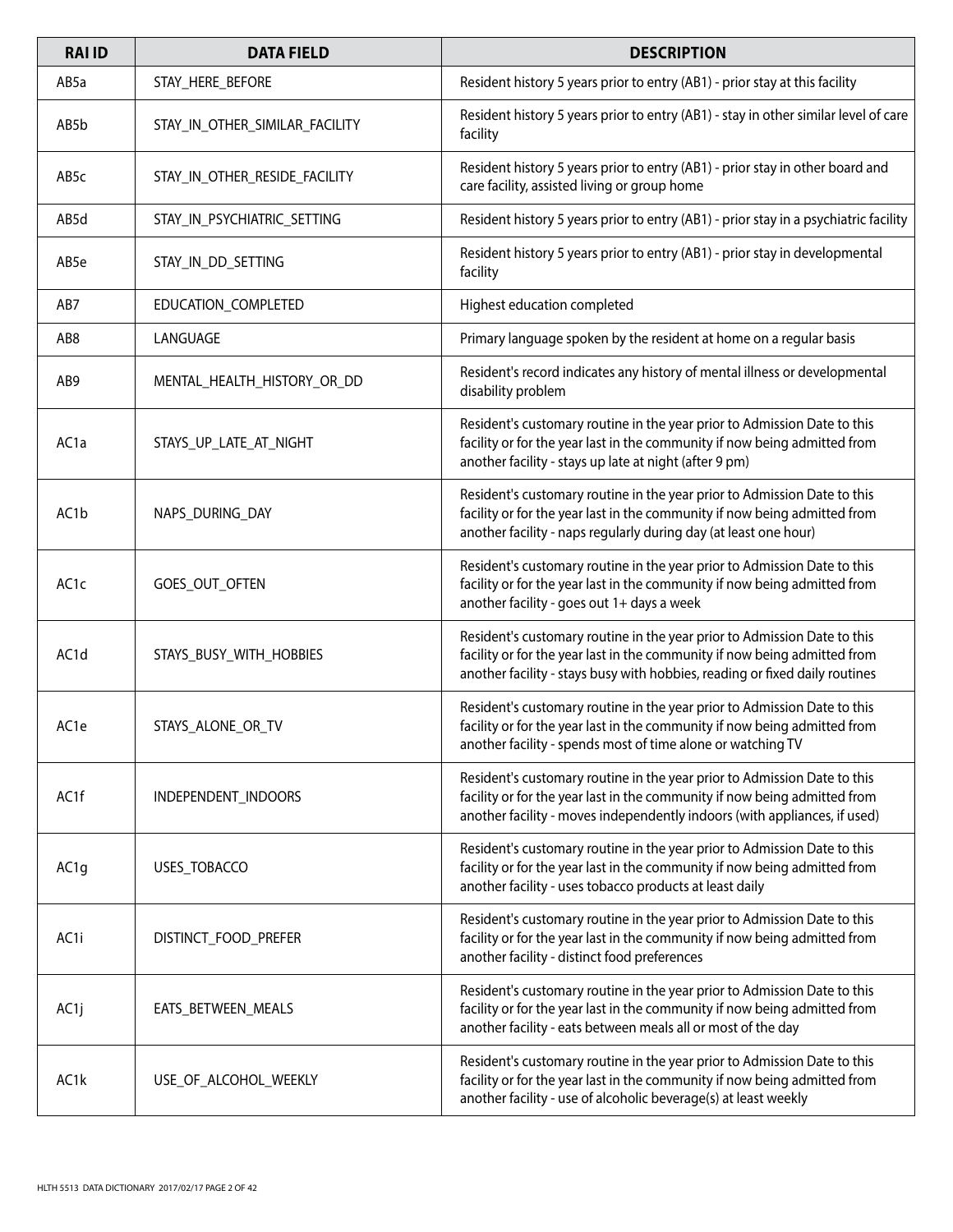| <b>RAI ID</b>     | <b>DATA FIELD</b>             | <b>DESCRIPTION</b>                                                                                                                                                                                                                                                       |
|-------------------|-------------------------------|--------------------------------------------------------------------------------------------------------------------------------------------------------------------------------------------------------------------------------------------------------------------------|
| AC1m              | BEDCLOTHES_MUCH_OF_DAY        | Resident's customary routine in the year prior to Admission Date to this<br>facility or for the year last in the community if now being admitted from<br>another facility - in bedclothes much of the day                                                                |
| AC1n              | WAKENS_TO_TOILET              | Resident's customary routine in the year prior to Admission Date to this<br>facility or for the year last in the community if now being admitted from<br>another facility - wakens to toilet all or most nights                                                          |
| AC1o              | IRREGULAR_BOWEL               | Resident's customary routine in the year prior to Admission Date to this<br>facility or for the year last in the community if now being admitted from<br>another facility - has irregular bowel movement pattern                                                         |
| AC <sub>1</sub> p | SHOWERS_FOR_BATHING           | Resident's customary routine in the year prior to Admission Date to this<br>facility or for the year last in the community if now being admitted from<br>another facility - showers for bathing                                                                          |
| AC <sub>1q</sub>  | <b>BATHING_IN_PM</b>          | Resident's customary routine in the year prior to Admission Date to this<br>facility or for the year last in the community if now being admitted from<br>another facility - bathing in PM                                                                                |
| AC <sub>15</sub>  | DAILY_CONTACT_RELATIVE        | Resident's customary routine in the year prior to Admission Date to this<br>facility or for the year last in the community if now being admitted from<br>another facility - daily contact with relatives / close friends                                                 |
| AC1t              | ATTENDS_CHURCH                | Resident's customary routine in the year prior to Admission Date to this<br>facility or for the year last in the community if now being admitted from<br>another facility - usually attends church, temple, synagogue, etc.                                              |
| AC1u              | STRENGTH_IN_FAITH             | Resident's customary routine in the year prior to Admission Date to this<br>facility or for the year last in the community if now being admitted from<br>another facility - finds strength in faith                                                                      |
| AC1v              | ANIMAL_COMPANION              | Resident's customary routine in the year prior to Admission Date to this<br>facility or for the year last in the community if now being admitted from<br>another facility - daily animal companion / presence                                                            |
| AC1w              | INVOLVED_GROUP_ACTIVITY       | Resident's customary routine in the year prior to Admission Date to this<br>facility or for the year last in the community if now being admitted from<br>another facility - involved in group activities                                                                 |
| R <sub>3</sub> a  | DISCHARGE_LEVEL_OF_CARE       | Level of care at time of discharge                                                                                                                                                                                                                                       |
| R <sub>3</sub> b  | DISCHARGE TO FACILITY         | Discharged to Facility Number                                                                                                                                                                                                                                            |
| R4                | DISCHARGE_DATE                | Date that resident is discharged from the facility                                                                                                                                                                                                                       |
|                   | BED_TYPE_AT_ADMISSION         | To enable reporting on the different types of beds that residents may be<br>placed within a facility. This may include specialized beds such as respite,<br>convalescent or palliative beds in addition to general residential, long-term<br>beds at entry date AD2      |
|                   | BED_TYPE_AT_DISCHARGE         | To enable reporting on the different types of beds that residents may be<br>placed within a facility. This may include specialized beds such as respite,<br>convalescent or palliative beds in addition to general residential, long-term<br>beds at discharge date. AD2 |
|                   | CIHI_ASSUMED_DISCHARGE_DATE   | The first day of the second quarter after the resident's latest event (admission<br>or assessment).                                                                                                                                                                      |
|                   | CIHI_FISCAL_QUARTER_DISCHARGE | Fiscal quarter of discharge. This is CIHI's fiscal quarters which are 1 - April<br>to June, 2 - July to September, 3 - October to December and 4 - January to<br>March                                                                                                   |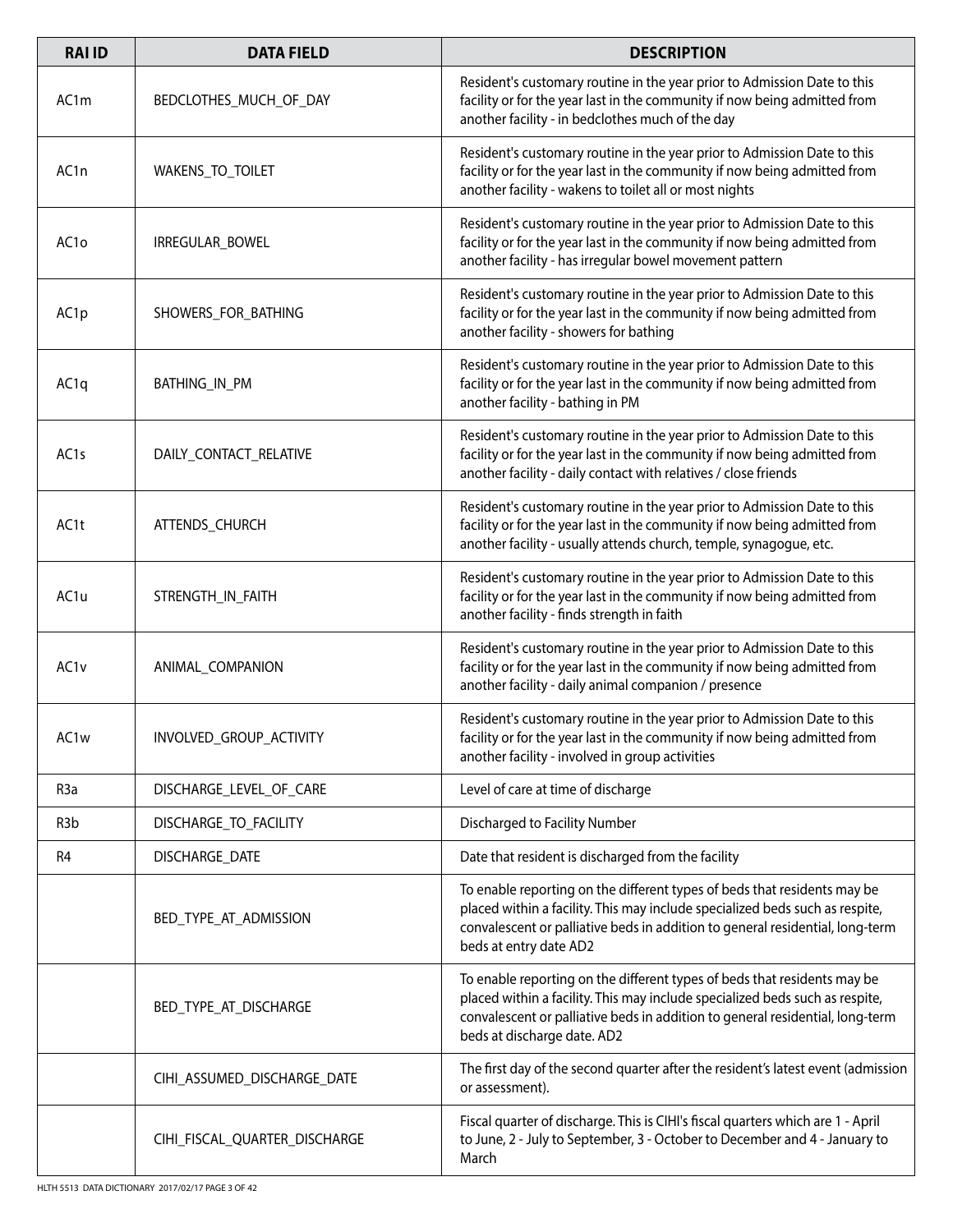| <b>RAI ID</b> | <b>DATA FIELD</b>           | <b>DESCRIPTION</b>                                                                                                                                                                                                                                                      |
|---------------|-----------------------------|-------------------------------------------------------------------------------------------------------------------------------------------------------------------------------------------------------------------------------------------------------------------------|
|               | CIHI_FISCAL_QUARTER_ENTRY   | Fiscal quarter of entry date. This is CIHI's fiscal quarters which are 1 - April<br>- June, 2 - July to September, 3 - October to December and 4 - January to<br>March                                                                                                  |
|               | CIHI_FISCAL_YEAR_DISCHARGE  | Fiscal year of discharge                                                                                                                                                                                                                                                |
|               | CIHI_FISCAL_YEAR_ENTRY      | Fiscal year of entry date                                                                                                                                                                                                                                               |
|               | CONSISTENT_BIRTH_DATE_FLAG  | Flag for whether or not the resident has consistent information regarding<br>birth date across all episodes within each facility they have resided in                                                                                                                   |
|               | CONSISTENT_SEX_FLAG         | Flag for whether or not the resident has consistent information regarding<br>sex information across all episodes within each facility they have resided in<br>within each sector                                                                                        |
|               | DISCHARGE_FLAG              | Indicates if the episode has a discharge record                                                                                                                                                                                                                         |
|               | DISCHARGE_LOS_DAYS          | Length of stay at discharge for the resident                                                                                                                                                                                                                            |
|               | DQ_DATE_PROBLEMS_FLAG       | A data quality flag assigned at the Episode level to flag episodes with date<br>problems. 1-9 are removed from analytical reports and eReports. 1-10 are<br>removed for linkage projects.                                                                               |
|               | DQ_DISCHARGE_ASSUMED_FLAG   | Resident has not been discharged, expected date (assessment or discharge)<br>has not been submitted to CIHI                                                                                                                                                             |
|               | ENTRY_TYPE                  | Whether the entry is a new admission or re-entry $1 =$ Admission, $9 =$ Re-entry                                                                                                                                                                                        |
|               | EPISODE_ASSESSMENT_STATUS   | Whether or not the resident was assessed. If assessed, whether it was<br>admission assessment or any other assessment $1 = Not$ assessed, $2 =$<br>Admission assessment, $3$ = Other assessment, $9$ = Not applicable                                                   |
|               | LANGUAGE_GROUP              | Indicates the grouping of the primary language spoken by the resident at<br>home on a regular basis ENG - English, FRA - French, OTH- other language                                                                                                                    |
|               | LAST_TRANSFER_DATE          | Date of last transfer to facility                                                                                                                                                                                                                                       |
|               | LOS_DAYS_CATEGORY           | Length of stay days category                                                                                                                                                                                                                                            |
|               | MARITAL_STATUS_ADMISSION    | Resident's marital status at admission                                                                                                                                                                                                                                  |
|               | MIS_AT_ADMISSION            | The Unit-MIS Functional Centre Account Code is the account number that is<br>used to represent the statistical and financial reporting related to the unit in<br>which the resident is placed in the facility at entry date                                             |
|               | MIS_AT_DISCHARGE            | The Unit-MIS Functional Centre Account Code is the account number that is<br>used to represent the statistical and financial reporting related to the unit in<br>which the resident is placed in the facility at discharge date                                         |
|               | NUM_OF_ASSESSMENT_EPISODE   | Number of assessments in the episode                                                                                                                                                                                                                                    |
|               | PREVIOUS_FACILITY           | Previous facility                                                                                                                                                                                                                                                       |
|               | RESIDENT_CENSUS_DIVISION    | Statistics Canada's Standard Geographic census division code for<br>the resident's prior primary residence postal code. See the Standard<br>Geographical Classification (SGC) for lists of valid codes for census division. A<br>missing census division is indicated   |
|               | RESIDENT_CENSUS_SUBDIVISION | Statistics Canada's Standard Geographic census subdivision code for the<br>facility providing care to the resident. See the Standard Geographical<br>Classification (SGC) for lists of valid codes for census subdivision. A missing<br>census subdivision is indicated |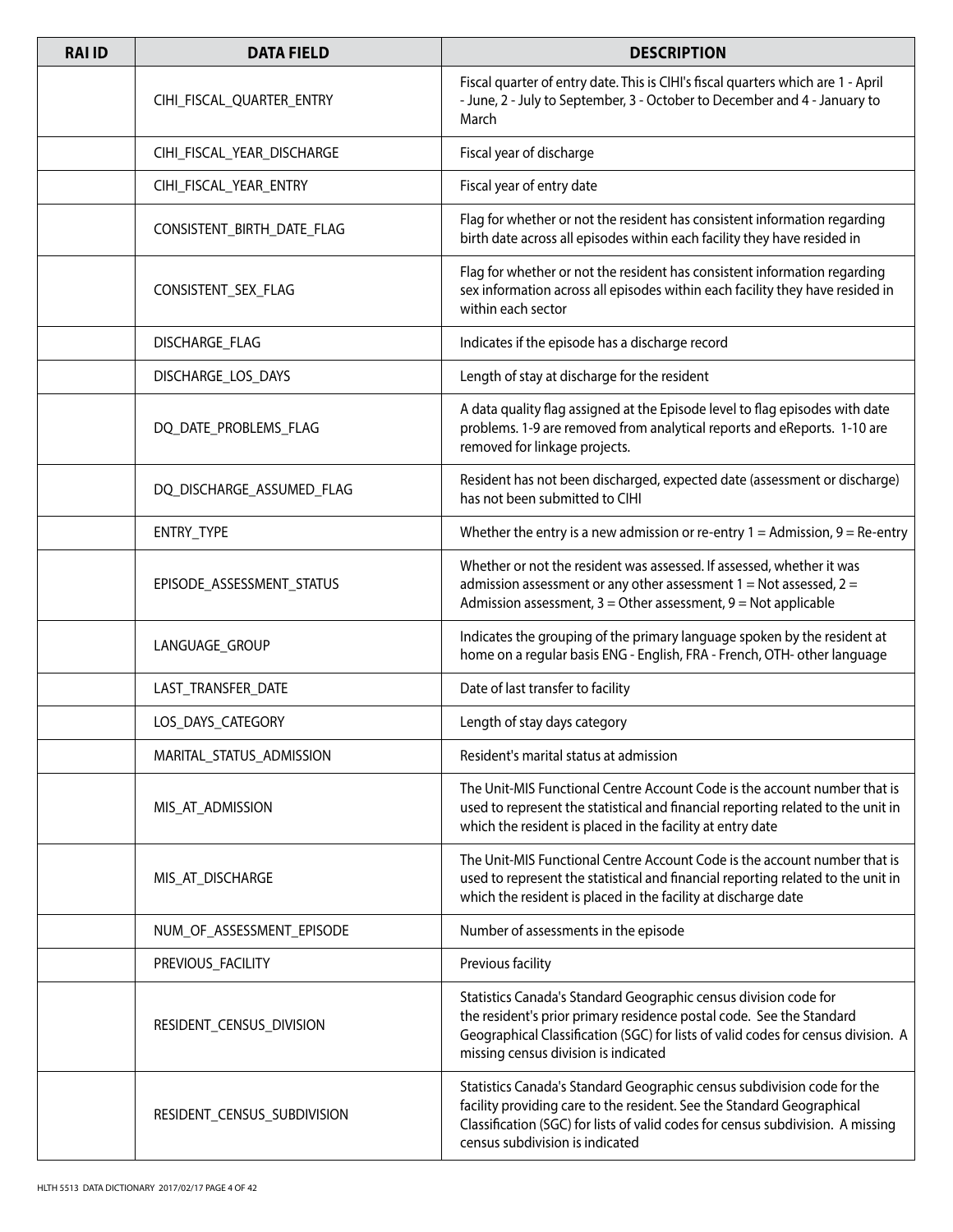| <b>RAI ID</b> | <b>DATA FIELD</b>            | <b>DESCRIPTION</b>                                                                                                                                                                                                                                                                                                                                                                                                                                                                                                                                                                          |
|---------------|------------------------------|---------------------------------------------------------------------------------------------------------------------------------------------------------------------------------------------------------------------------------------------------------------------------------------------------------------------------------------------------------------------------------------------------------------------------------------------------------------------------------------------------------------------------------------------------------------------------------------------|
|               | RESIDENT_GEO_DIMENSION_LINK  | Indicates whether the resident postal code linked to CIHI's Geography<br>Dimension File, 1 - Link Successful -1 - Link Unsuccessful                                                                                                                                                                                                                                                                                                                                                                                                                                                         |
|               | RESIDENT_HEALTH_REGION       | The resident's prior primary residence health region. Health regions are<br>subprovincial areas defined by provincial department of health. 10 - Interior<br>Health Authority, 20 - Fraser Health Authority, 30 - Vancouver Coastal Health<br>Authority, 40 - Vancouver Island Health Authority, 50 - Northern Health<br>Authority                                                                                                                                                                                                                                                          |
|               | RESIDENT_PROVINCE            | Province based on Resident's Postal Code                                                                                                                                                                                                                                                                                                                                                                                                                                                                                                                                                    |
|               | RESIDENT_QAIPPE              | Resident's prior primary residence neighbourhood income quintile. 1 -<br>LOWEST INCOME QUINTILE, 2 - 2nd QUINTILE, 3 - 3rd QUINTILE, 4 - 4th<br>QUINTILE,5 - HIGHEST INCOME QUINTILE, 9 - MISSING, -7 - N/A, -8 - invalid<br>value                                                                                                                                                                                                                                                                                                                                                          |
|               | RESIDENT_SAC_CODE            | Statistics Canada's census metropolitan area/census agglomeration code for<br>the resident's prior primary residence postal code, 000 - Territories, 001-995<br>- CMA/CA unique identifier, 996 - Strongly influenced zone, 997 - Moderately<br>influenced zone, 998 - Weakly influenced zone, 999 - No influenced zone                                                                                                                                                                                                                                                                     |
|               | RESIDENT_SAC_TYPE            | Resident's Prior Primary Residence Statistical Area Classification Type, 1<br>- Census Metropolitan Area 2 2 - Tracted Census Agglomeration, 3 - Non-<br>Tracted Census Agglomeration, 4 - Non-Cmaca, Strong Cmaca Influence,<br>5 - Non-Cmaca, Moderate Cmaca Influence, 6 - Non-Cmaca, Weak Cmaca<br>Influence, 7 - Non-Cmaca, No Cmaca Influence, 8 Territories                                                                                                                                                                                                                          |
|               | RESIDENT_SUB_HEALTH_DISTRICT | The resident's prior primary residence health district code. Health districts<br>are geographically defined areas which are smaller than health regions.<br>They do not exist in all provinces/territories, 11 East Kootenay, 12 - Kootenay<br>Boundary, 13 - Okanagan, 14 - Thompson Cariboo Shuswap, 21 - Fraser<br>East, 22 - Fraser North, 23 - Fraser South, 31 - Richmond, 32 - Vancouver,<br>33 - North Shore/Coast Garibaldi, 41 - South Vancouver Island, 42 - Central<br>Vancouver Island, 43 - North Vancouver Island, 51 - Northwest, 52 - Northern<br>Interior, 53 - Northeast |
|               | RESIDENT_URBAN_RURAL_CODE    | Urban or rural status of Resident's prior residence or facility, 1 - Urban, 2 -<br>Rural, 9 - Missing                                                                                                                                                                                                                                                                                                                                                                                                                                                                                       |
|               | <b>SECTOR</b>                | Main sector, hospital based or residential based, that facility is assigned to                                                                                                                                                                                                                                                                                                                                                                                                                                                                                                              |

**Assessment** - Contains the assessment information from RAI MDS 2.0, outcome scales, clinical assessment protocols (CAPs), and quality indicators. An assessment must have an episode record. (CCRS\_ASSESSMENT)

| <b>RAIID</b>     | <b>DATA FIELD</b>  | <b>DESCRIPTION</b>                                                                              |
|------------------|--------------------|-------------------------------------------------------------------------------------------------|
|                  | ASSESSMENT ID      | Identifier assigned to each assessment in the database                                          |
| A10a             | LIVING WILL        | Legal existence of directives in the record regarding treatment options -<br>living will        |
| A10 <sub>b</sub> | DO NOT RESUSCITATE | Legal existence of directives in the record regarding treatment options - do<br>not resuscitate |
| A10c             | DO NOT HOSPITALIZE | Legal existence of directives in the record regarding treatment options - do<br>not hospitalize |
| A10d             | ORGAN DONATION     | Legal existence of directives in the record regarding treatment options -<br>organ donation     |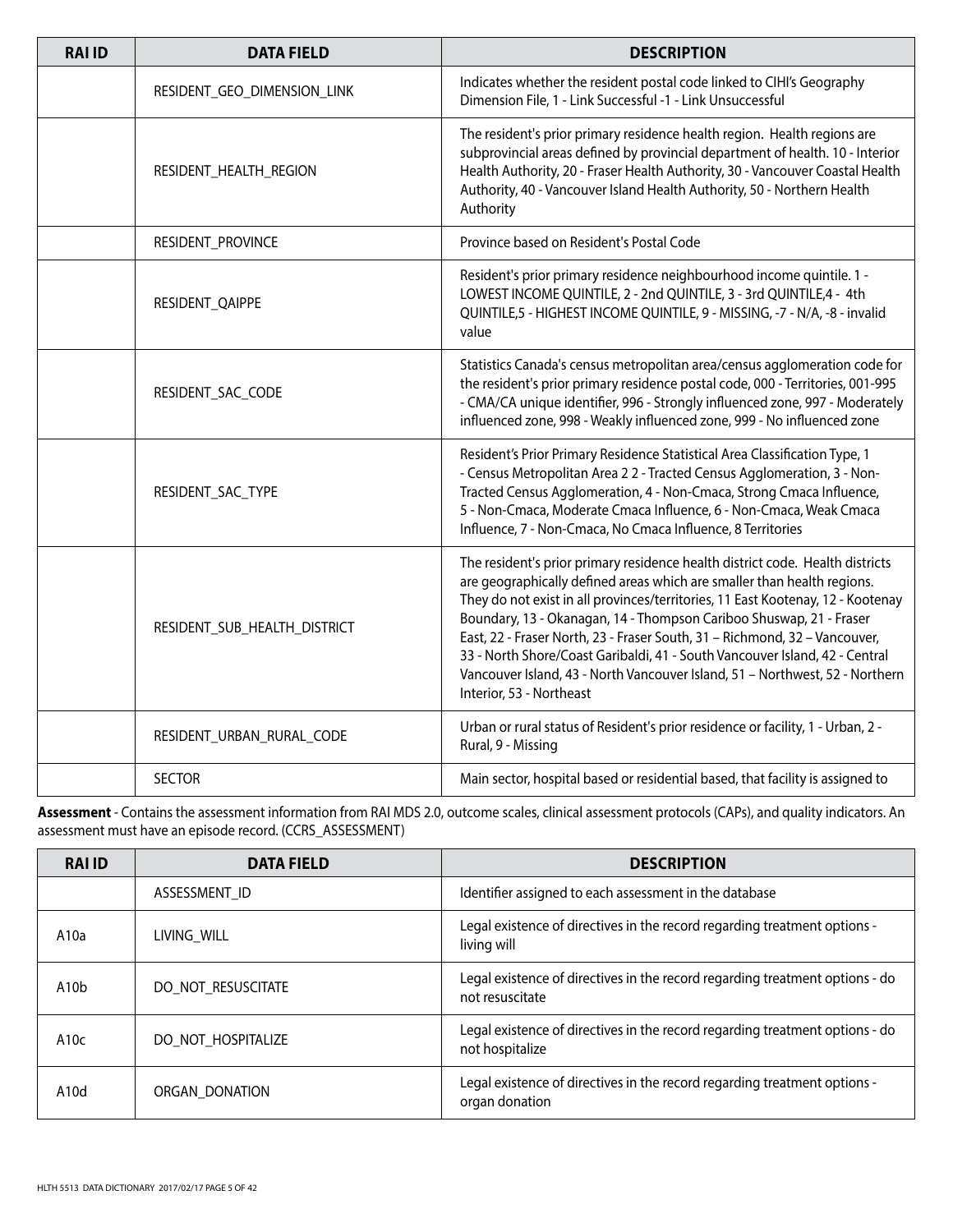| <b>RAI ID</b>     | <b>DATA FIELD</b>              | <b>DESCRIPTION</b>                                                                                                                                                       |
|-------------------|--------------------------------|--------------------------------------------------------------------------------------------------------------------------------------------------------------------------|
| A <sub>10e</sub>  | AUTOPSY_REQUEST                | Legal existence of directives in the record regarding treatment options -<br>autopsy request                                                                             |
| A <sub>10</sub> f | FEEDING_RESTRICTIONS           | Legal existence of directives in the record regarding treatment options -<br>feeding restrictions                                                                        |
| A10g              | MEDS_RESTRICTIONS              | Legal existence of directives in the record regarding treatment options -<br>medication restrictions                                                                     |
| A <sub>10</sub> h | OTHER_TREAT_RESTRICTIONS       | Legal existence of directives in the record regarding treatment options -<br>other treatment restrictions                                                                |
| A3                | ASSESSMENT_DATE                | Assessment reference date - last day of the Resident's observation period                                                                                                |
| A5                | MARITAL_STATUS                 | Resident's marital status                                                                                                                                                |
| A9a               | LEGAL_GUARDIAN                 | Responsibility for participating in decisions about Resident's health care,<br>treatment, financial affairs and legal affairs - legal guardian                           |
| A9b               | ENDURING_POA_FINANCES          | Responsibility for participating in decisions about Resident's health care,<br>treatment, financial affairs and legal affairs - durable power of attorney<br>financial   |
| A <sub>9c</sub>   | OTHER_LEGAL_OVERSIGHT          | Responsibility for participating in decisions about Resident's health care,<br>treatment, financial affairs and legal affairs - other legal oversight                    |
| A9d               | FAMILY_RESPONSIBLE             | Responsibility for participating in decisions about Resident's health care,<br>treatment, financial affairs and legal affairs - family member responsible                |
| A <sub>9e</sub>   | DURABLE_POA_HEALTH             | Responsibility for participating in decisions about Resident's health care,<br>treatment, financial affairs and legal affairs - durable power of attorney<br>health care |
| A9f               | PATIENT_RESPONSIBLE            | Responsibility for participating in decisions about Resident's health care,<br>treatment, financial affairs and legal affairs - resident responsible for self            |
| AA1               | UNIQUE_REGISTRATION_IDENTIFIER | The Unique Registration Identifier uniquely identifies the resident admission.<br>It is composed of a facility number, a date and 7 characters.                          |
| AA6               | <b>FACILITY</b>                | Facility number assigned by the province or territory                                                                                                                    |
| AA8               | ASSESSMENT_TYPE                | Reason for assessment                                                                                                                                                    |
| <b>B1</b>         | COMATOSE                       | Resident's record includes documented neurological diagnosis of coma or<br>persistent vegetative state                                                                   |
| B <sub>2</sub> a  | SHORT_TERM_MEMORY              | Resident's functional capacity to remember recent events                                                                                                                 |
| B <sub>2</sub> b  | LONG_TERM_MEMORY_OK            | Resident's functional capacity to remember long past events                                                                                                              |
| B <sub>3</sub> a  | <b>CURRENT_SEASON</b>          | Memory recall performance during the last 7 days - current season                                                                                                        |
| B <sub>3</sub> b  | LOCATION_OF_OWN_ROOM           | Memory recall performance during the last 7 days - location of own room                                                                                                  |
| B3c               | RECALL_NAMES_FACES             | Memory recall performance during the last 7 days - staff names / faces                                                                                                   |
| B <sub>3</sub> d  | AWARE_IN_NURSING_HOME          | Memory recall performance during the last 7 days - that he / she is in a<br>facility                                                                                     |
| B4                | COGNITIVE_SKILLS               | Cognitive skills for making every day decisions about tasks or activities of<br>daily living over the last 7 days                                                        |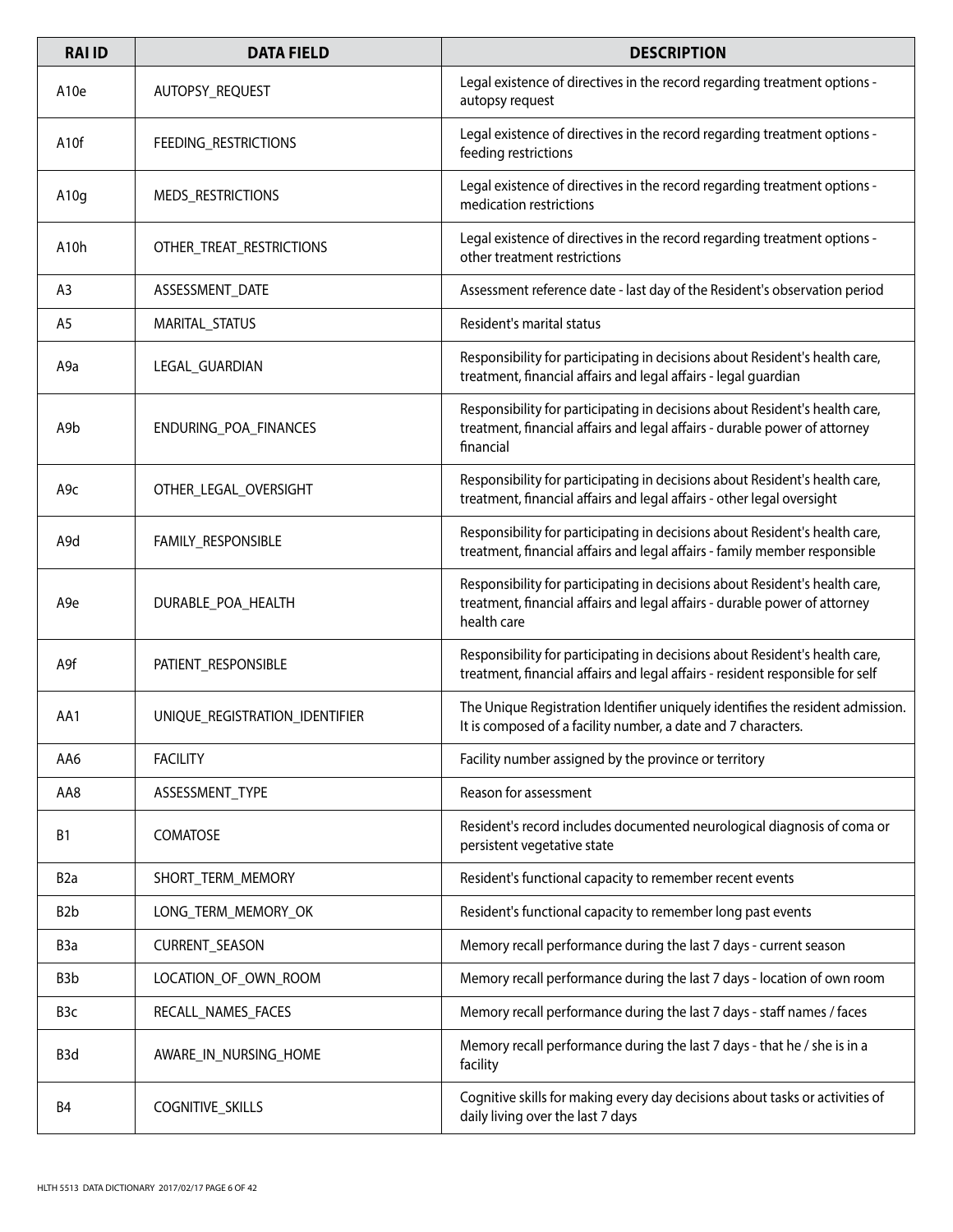| <b>RAI ID</b>    | <b>DATA FIELD</b>              | <b>DESCRIPTION</b>                                                                                                                                   |
|------------------|--------------------------------|------------------------------------------------------------------------------------------------------------------------------------------------------|
| B <sub>5</sub> a | EASILY_DISTRACTED              | Delirium - periodic disordered thinking or awareness in last 7 days - easily<br>distracted                                                           |
| B <sub>5</sub> b | PERIODS_OF_ALTERED_PERCEPTION  | Delirium - periodic disordered thinking or awareness in last 7 days - periods<br>of altered perception or awareness of surroundings                  |
| B <sub>5</sub> c | EPISODES_OF_DISORG_SPEECH      | Delirium - periodic disordered thinking or awareness in last 7 days - episodes<br>of disordered speech                                               |
| B5d              | PERIODS_OF_RESTLESSNESS        | Delirium - periodic disordered thinking or awareness in last 7 days - periods<br>of restlessness                                                     |
| B <sub>5e</sub>  | PERIODS_OF_LETHARGY            | Delirium - periodic disordered thinking or awareness in last 7 days - periods<br>of lethargy                                                         |
| B <sub>5f</sub>  | MENTAL_FUNCTION_VARIES         | Delirium - periodic disordered thinking or awareness in last 7 days - mental<br>function varies over course of day                                   |
| B <sub>6</sub>   | CHANGE_IN_COGNITIVE_STATUS     | Resident's cognitive status, skills or abilities have changed as compared to<br>status of 90 days ago, or since last assessment if less than 90 days |
| C <sub>1</sub>   | <b>HEARING</b>                 | Resident's ability to hear, with environmental adjustments if necessary,<br>during the past 7 days                                                   |
| C <sub>2a</sub>  | HEARING_AID_USED_REGULARLY     | Communication devices and techniques over the last 7 days - hearing aid<br>used regularly                                                            |
| C <sub>2b</sub>  | HEARING_AID_NOT_USED_REGULARLY | Communication devices and techniques over the last 7 days - hearing aid not<br>used regularly                                                        |
| C2c              | OTHER_RECEPT_COMM_TECH         | Communication devices and techniques over the last 7 days - other receptive<br>communication techniques used                                         |
| C3a              | <b>SPEECH</b>                  | Resident makes needs known in last 7 days - speech                                                                                                   |
| C <sub>3</sub> b | WRITING_MESSAGES               | Resident makes needs known in last 7 days - writing messages                                                                                         |
| C3c              | SIGN_LANGUAGE                  | Resident makes needs known in last 7 days - American sign or braille                                                                                 |
| C3d              | SIGNS_GESTURES                 | Resident makes needs known in last 7 days - signs, gestures, sounds                                                                                  |
| C <sub>3</sub> e | COMMUNICATION_BOARD            | Resident makes needs known in last 7 days - communication board                                                                                      |
| C <sub>3f</sub>  | OTHER EXPRESSION MODE          | Resident makes needs known in last 7 days - other modes                                                                                              |
| C <sub>4</sub>   | MAKING_SELF_UNDERSTOOD         | Resident's ability to express or communicate requests, needs, opinions,<br>urgent problems and social conversation in last 7 days                    |
| C <sub>5</sub>   | SPEECH_CLARITY                 | Quality of Resident's speech, not content or appropriateness in last 7 days                                                                          |
| C <sub>6</sub>   | UNDERSTAND_OTHERS              | Resident's ability to comprehend verbal information content in last 7 days                                                                           |
| C7               | CHANGE_IN_COMMUNICATION        | Change in Resident's ability to express, understand or hear information<br>compared to 90 days ago or since last assessment if less than 90 days     |
| D <sub>1</sub>   | <b>VISION</b>                  | Resident's ability to see close objects in adequate lighting using customary<br>visual appliances in last 7 days                                     |
| D <sub>2</sub> a | SIDE_VISION_PROBLEMS           | Resident's visual limitations or difficulties related to diseases common in<br>aged persons - side vision problems                                   |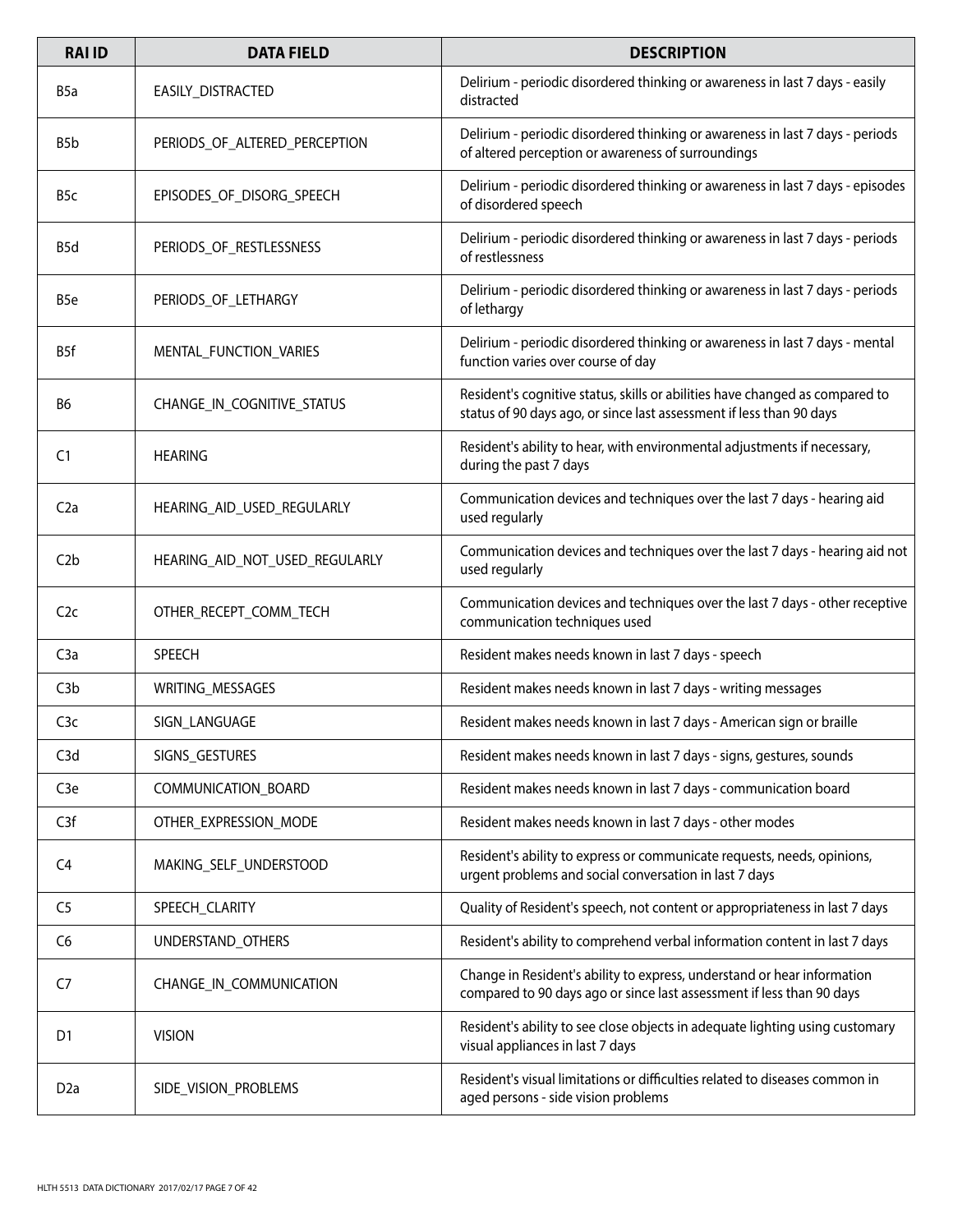| <b>RAI ID</b>    | <b>DATA FIELD</b>             | <b>DESCRIPTION</b>                                                                                                                                      |
|------------------|-------------------------------|---------------------------------------------------------------------------------------------------------------------------------------------------------|
| D <sub>2</sub> b | SEES_HALOS                    | Resident's visual limitations or difficulties related to diseases common in<br>aged persons - halos, rings around lights, flashes or curtains over eyes |
| D <sub>3</sub>   | VISUAL APPLIANCES             | Resident uses visual appliances - glasses, contact lenses or magnifying glass                                                                           |
| E <sub>1</sub> a | NEGATIVE_STATEMENTS           | Frequency of indicators of depression, anxiety, sad mood in last 30 days -<br>negative statements                                                       |
| E <sub>1</sub> b | REPETITIVE QUESTIONS          | Frequency of indicators of depression, anxiety, sad mood in last 30 days -<br>repetitive questions                                                      |
| E <sub>1</sub> c | REPETITIVE_VERBALIZATIONS     | Frequency of indicators of depression, anxiety, sad mood in last 30 days -<br>repetitive verbalizations                                                 |
| E <sub>1</sub> d | PERSISTENT_ANGER              | Frequency of indicators of depression, anxiety, sad mood in last 30 days -<br>persistent anger with self or others                                      |
| E <sub>1e</sub>  | SELF_DEPRECATION              | Frequency of indicators of depression, anxiety, sad mood in last 30 days - self<br>deprecation                                                          |
| E <sub>1f</sub>  | EXPRESS_UNREALISTIC_FEAR      | Frequency of indicators of depression, anxiety, sad mood in last 30 days -<br>expressions of what appear to be unrealistic fears                        |
| E <sub>1</sub> g | RECURRENT_TERRIBLE_STATEMENTS | Frequency of indicators of depression, anxiety, sad mood in last 30 days -<br>recurrent statements that something terrible is about to happen           |
| E <sub>1</sub> h | REPEAT_HEALTH_COMPLAINTS      | Frequency of indicators of depression, anxiety, sad mood in last 30 days -<br>repetitive health complaints                                              |
| E <sub>1i</sub>  | REPEAT_ANXIOUS_COMPLAINTS     | Frequency of indicators of depression, anxiety, sad mood in last 30 days -<br>repetitive anxious complaints or concerns                                 |
| E <sub>1j</sub>  | UNPLEASANT_MOOD_IN_MORNING    | Frequency of indicators of depression, anxiety, sad mood in last 30 days -<br>unpleasant mood in morning                                                |
| E <sub>1</sub> k | <b>INSOMNIA</b>               | Frequency of indicators of depression, anxiety, sad mood in last 30 days -<br>insomnia or change in usual sleep pattern                                 |
| E <sub>1</sub>   | SAD FACIAL EXPRESSION         | Frequency of indicators of depression, anxiety, sad mood in last 30 days - sad,<br>pained, worried facial expression                                    |
| E <sub>1</sub> m | <b>CRYING</b>                 | Frequency of indicators of depression, anxiety, sad mood in last 30 days -<br>crying, tearfulness                                                       |
| E <sub>1</sub> n | REPEAT_PHYSICAL_MOVEMENTS     | Frequency of indicators of depression, anxiety, sad mood in last 30 days -<br>repetitive physical movements                                             |
| E <sub>10</sub>  | WITHDRAWAL_FROM_ACTIVITIES    | Frequency of indicators of depression, anxiety, sad mood in last 30 days -<br>withdrawal from activities of interest                                    |
| E <sub>1p</sub>  | REDUCED_SOCIAL_INTERACTION    | Frequency of indicators of depression, anxiety, sad mood in last 30 days -<br>reduced social interaction                                                |
| E <sub>2</sub>   | MOOD_PERSISTENCE              | One or more indicators of depression, anxiety or sad mood not easily altered<br>by attempts to cheer up, console or reassure resident in last 7 days    |
| E <sub>3</sub>   | CHANGE_IN_MOOD                | Resident's mood status has changed compared to status 90 days ago or since<br>last assessment if less than 90 days                                      |
| E4aA             | WANDERING_FREQ                | Behavioural symptoms frequency in last 7 days - wandering                                                                                               |
| E4aB             | WANDERING_ALTER               | Behavioural symptoms alterability in last 7 days - wandering                                                                                            |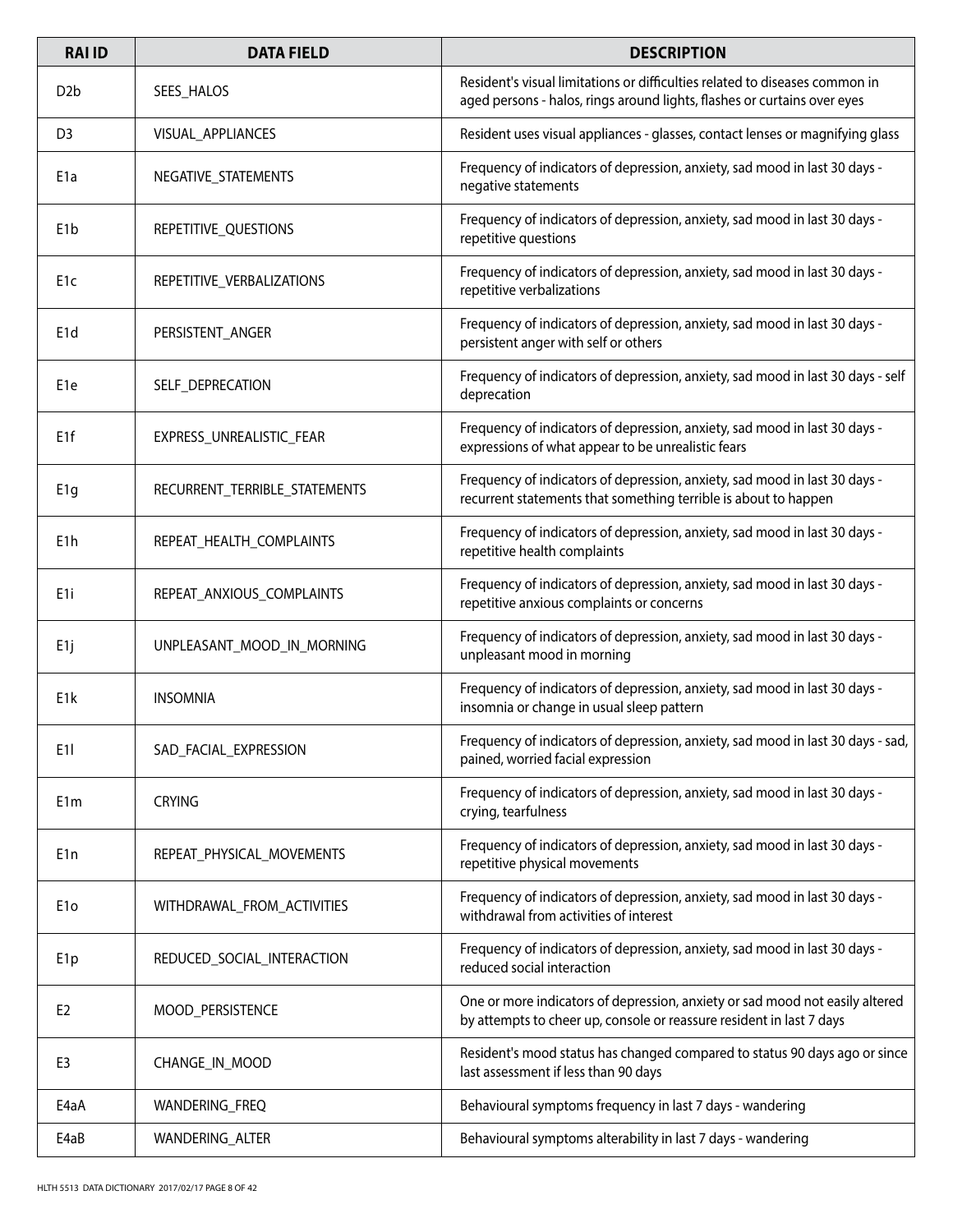| <b>RAI ID</b>    | <b>DATA FIELD</b>            | <b>DESCRIPTION</b>                                                                                                                                                          |
|------------------|------------------------------|-----------------------------------------------------------------------------------------------------------------------------------------------------------------------------|
| E4bA             | VERBALLY_ABUSE_FREQ          | Behavioural symptoms frequency in last 7 days - verbally abusive                                                                                                            |
| E4bB             | VERBAL_ABUSE_ALTER           | Behavioural symptoms alterability in last 7 days - verbally abusive                                                                                                         |
| E4cA             | PHYSICAL_ABUSE_FREQ          | Behavioural symptoms frequency in last 7 days - physically abusive                                                                                                          |
| E4cB             | PHYSICAL_ABUSE_ALTER         | Behavioural symptoms alterability in last 7 days - physically abusive                                                                                                       |
| E4dA             | DISRUPTIVE_FREQ              | Behavioural symptoms frequency in last 7 days - socially inappropriate or<br>disruptive                                                                                     |
| E4dB             | DISRUPTIVE_ALTER             | Behavioural symptoms alterability in last 7 days - socially inappropriate or<br>disruptive                                                                                  |
| E4eA             | RESISTS_CARE_FREQ            | Behavioural symptoms frequency in last 7 days - resists care                                                                                                                |
| E4eB             | RESISTS_CARE_ALTER           | Behavioural symptoms alterability in last 7 days - resists care                                                                                                             |
| E5               | CHANGE_IN_BEHAVIOUR_SYMPTOM  | Change in behavioural symptoms compared to status 90 days ago or since<br>last assessment if less than 90 days                                                              |
| F <sub>1</sub> a | EASY_INTERACT_WITH_OTHERS    | Sense of initiative or involvement in last 7 days - at ease interacting with<br>others                                                                                      |
| F <sub>1</sub> b | EASY_PLANNED_ACTIVITY        | Sense of initiative or involvement in last 7 days - at ease doing planned or<br>structured activities                                                                       |
| F <sub>1c</sub>  | EASY_SELF_INITIATE_ACTIVITY  | Sense of initiative or involvement in last 7 days - at ease doing self-initiated<br>activities                                                                              |
| F <sub>1</sub> d | ESTABLISH_OWN_GOALS          | Sense of initiative or involvement in last 7 days - establishes own goals                                                                                                   |
| F <sub>1e</sub>  | PURSUES_INVOLVEMENT          | Sense of initiative or involvement in last 7 days - pursues involvement in life<br>of facility                                                                              |
| F <sub>1f</sub>  | ACCEPTS_INVITATIONS          | Sense of initiative or involvement in last 7 days - accepts invitations into most<br>group activities                                                                       |
| F <sub>2</sub> a | CONFLICT_WITH_STAFF          | Unsettled relationship in last 7 days - covert or open conflict with or repeated<br>criticism of staff                                                                      |
| F <sub>2</sub> b | UNHAPPY_WITH_ROOMMATE        | Unsettled relationship in last 7 days - unhappy with roommate                                                                                                               |
| F <sub>2c</sub>  | UNHAPPY_WITH_OTHER_RESIDENTS | Unsettled relationship in last 7 days - unhappy with residents other than<br>roommate                                                                                       |
| F <sub>2d</sub>  | CONFLICT_WITH_FAMILY         | Unsettled relationship in last 7 days - openly expresses conflict or anger with<br>family or friends                                                                        |
| F <sub>2e</sub>  | NO CONTACT WITH FAMILY       | Unsettled relationship in last 7 days - absence of personal contact with family<br>or friends                                                                               |
| F <sub>2f</sub>  | RECENT_LOSS_FAMILY           | Unsettled relationship in last 7 days - recent loss of close family member or<br>friend                                                                                     |
| F <sub>2g</sub>  | ADJUST_TO_ROUTINE_CHANGE     | Unsettled relationship in last 7 days - does not adjust easily to change in<br>routines                                                                                     |
| F <sub>3</sub> a | IDENTIFY_PAST_ROLES          | Recognition or acceptance of feelings regarding roles or status previous to<br>living in facility in last 7 days - strong identification with past roles and life<br>status |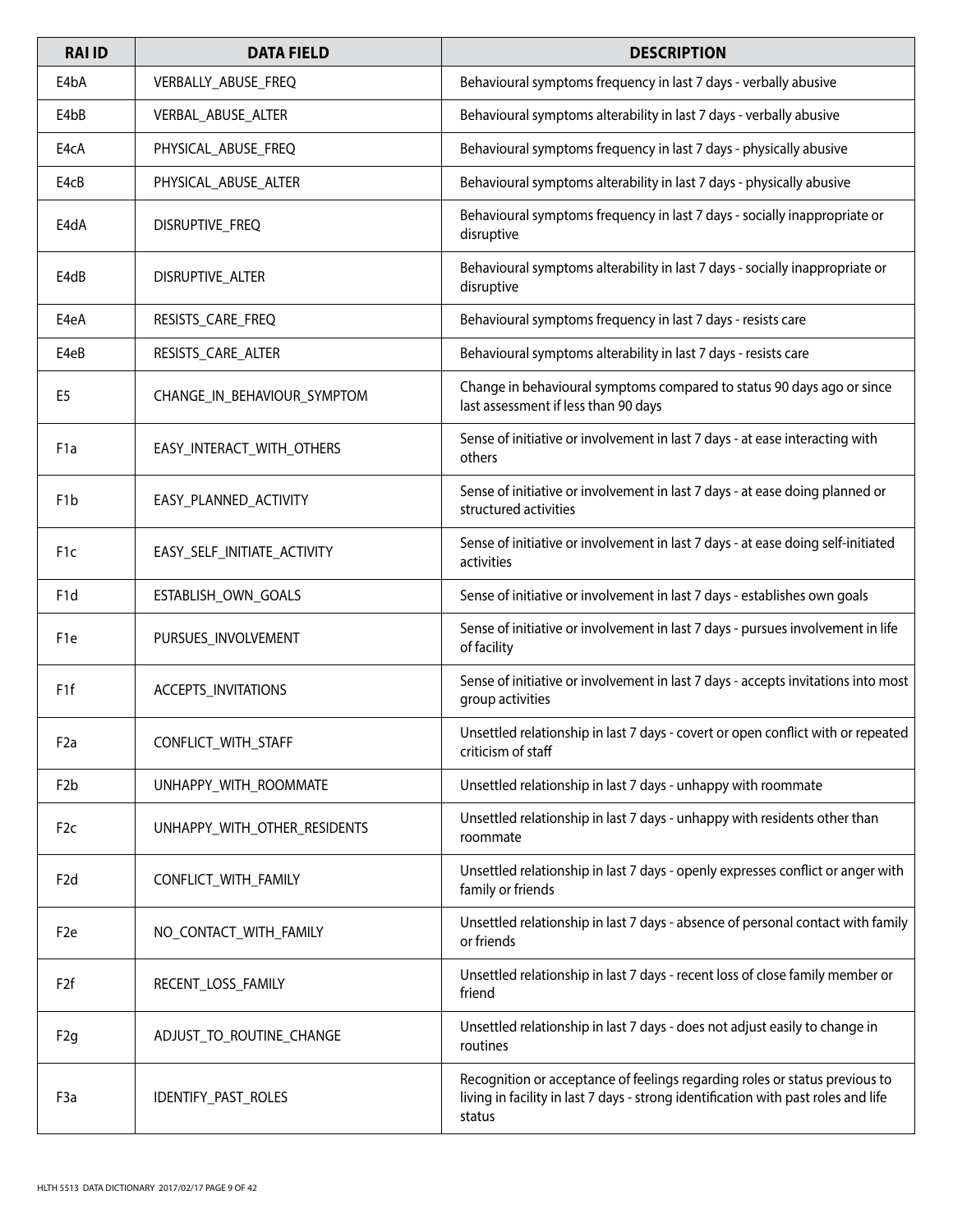| <b>RAI ID</b>     | <b>DATA FIELD</b>              | <b>DESCRIPTION</b>                                                                                                                                                                                |
|-------------------|--------------------------------|---------------------------------------------------------------------------------------------------------------------------------------------------------------------------------------------------|
| F <sub>3</sub> b  | SAD_OVER_LOST_ROLES            | Recognition or acceptance of feelings regarding roles or status previous to<br>living in facility in last 7 days - expresses sadness, anger or empty feeling over<br>lost roles or status         |
| F <sub>3</sub> c  | PERCEIVES_DIFF_ROUTINE         | Recognition or acceptance of feelings regarding roles or status previous to<br>living in facility in last 7 days - perceives that daily life is very different from<br>prior pattern in community |
| G <sub>1</sub> aA | ADL_BED_MOBILITY_SELF_PERF     | Self care performance in activities of daily living in last 7 days - bed mobility                                                                                                                 |
| G1aB              | <b>BED MOBILITY SUPPORT</b>    | Highest level of support received for activities of daily living in last 7 days -<br>bed mobility                                                                                                 |
| G1bA              | ADL_TRANSFER_SELF_PERF         | Self care performance in activities of daily living in last 7 days - transfer                                                                                                                     |
| G <sub>1</sub> bB | TRANSFER SUPPORT               | Highest level of support received for activities of daily living in last 7 days -<br>transfer                                                                                                     |
| G1cA              | ADL_WALK_IN_ROOM_SELF_PERF     | Self care performance in activities of daily living in last 7 days - walk in room                                                                                                                 |
| G1cB              | WALK IN ROOM SUPPORT           | Highest level of support received for activities of daily living in last 7 days -<br>walk in room                                                                                                 |
| G1dA              | ADL_WALK_IN_CORRIDOR_SELF_PERF | Self care performance in activities of daily living in last 7 days - walk in<br>corridor                                                                                                          |
| G <sub>1</sub> dB | WALK_IN_CORRIDOR_SUPPORT       | Highest level of support received for activities of daily living in last 7 days -<br>walk in corridor                                                                                             |
| G <sub>1</sub> eA | ADL_LOCOMOT_ON_UNIT_SELF_PERF  | Self care performance in activities of daily living in last 7 days - locomotion<br>on unit                                                                                                        |
| G1eB              | LOCOMOT ON UNIT SUPPORT        | Highest level of support received for activities of daily living in last 7 days -<br>locomotion on unit                                                                                           |
| G <sub>1</sub> fA | ADL_LOCOMOT_OFF_UNIT_SELF_PERF | Self care performance in activities of daily living in last 7 days - locomotion<br>off unit                                                                                                       |
| G1fB              | LOCOMOT_OFF_UNIT_SUPPORT       | Highest level of support received for activities of daily living in last 7 days -<br>locomotion off unit                                                                                          |
| G <sub>1g</sub> A | ADL_DRESSING_SELF_PERF         | Self care performance in activities of daily living in last 7 days - dressing                                                                                                                     |
| G1gB              | DRESSING_SUPPORT               | Highest level of support received for activities of daily living in last 7 days -<br>dressing                                                                                                     |
| G1hA              | ADL EATING SELF PERF           | Self care performance in activities of daily living in last 7 days - eating                                                                                                                       |
| G1hB              | EATING_SUPPORT                 | Highest level of support received for activities of daily living in last 7 days -<br>eating                                                                                                       |
| G1iA              | ADL_TOILET_USE_SELF_PERF       | Self care performance in activities of daily living in last 7 days - toilet                                                                                                                       |
| G1iB              | TOILET_USE_SUPPORT             | Highest level of support received for activities of daily living in last 7 days -<br>toilet                                                                                                       |
| G1jA              | ADL_PERSONAL_HYGIENE_SELF      | Self care performance in activities of daily living in last 7 days - personal<br>hygiene                                                                                                          |
| G1jB              | PERSONAL_HYGIENE_SUPPORT       | Highest level of support received for activities of daily living in last 7 days -<br>personal hygiene                                                                                             |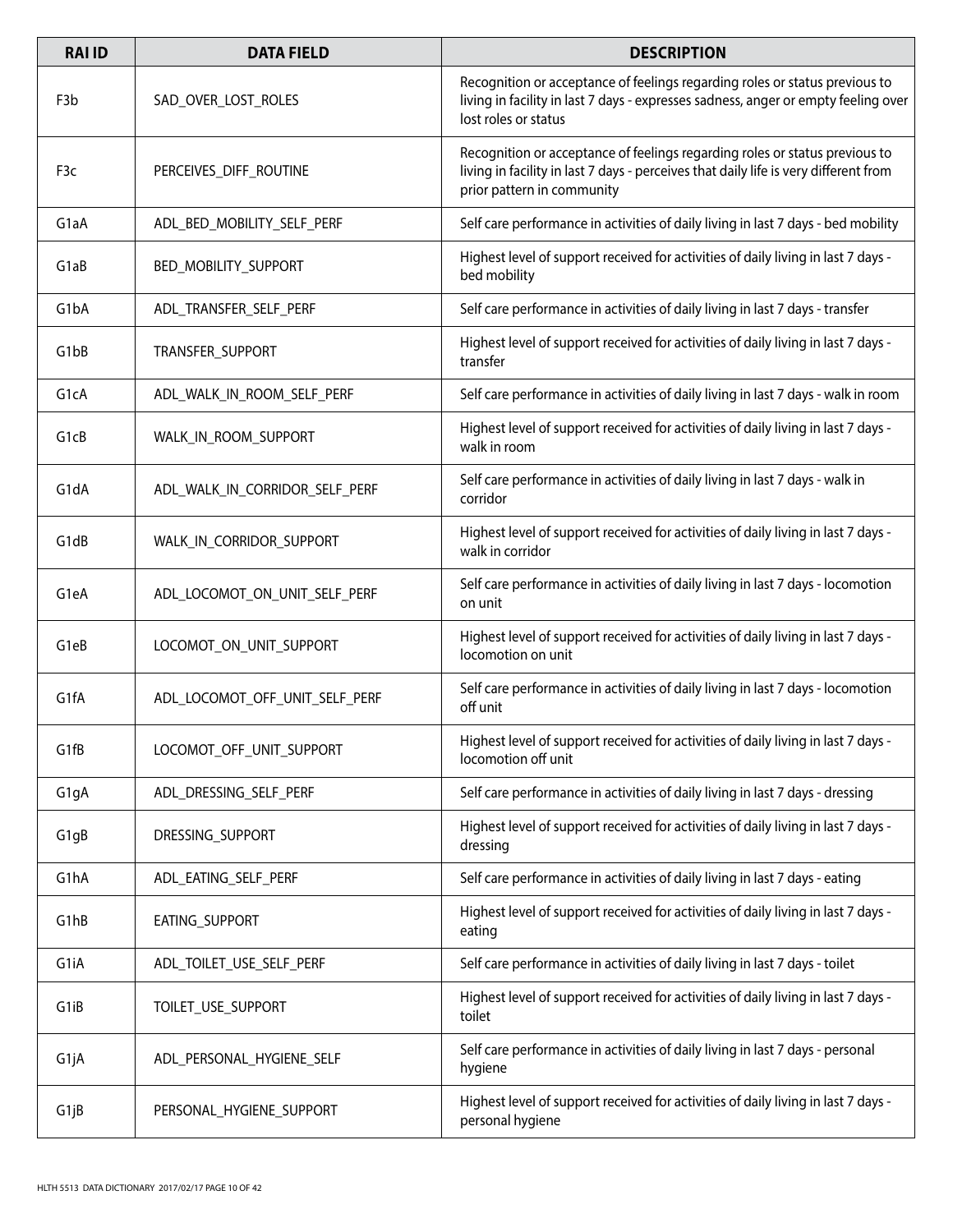| <b>RAI ID</b>    | <b>DATA FIELD</b>            | <b>DESCRIPTION</b>                                                                                                                                                         |
|------------------|------------------------------|----------------------------------------------------------------------------------------------------------------------------------------------------------------------------|
| G <sub>2</sub> A | BATHING_SELF_PERFORMANCE     | Bathing self performance                                                                                                                                                   |
| G <sub>2</sub> B | <b>BATHING_SUPPORT</b>       | <b>Bathing support</b>                                                                                                                                                     |
| G <sub>3</sub> a | BALANCE_WHILE_STANDING       | Test for balance in last 7 days - balance while standing                                                                                                                   |
| G3b              | BALANCE_WHILE_SITTING        | Test for balance in last 7 days - balance while sitting                                                                                                                    |
| G4aA             | NECK RANGE OF MOTION         | Functional limitation in range of motion in last 7 days - neck                                                                                                             |
| G4aB             | NECK_VOLUNTARY_MOVEMENT      | Loss of voluntary movement in last 7 days - neck                                                                                                                           |
| G4bA             | ARM_RANGE_OF_MOTION          | Functional limitation in range of motion in last 7 days - arm including<br>shoulder or elbow                                                                               |
| G4bB             | ARM_VOLUNTARY_MOVEMENT       | Loss of voluntary movement in last 7 days - arm including shoulder or elbow                                                                                                |
| G4cA             | HAND_RANGE_OF_MOTION         | Functional limitation in range of motion in last 7 days - hand including wrist<br>or fingers                                                                               |
| G4cB             | HAND_VOLUNTARY_MOVEMENT      | Loss of voluntary movement in last 7 days - hand including wrist or fingers                                                                                                |
| G4dA             | LEG_RANGE_OF_MOTION          | Functional limitation in range of motion in last 7 days -leg including hip or<br>knee                                                                                      |
| G4dB             | LEG_VOLUNTARY_MOVEMENT       | Loss of voluntary movement in last 7 days - leg including hip or knee                                                                                                      |
| G4eA             | FOOT_RANGE_OF_MOTION         | Functional limitation in range of motion in last 7 days - foot including ankle<br>or toes                                                                                  |
| G4eB             | FOOT_VOLUNTARY_MOVEMENT      | Loss of voluntary movement in last 7 days - foot including ankle or toes                                                                                                   |
| G4fA             | OTHER_LTD_RANGE_OF_MOTION    | Functional limitation in range of motion in last 7 days - other limitation or<br>loss                                                                                      |
| G4fB             | OTHER_LTD_VOLUNTARY_MOVEMENT | Loss of voluntary movement in last 7 days -limitation or loss in other joints<br>not listed                                                                                |
| G <sub>5</sub> a | <b>CANE WALKER</b>           | Modes of locomotion in last 7 days - cane, walker, crutch                                                                                                                  |
| G5b              | WHEELED_SELF                 | Modes of locomotion in last 7 days - wheeled self                                                                                                                          |
| G5c              | OTHER_PERSON_WHEELED         | Modes of locomotion in last 7 days - other person wheeled                                                                                                                  |
| G5d              | WHEELCHAIR_PRIMARY_LOCOMOT   | Modes of locomotion in last 7 days - wheelchair primary mode of locomotion                                                                                                 |
| G6a              | <b>BEDFAST</b>               | Modes of transfer in last 7 days - bedfast all or most of time                                                                                                             |
| G6b              | BED_RAILS_FOR_BED_MOBILITY   | Modes of transfer in last 7 days - bed rails used for bed mobility or transfer                                                                                             |
| G6c              | LIFTED_MANUALLY              | Modes of transfer in last 7 days - lifted manually                                                                                                                         |
| G6d              | LIFTED_MECHANICALLY          | Modes of transfer in last 7 days - lifted mechanically                                                                                                                     |
| G6e              | TRANSFER_AID                 | Modes of transfer in last 7 days - transfer aid                                                                                                                            |
| G7               | TASK_SEGMENTATION            | Task segmentation in last 7 days - some or all of the activities of daily living<br>broken into subtasks                                                                   |
| G8a              | RES_MORE_INDEPENDENCE        | Activities of daily living functional rehabilitation potential in last 7 days -<br>resident believes self to be capable of increased independence in at least<br>some ADLs |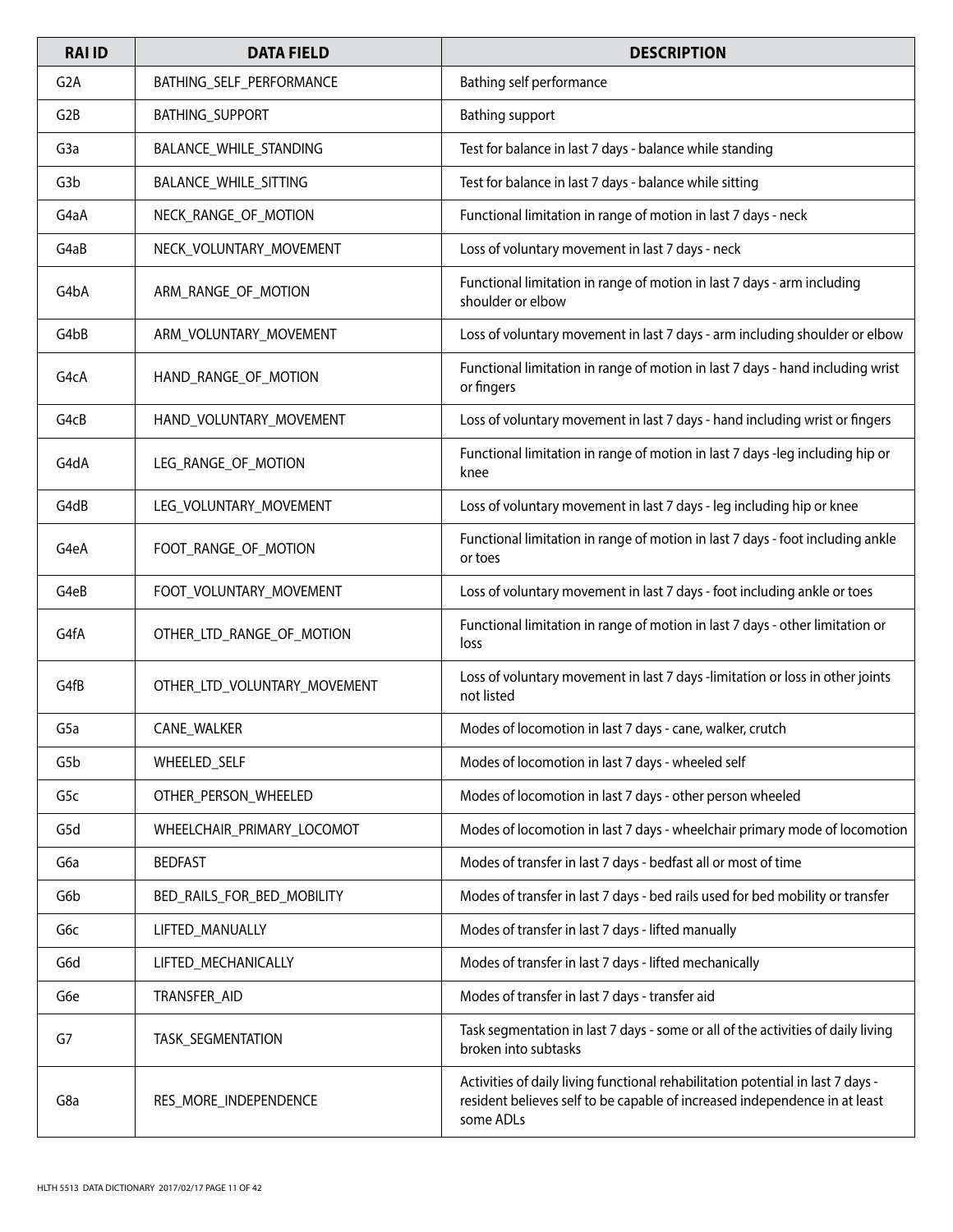| <b>RAI ID</b>     | <b>DATA FIELD</b>            | <b>DESCRIPTION</b>                                                                                                                                                     |
|-------------------|------------------------------|------------------------------------------------------------------------------------------------------------------------------------------------------------------------|
| G8b               | STAFF_MORE_INDEPENDENCE      | Activities of daily living functional rehabilitation potential in last 7 days - staff<br>believe resident is capable of increased independence in at least some ADLs   |
| G8c               | SLOW PERFORMING TASKS        | Activities of daily living functional rehabilitation potential in last 7 days -<br>resident able to perform tasks or activity but is very slow                         |
| G8d               | AM_PM_DIFFER_ADLS            | Activities of daily living functional rehabilitation potential in last 7 days -<br>difference in ADL self performance or ADL support comparing mornings to<br>evenings |
| G9                | CHANGE_IN_ADL_FUNCTION       | Activities of daily living self performance status has changed compared to<br>status 90 days ago or since last assessment if less than 90 days                         |
| H <sub>1</sub> a  | BOWEL_CONTINENCE             | Continence in last 14 days - bowel continence                                                                                                                          |
| H <sub>1</sub> b  | BLADDER_CONTINENCE_SELF      | Continence in last 14 days - bladder continence                                                                                                                        |
| H <sub>2</sub> a  | BOWEL_ELIMINATION_REGULAR    | Bowel elimination pattern in last 14 days - regular                                                                                                                    |
| H <sub>2</sub> b  | <b>CONSTIPATION</b>          | Bowel elimination pattern in last 14 days - constipation                                                                                                               |
| H2c               | <b>DIARRHEA</b>              | Bowel elimination pattern in last 14 days - diarrhea                                                                                                                   |
| H <sub>2</sub> d  | FECAL_IMPACTION              | Bowel elimination pattern in last 14 days - fecal impaction                                                                                                            |
| H <sub>3</sub> a  | SCHEDULED_TOILETING_PLAN     | Applicance and programs in last 14 days - scheduled toilet plan                                                                                                        |
| H <sub>3</sub> b  | BLADDER_RETRAINING_PROGRAM   | Applicance and programs in last 14 days - bladder retraining program                                                                                                   |
| H <sub>3</sub> c  | EXTERNAL_CATHETER            | Applicance and programs in last 14 days - external catheter                                                                                                            |
| H <sub>3</sub> d  | INDWELLING_CATHETER          | Applicance and programs in last 14 days - indwelling catheter                                                                                                          |
| H <sub>3</sub> e  | INTERMITTENT_CATHETER        | Applicance and programs in last 14 days - intermittent catheter                                                                                                        |
| H3f               | DID_NOT_USE_TOILET           | Applicance and programs in last 14 days - did not use toilet                                                                                                           |
| H <sub>3g</sub>   | PADS_OR_BRIEFS               | Applicance and programs in last 14 days - pads or briefs used                                                                                                          |
| H3h               | ENEMAS_IRRIGATION            | Applicance and programs in last 14 days - enemas or irrigation                                                                                                         |
| H <sub>3i</sub>   | OSTOMY_PRESENT               | Applicance and programs in last 14 days - ostomy present                                                                                                               |
| H <sub>4</sub>    | CHANGE_IN_URINARY_CONTINENCE | Change in urinary continence compared to 90 days ago or since last<br>assessment if less than 90 days                                                                  |
| 11a               | DIABETES_MELLITUS            | Disease - diabetes mellitus                                                                                                                                            |
| l1aa              | <b>PARKINSONS</b>            | Disease - Parkinson's disease                                                                                                                                          |
| 11 <sub>b</sub>   | <b>HYPERTHYROIDISM</b>       | Disease - hyperthyroidism                                                                                                                                              |
| I <sub>1</sub> bb | QUADRIPLEGIA                 | Disease - quadriplegia                                                                                                                                                 |
| 11c               | <b>HYPOTHYROIDISM</b>        | Disease - hypothyroidism                                                                                                                                               |
| 11cc              | SEIZURE_DISORDER             | Disease - seizure disorder                                                                                                                                             |
| 11d               | ARTERIO_HEART_DISEASE        | Disease - arteriosclerotic heart                                                                                                                                       |
| I <sub>1</sub> dd | TRANSIENT_ISCHEMIC_ATTACK    | Disease - transient ischemic attack                                                                                                                                    |
| l1e               | CARDIAC_DYSRHYTHMIAS         | Disease - cardiac dysrhythmia                                                                                                                                          |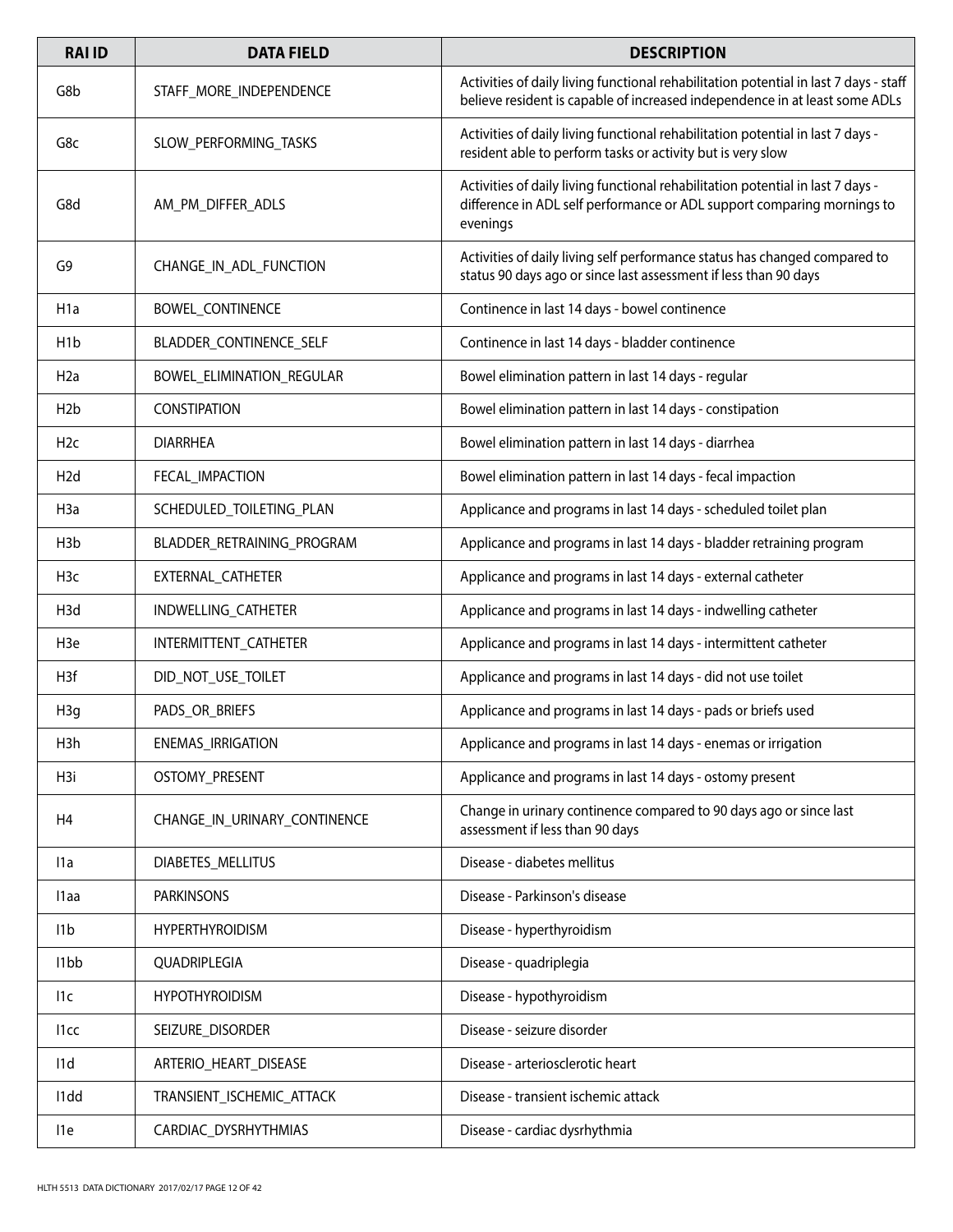| <b>RAI ID</b>    | <b>DATA FIELD</b>          | <b>DESCRIPTION</b>                           |
|------------------|----------------------------|----------------------------------------------|
| l1ee             | TRAUMATIC_BRAIN_INJURY     | Disease - traumatic brain injury             |
| 11f              | CONGESTIVE_HEART_FAILURE   | Disease - congestive heart failure           |
| 11ff             | ANXIETY_DISORDER           | Disease - anxiety disorder                   |
| 11g              | DEEP_VEIN_THROMBOSIS       | Disease - deep vein thrombosis               |
| l1gg             | <b>DEPRESSION</b>          | Disease - depression                         |
| 11h              | <b>HYPERTENSION</b>        | Disease - hypertension                       |
| I1hh             | MANIC_DEPRESSIVE           | Disease - bipolar disorder, manic depressive |
| 11i              | <b>HYPOTENSION</b>         | Disease - hypotension                        |
| 11ii             | <b>SCHIZOPHRENIA</b>       | Disease - schizophrenia                      |
| 11j              | PERIPHERAL_VASC_DISEASE    | Disease - peripheral vascular                |
| 11jj             | <b>ASTHMA</b>              | Disease - asthma                             |
| 11k              | OTHER_CARDIOVASC_DISEASE   | Disease - other cardiovascular               |
| I1kk             | EMPHYSEMA_COPD             | Disease - emphysema or COPD                  |
| 1                | <b>ARTHRITIS</b>           | Disease - arthritis                          |
| 11               | <b>CATARACTS</b>           | Disease - cataracts                          |
| 11 <sub>m</sub>  | HIP_FRACTURE               | Disease - hip fracture                       |
| 11mm             | DIABETIC_RETINOPATHY       | Disease - diabetic retinopathy               |
| 11n              | MISSING_LIMB               | Disease - missing limb                       |
| 11 <sub>nn</sub> | <b>GLAUCOMA</b>            | Disease - glaucoma                           |
| 11 <sub>O</sub>  | <b>OSTEOPOROSIS</b>        | Disease - osteoporosis                       |
| l1oo             | MACULAR_DEGENERATION       | Disease - macular degeneration               |
| 11p              | PATHOLOGICAL_BONE_FRACTURE | Disease - pathological bone fracture         |
| l1pp             | <b>ALLERGIES</b>           | Disease - allergies                          |
| 11q              | AMYOTROPHIC_LAT_SCLEROSIS  | Disease - amyotrophic lateral sclerosis      |
| l1qq             | ANEMIA                     | Disease - anemia                             |
| 11r              | <b>ALZHEIMERS</b>          | Disease - Alzheimer's                        |
| 11rr             | CANCER                     | Disease - cancer                             |
| 11s              | <b>APHASIA</b>             | Disease - aphasia                            |
| 11 <sub>ss</sub> | GASTROINTESTINAL_DISEASE   | Disease - gastrointestinal disease           |
| 11t              | CEREBRAL_PALSY             | Disease - cerebral palsy                     |
| 11 <sub>tt</sub> | LIVER_DISEASE              | Disease - liver disease                      |
| 11u              | CEREBROVASCULAR_ACCIDENT   | Disease - cerebrovascular accident           |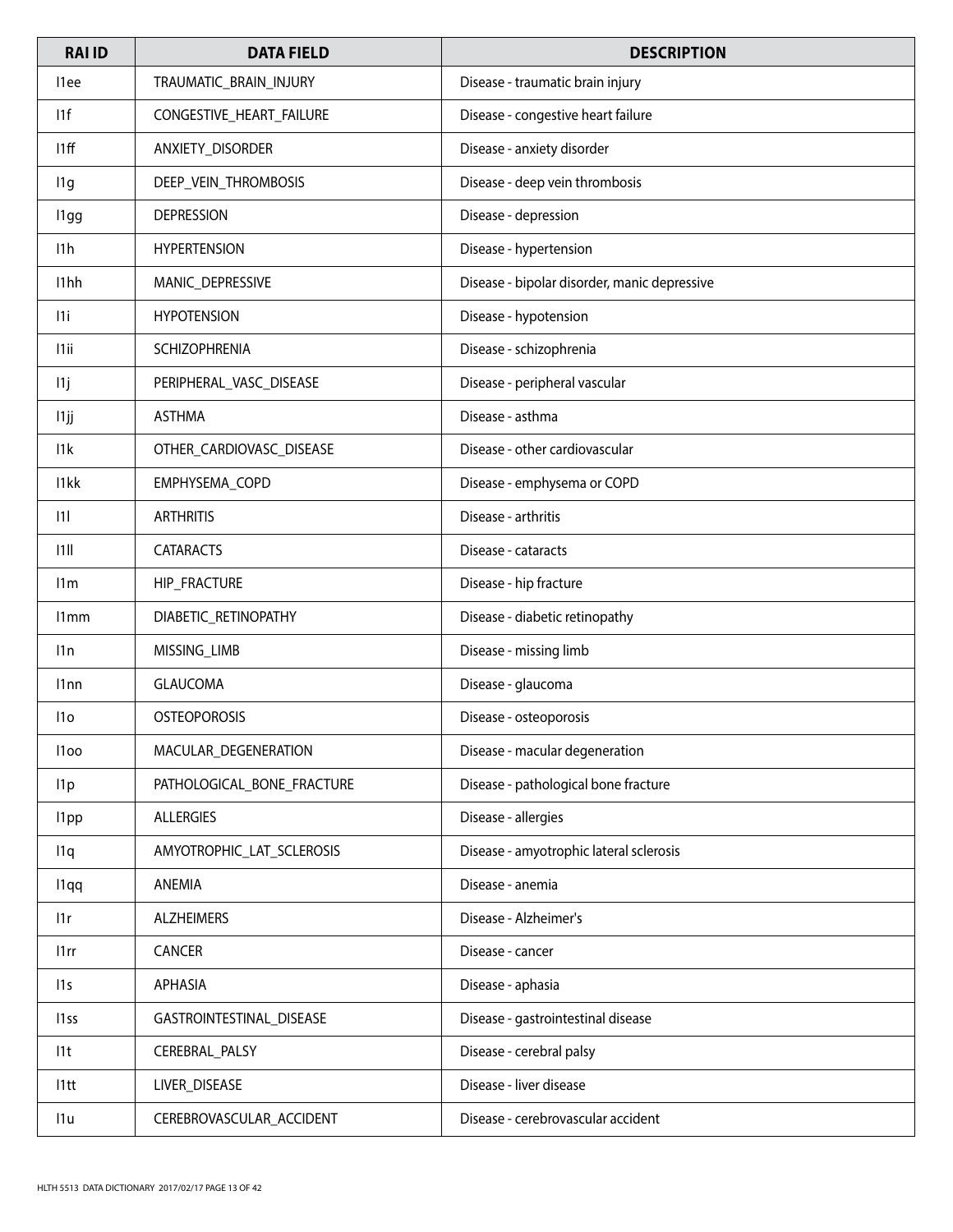| <b>RAI ID</b>    | <b>DATA FIELD</b>          | <b>DESCRIPTION</b>                                                                      |
|------------------|----------------------------|-----------------------------------------------------------------------------------------|
| 11 uu            | RENAL_FAILURE              | Disease - renal failure                                                                 |
| 11v              | DEMENTIA_NOT_ALZHEIMERS    | Disease - dementia other than Alzheimer's                                               |
| 11w              | HEMIPLEGIA_HEMIPARESIS     | Disease - hemiplegia or hemiparesis                                                     |
| 11x              | HUNTINGTONS_CHOREA         | Disease - Huntington's chorea                                                           |
| l <sub>1y</sub>  | MULTIPLE_SCLEROSIS         | Disease - multiple sclerosis                                                            |
| 11z              | PARAPLEGIA                 | Disease - paraplegia                                                                    |
| l2a              | ANTIBIOTIC_RESIST_INFECT   | Infection - antibiotic resistant infection                                              |
| 12 <sub>b</sub>  | <b>CELLULITIS</b>          | Infection - cellulitis                                                                  |
| 12c              | CLOSTRIDIUM_DIFFICILE      | Infection - clostridium difficile                                                       |
| I <sub>2</sub> d | <b>CONJUNCTIVITIS</b>      | Infection - conjunctivitis                                                              |
| 12e              | HIV_INFECTION              | Infection - HIV infection                                                               |
| 12f              | PNEUMONIA                  | Infection - pneumonia                                                                   |
| 12g              | RESPIRATORY_INFECTION      | Infection - respiratory infection                                                       |
| I2h              | SEPTICEMIA                 | Infection - septicemia                                                                  |
| 12i              | SEXUALLY_TRANSMIT_DISEASES | Infection - sexually transmitted disease                                                |
| 12j              | <b>TUBERCULOSIS</b>        | Infection - tuberculosis                                                                |
| 12k              | URINARY_TRACT_INFECTION    | Infection - urinary tract infection in last 30 days                                     |
| 2                | VIRAL_HEPATITIS            | Infection - viral hepatitis                                                             |
| 12m              | WOUND_INFECTION            | Infection - wound infection                                                             |
| 13a              | OTHER_DIAG_A               | Other current diagnosis ICD-10-CA code                                                  |
| I3b              | OTHER_DIAG_B               | Other current diagnosis ICD-10-CA code                                                  |
| 13c              | OTHER_DIAG_C               | Other current diagnosis ICD-10-CA code                                                  |
| 13d              | OTHER_DIAG_D               | Other current diagnosis ICD-10-CA code                                                  |
| 13e              | OTHER_DIAG_E               | Other current diagnosis ICD-10-CA code                                                  |
| 13f              | OTHER_DIAG_F               | Other current diagnosis ICD-10-CA code                                                  |
| J1a              | WEIGHT_FLUCTUATION         | Problem conditions in last 7 days - weight gain or loss of 1.5+ kilos                   |
| J1b              | INABILITY_TO_LIE_FLAT      | Problem conditions in last 7 days - inability to lie flat due to shortness of<br>breath |
| J1c              | <b>DEHYDRATION</b>         | Problem conditions in last 7 days - dehydrated, output exceeds input                    |
| J1d              | INSUFFICIENT_FLUIDS        | Problem conditions - insufficient fluid consumed in last 3 days                         |
| J1e              | <b>DELUSIONS</b>           | Problem conditions in last 7 days - delusions                                           |
| J1f              | <b>DIZZINESS</b>           | Problem conditions in last 7 days - dizziness or vertigo                                |
| J1g              | EDEMA                      | Problem conditions in last 7 days - edema                                               |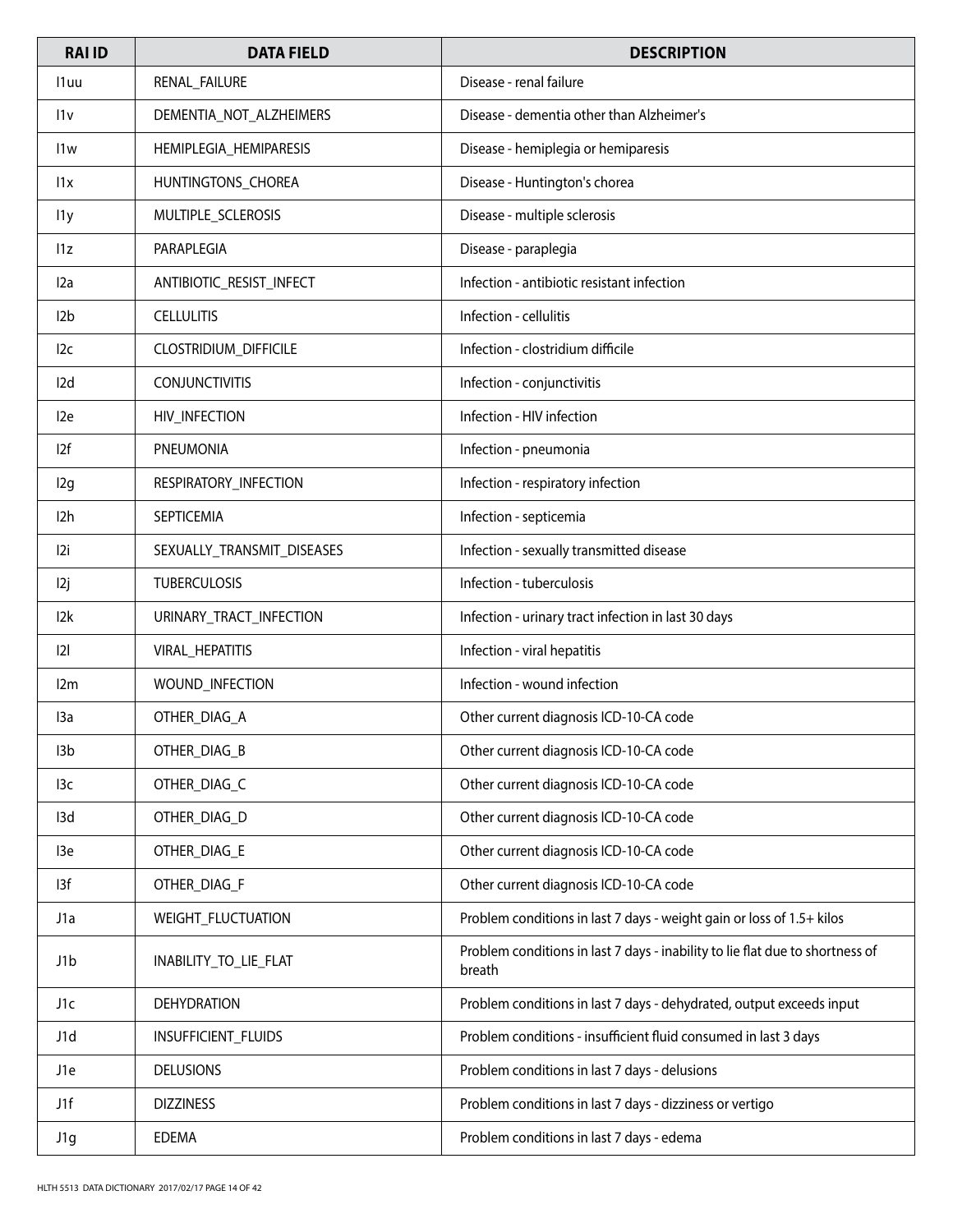| <b>RAI ID</b>    | <b>DATA FIELD</b>             | <b>DESCRIPTION</b>                                                                    |
|------------------|-------------------------------|---------------------------------------------------------------------------------------|
| J1h              | <b>FEVER</b>                  | Problem conditions in last 7 days - fever                                             |
| J1i              | <b>HALLUCINATIONS</b>         | Problem conditions in last 7 days - hallucinations                                    |
| J1j              | INTERNAL_BLEEDING             | Problem conditions in last 7 days - internal bleeding                                 |
| J1k              | RECURRENT_LUNG_ASPIRATIONS    | Problem conditions - recurrent lung aspirations in last 90 days                       |
| J1I              | SHORTNESS_OF_BREATH           | Problem conditions in last 7 days - shortness of breath                               |
| J1m              | <b>SYNCOPE</b>                | Problem conditions in last 7 days - syncope                                           |
| J1n              | UNSTEADY_GAIT                 | Problem conditions in last 7 days - unsteady gait                                     |
| J1o              | <b>VOMITING</b>               | Problem conditions in last 7 days - vomiting                                          |
| J <sub>2</sub> a | PAIN_SYMPTOMS_FREQ            | Frequency of complaints or evidence of pain in last 7 days                            |
| J2b              | PAIN_SYMPTOMS_INTENSITY       | Intensity of pain in last 7 days                                                      |
| J3a              | <b>BACK_PAIN</b>              | Site where pain was present in last 7 days - back                                     |
| J3b              | <b>BONE_PAIN</b>              | Site where pain was present in last 7 days - bone                                     |
| J3c              | CHEST_PAIN                    | Site where pain was present in last 7 days - chest                                    |
| J3d              | HEADACHE                      | Site where pain was present in last 7 days - headache                                 |
| J3e              | HIP_PAIN                      | Site where pain was present in last 7 days - hip                                      |
| J3f              | INCISIONAL_PAIN               | Site where pain was present in last 7 days - incisional                               |
| J3g              | JOINT_PAIN_HIP                | Site where pain was present in last 7 days - joint other than hip                     |
| J3h              | SOFT_TISSUE_PAIN              | Site where pain was present in last 7 days - soft tissue                              |
| J3i              | STOMACH_PAIN                  | Site where pain was present in last 7 days - stomach                                  |
| J3j              | OTHER_PAIN                    | Site where pain was present in last 7 days - other                                    |
| J4a              | FELL_IN_PAST_30_DAYS          | Accident - fell in past 30 days                                                       |
| J4b              | FELL_IN_PAST_31_180_DAYS      | Accident - fell in past 31 to 180 days                                                |
| J4c              | HIP_FRACTURE_IN_LAST_180_DAYS | Accident - hip fracture in last 180 days                                              |
| J4d              | OTHER FRACTURE                | Accident - other fracture in last 180 days                                            |
| J5a              | CONDITION_LEADS_TO_INSTABLITY | Stability of condition - cognitive, ADL, mood or behaviour patterns unstable          |
| J5b              | EXPERIENCING_ACUTE_EPISODE    | Stability of condition - acute episode or flare-up of recurrent or chronic<br>problem |
| J5c              | END_STAGE_DISEASE             | Stability of condition - end stage disease, 6 months or less to live                  |
| K <sub>1</sub> a | CHEWING_PROBLEM               | Oral problem in last 7 days - chewing                                                 |
| K <sub>1</sub> b | SWALLOWING_PROBLEM            | Oral problem in last 7 days - swallowing                                              |
| K1c              | MOUTH_PAIN                    | Oral problem in last 7 days - mouth pain                                              |
| K <sub>2</sub> a | <b>HEIGHT</b>                 | Height in centimetres                                                                 |
| K <sub>2</sub> b | <b>WEIGHT</b>                 | Weight in kilograms                                                                   |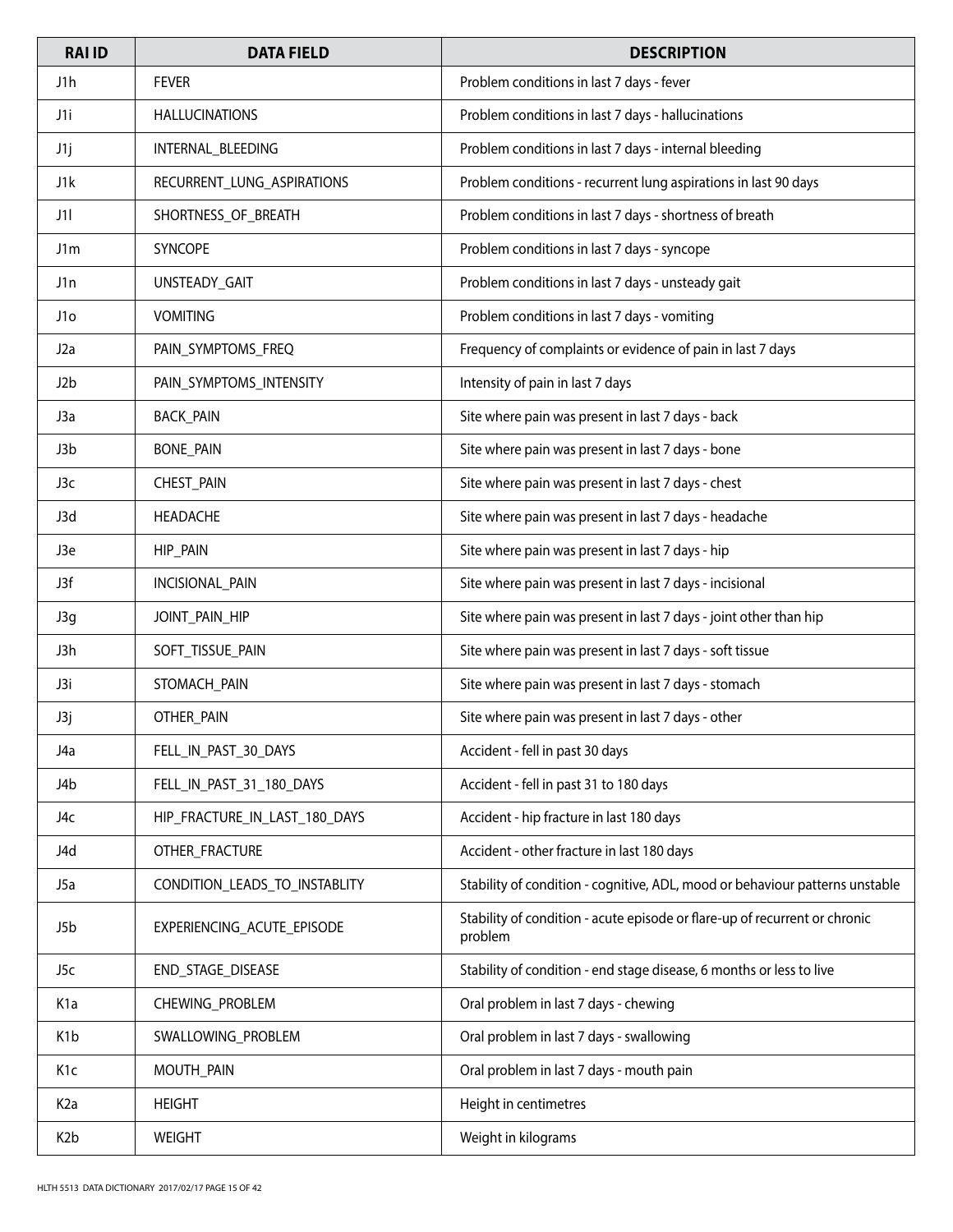| <b>RAIID</b>     | <b>DATA FIELD</b>          | <b>DESCRIPTION</b>                                                                                                             |
|------------------|----------------------------|--------------------------------------------------------------------------------------------------------------------------------|
| K <sub>3</sub> a | <b>WEIGHT LOSS</b>         | Weight loss 5% or more in last 30 days or 10% or more in last 180 days                                                         |
| K <sub>3</sub> b | WEIGHT_GAIN                | Weight gain 5% or more in last 30 days or 10% or more in last 180 days                                                         |
| K4a              | COMPLAINS_ABOUT_TASTE      | Nutritional problems in last 7 days - complains about the taste of many foods                                                  |
| K4b              | COMPLAINTS_OF_HUNGER       | Nutritional problems in last 7 days - regular or repetitive complaints of<br>hunger                                            |
| K4c              | LEAVES_FOOD_UNEATEN        | Nutritional problems in last 7 days - leaves 25% or more of food uneaten at<br>most meals                                      |
| K5a              | PARENTERAL_IV              | Nutritional approaches in last 7 days - parenteral IV                                                                          |
| K <sub>5</sub> b | FEEDING_TUBE               | Nutritional approaches in last 7 days - feeding tube                                                                           |
| K <sub>5</sub> c | MECHANIC_ALTERED_DIET      | Nutritional approaches in last 7 days - mechanically altered diet                                                              |
| K5d              | ORAL_FEEDING               | Nutritional approaches in last 7 days - syringe oral feeding                                                                   |
| K <sub>5e</sub>  | THERAPEUTIC_DIET           | Nutritional approaches in last 7 days - therapeutic diet                                                                       |
| K5f              | DIETARY_SUPPLEMENT         | Nutritional approaches in last 7 days - dietary supplement between meals                                                       |
| K5g              | PLATE_GUARD                | Nutritional approaches in last 7 days - plate guard, stabilized built-up utensils<br>etc.                                      |
| K5h              | PLANNED_WEIGHT_CHANGE_PROG | Nutritional approaches in last 7 days - planned weight change program                                                          |
| K6a              | TOTAL_CALORIES             | Parenteral or enteral intake in last 7 days - proportions of total calories                                                    |
| K6b              | AVERAGE_FLUIDS             | Parenteral or enteral intake in last 7 days - average fluid intake                                                             |
| L <sub>1</sub> a | DEBRIS_IN_MOUTH            | Oral status and disease prevention in last 7 days - debris present in mouth<br>prior to going to bed at night                  |
| L <sub>1</sub> b | DENTURES_REMOVE_BRIDGE     | Oral status and disease prevention in last 7 days - dentures or removable<br>bridge                                            |
| L <sub>1</sub> c | NATURAL_TEETH_LOST         | Oral status and disease prevention in last 7 days - some or all natural teeth<br>lost, does not use dentures                   |
| L <sub>1</sub> d | BROKEN_LOOSE_TEETH         | Oral status and disease prevention in last 7 days - broken, loose or carious<br>teeth                                          |
| L <sub>1e</sub>  | INFLAMED_GUMS              | Oral status and disease prevention in last 7 days - inflamed, swollen or<br>bleeding gums, oral abscesses, ulcers or rashes    |
| L <sub>1</sub> f | DAILY_CLEANING_TEETH       | Oral status and disease prevention in last 7 days - daily cleaning of teeth or<br>dentures                                     |
| M1a              | STAGE1_ULCERS              | Ulcers in last 7 days - stage 1, persistent area of skin redness does not<br>disappear when pressure is relieved               |
| M <sub>1</sub> b | STAGE2_ULCERS              | Ulcers in last 7 days - stage 2, partial thickness loss of skin layers that presents<br>as abrasion, blister or shallow crater |
| M1c              | STAGE3_ULCERS              | Ulcers in last 7 days - stage 3, full thickness of skin loss, exposing<br>subcutaneous tissues, deep crater                    |
| M <sub>1</sub> d | STAGE4_ULCERS              | Ulcers in last 7 days - stage 4, full thickness of skin and subcutaneous tissue<br>loss, exposing muscle or bone               |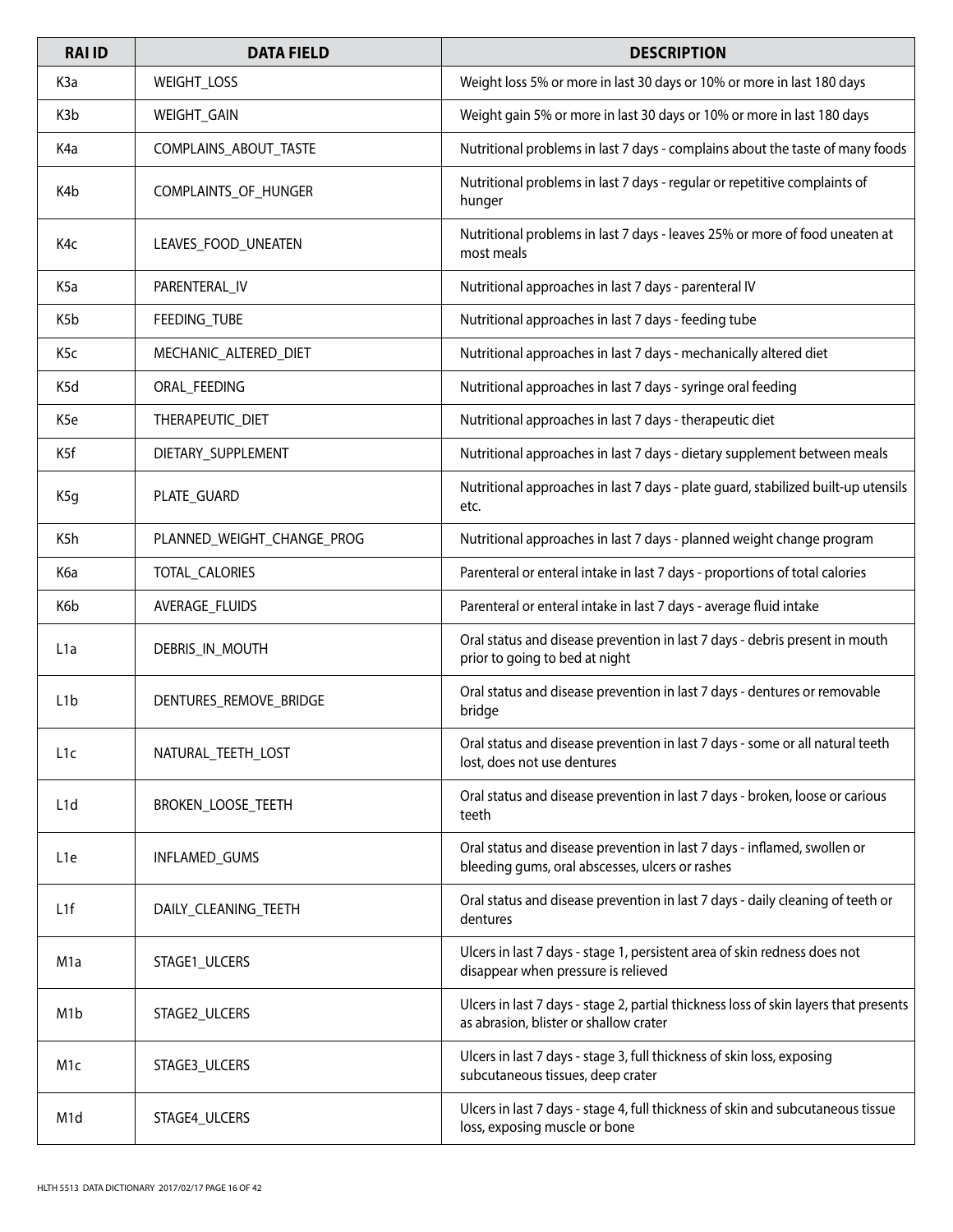| <b>RAI ID</b>    | <b>DATA FIELD</b>           | <b>DESCRIPTION</b>                                                                              |
|------------------|-----------------------------|-------------------------------------------------------------------------------------------------|
| M2a              | STAGE_OF_PRESSURE_ULCER     | Type of ulcer in last 7 days - pressure                                                         |
| M <sub>2</sub> b | STAGE_OF_STASIS_ULCER       | Type of ulcer in last 7 days - stasis                                                           |
| M3               | HISTORY_OF_RESOLVED_ULCERS  | Ulcer resolved or cured in last 90 days                                                         |
| M4a              | ABRASIONS_BRUISES           | Other skin problem or lesion in last 7 days - abrasions, bruises                                |
| M4b              | <b>BURNS</b>                | Other skin problem or lesion in last 7 days - burns, second or third degree                     |
| M4c              | OPEN_LESIONS_NOT_ULCERS     | Other skin problem or lesion in last 7 days - open lesions other than ulcers,<br>rashes, cuts   |
| M4d              | <b>RASHES</b>               | Other skin problem or lesion in last 7 days - rash                                              |
| M4e              | SKIN_DESENSITIZED_TO_PAIN   | Other skin problem or lesion in last 7 days - skin desensitized to pain or<br>pressure          |
| M4f              | SKIN_TEARS_OR_CUTS          | Other skin problem or lesion in last 7 days - skin tears or cuts other than<br>surgery          |
| M4q              | SURGICAL_WOUND              | Other skin problem or lesion in last 7 days - surgical wounds                                   |
| M5a              | RELIEVING DEVICE CHAIR      | Skin treatments in last 7 days - pressure relieving device for chair                            |
| M5b              | RELIEVING_DEVICE_BED        | Skin treatments in last 7 days - pressure relieving device for bed                              |
| M5c              | TURNING_PROGRAM             | Skin treatments in last 7 days - turning or repositioning program                               |
| M5d              | SKIN_NUTRITION_INTERVENTION | Skin treatments in last 7 days - nutrition or hydration intervention to manage<br>skin problems |
| M5e              | ULCER_CARE                  | Skin treatments in last 7 days - ulcer care                                                     |
| M5f              | SURGICAL_WOUND_CARE         | Skin treatments in last 7 days - surgical wound care                                            |
| M5g              | APPLY_DRESSING_NOT_FEET     | Skin treatments in last 7 days - application of dressings other than to feet                    |
| M5h              | APPLY OINTMENT NOT FEET     | Skin treatments in last 7 days - application of ointments or medications other<br>than to feet  |
| M5i              | OTHER_PREVENT_NOT_FEET      | Skin treatments in last 7 days - other preventative or protective skin care<br>other than feet  |
| Мба              | FOOT_PROBLEM                | Foot problem and care in last 7 days - one or more foot problems                                |
| M6b              | INFECTION_OF_FOOT           | Foot problem and care in last 7 days - infection of foot                                        |
| Мбс              | OPEN_LESIONS_ON_FOOT        | Foot problem and care in last 7 days - open lesions on the foot                                 |
| M6d              | NAILS_CALLUSES_TRIMMED      | Foot problem and care - nails or calluses trimmed in last 90 days                               |
| M6e              | RECEIVED_PREVENT_FOOT_CARE  | Foot problem and care in last 7 days - received preventative or protective<br>foot care         |
| M6f              | APPLY_DRESSING_FOOT         | Foot problem and care in last 7 days - application of dressings                                 |
| N1a              | TIME_AWAKE_MORNING          | Time awake in last 7 days - morning                                                             |
| N <sub>1</sub> b | TIME_AWAKE_AFTERNOON        | Time awake in last 7 days - afternoon                                                           |
| N <sub>1</sub> c | TIME_AWAKE_EVENING          | Time awake in last 7 days - evening                                                             |
| N2               | AVERAGE_TIME_ACTIVITIES     | Average time involved in activities in last 7 days                                              |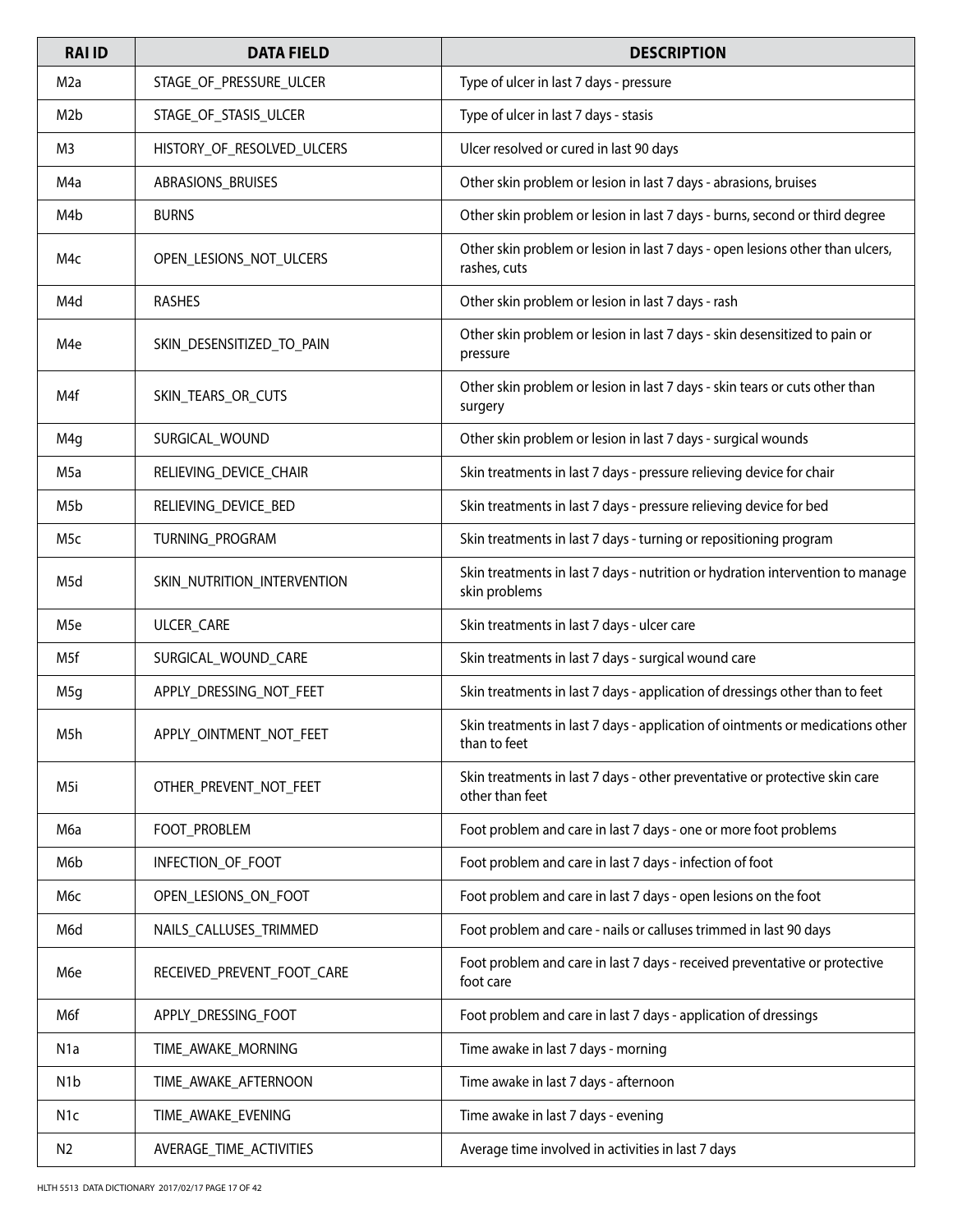| <b>RAI ID</b>     | <b>DATA FIELD</b>            | <b>DESCRIPTION</b>                                                                         |
|-------------------|------------------------------|--------------------------------------------------------------------------------------------|
| N <sub>3</sub> a  | PREF_ACT_OWN_ROOM            | Preferred activity setting in last 7 days - own room                                       |
| N <sub>3</sub> b  | PREF_ACT_ACTIVITY_ROOM       | Preferred activity setting in last 7 days - day or activity room                           |
| N <sub>3</sub> c  | PREF_ACT_INSIDE              | Preferred activity setting in last 7 days - inside facility or off unit                    |
| N3d               | PREF_ACT_OUTSIDE             | Preferred activity setting in last 7 days - outside facility                               |
| N4a               | PREF_ACT_CARDS_GAMES         | Preferred activity in last 7 days - cards, other games                                     |
| N4b               | PREF_ACT_CRAFTS              | Preferred activity in last 7 days - crafts or arts                                         |
| N4c               | PREF_ACT_EXERCISE            | Preferred activity in last 7 days - exercise or sports                                     |
| N4d               | PREF_ACT_MUSIC               | Preferred activity in last 7 days - music                                                  |
| N <sub>4e</sub>   | PREF_ACT_READING             | Preferred activity in last 7 days - reading or writing                                     |
| N4f               | PREF_ACT_SPIRITUAL           | Preferred activity in last 7 days - spiritual or religious activities                      |
| N <sub>4g</sub>   | PREF_ACT_TRIPS               | Preferred activity in last 7 days - trips or shopping                                      |
| N4h               | PREF_ACT_WALKING             | Preferred activity in last 7 days - walking or wheeling outdoors                           |
| N4i               | PREF_ACT_WATCH_TV            | Preferred activity in last 7 days - watching TV                                            |
| N4j               | PREF_ACT_GARDENING           | Preferred activity in last 7 days - gardening or plants                                    |
| N4k               | PREF_ACT_TALKING             | Preferred activity in last 7 days - talking or conversing                                  |
| N <sub>4</sub>    | PREF_ACT_HELP_OTHERS         | Preferred activity in last 7 days - helping others                                         |
| N <sub>5a</sub>   | PREFER_CHANGE_IN_ACTIVITY    | Prefers change in daily routine in last 7 days - in current activities                     |
| N <sub>5</sub> b  | PREFER_CHANGE_IN_INVOLVEMENT | Prefers change in daily routine in last 7 days - in extent of involvement in<br>activities |
| 01                | NUM_OF_MEDS                  | Number of medications in last 7 days                                                       |
| 02                | NEW_MEDS                     | New medications in last 90 days                                                            |
| O <sub>3</sub>    | DAYS_INJECTIONS              | Number of days injections were received in last 7 days                                     |
| O <sub>4</sub> a  | DAYS_ANTIPSYCHOTIC           | Number of days received medication in last 7 days - antipsychotic                          |
| O <sub>4</sub> b  | DAYS_ANTIANXIETY             | Number of days received medication in last 7 days - antianxiety                            |
| O <sub>4</sub> c  | DAYS ANTIDEPRESSANT          | Number of days received medication in last 7 days - antidepressant                         |
| O <sub>4</sub> d  | DAYS_HYPNOTIC                | Number of days received medication in last 7 days - hypnotic                               |
| O <sub>4</sub> e  | DAYS_DIURETIC                | Number of days received medication in last 7 days - diuretic                               |
| O4f               | DAYS_ANALGESIC               | Number of days received medication in last 7 days - analgesic                              |
| P <sub>1</sub> aa | <b>CHEMOTHERAPY</b>          | Special care in last 14 days - chemotherapy                                                |
| P1ab              | <b>DIALYSIS</b>              | Special care in last 14 days - renal dialysis                                              |
| P1ac              | IV_MEDS                      | Special care in last 14 days - IV medication                                               |
| P <sub>1</sub> ad | INTAKE_OUTPUT                | Special care in last 14 days - intake or output                                            |
| P1ae              | MONITOR_MEDICAL_CONDITION    | Special care in last 14 days - monitoring acute medical condition                          |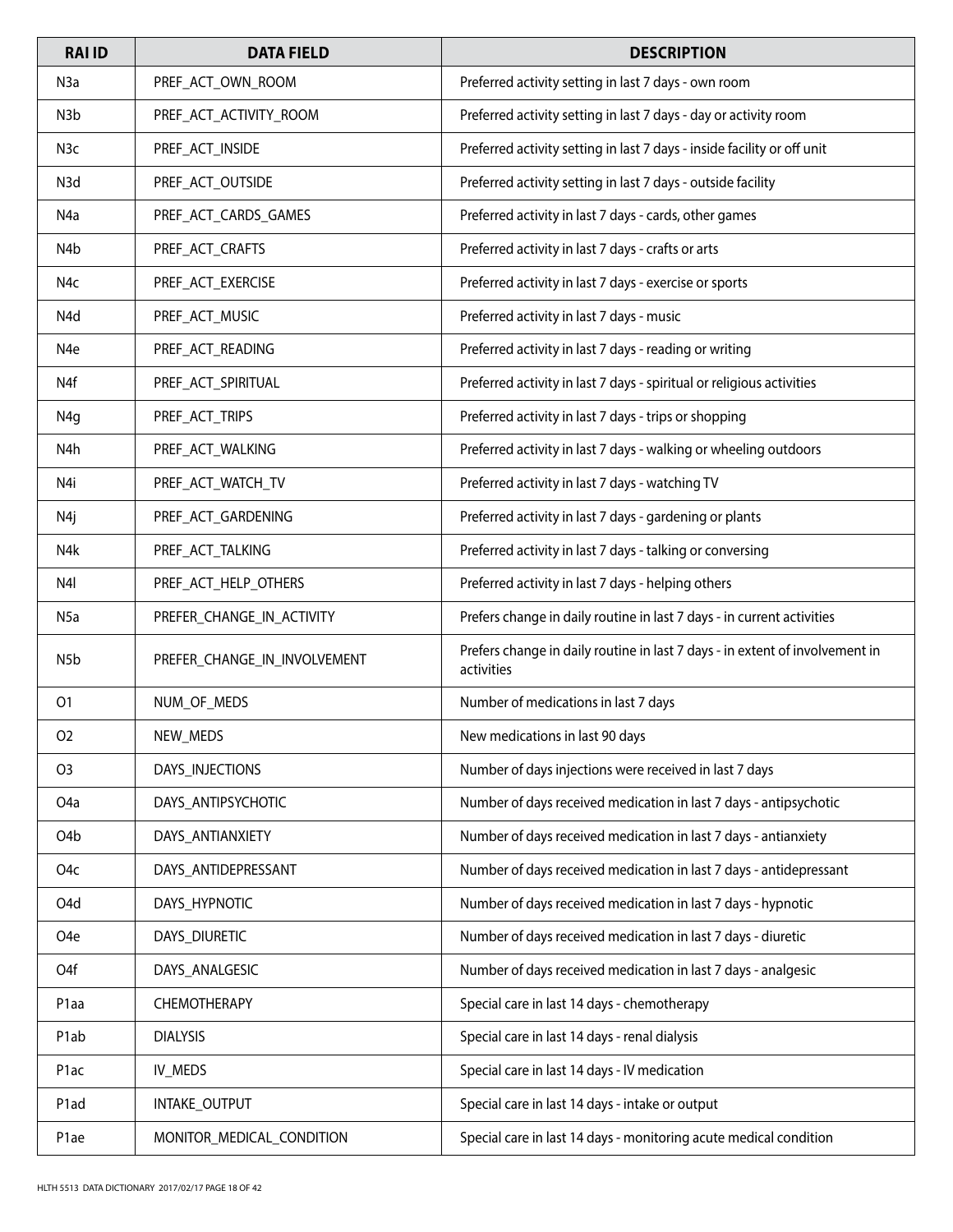| <b>RAI ID</b>      | <b>DATA FIELD</b>             | <b>DESCRIPTION</b>                                                                                                                         |
|--------------------|-------------------------------|--------------------------------------------------------------------------------------------------------------------------------------------|
| P <sub>1</sub> af  | OSTOMY_CARE                   | Special care in last 14 days - ostomy care                                                                                                 |
| P1ag               | OXYGEN_THERAPY                | Special care in last 14 days - oxygen therapy                                                                                              |
| P <sub>1</sub> ah  | <b>RADIATION</b>              | Special care in last 14 days - radiation                                                                                                   |
| P1ai               | <b>SUCTIONING</b>             | Special care in last 14 days - suctioning                                                                                                  |
| P <sub>1</sub> aj  | <b>TRACHEOSTOMY</b>           | Special care in last 14 days - tracheostomy care                                                                                           |
| P <sub>1</sub> ak  | <b>TRANSFUSIONS</b>           | Special care in last 14 days - transfusions                                                                                                |
| P <sub>1</sub> al  | VENTILATOR_OR_RESPIRATOR      | Special care in last 14 days - ventilator or respirator                                                                                    |
| P1am               | ALCOHOL_DRUG_PROGRAM          | Special care in last 14 days - alcohol or drug treatment program                                                                           |
| P <sub>1</sub> an  | ALZHEIMERS_CARE_UNIT          | Special care in last 14 days - Alzheimer's or dementia special care unit                                                                   |
| P <sub>1</sub> ao  | HOSPICE_CARE                  | Special care in last 14 days - hospice care                                                                                                |
| P1ap               | PEDIATRIC_UNIT                | Special care in last 14 days - pediatric unit                                                                                              |
| P1aq               | RESPITE_CARE                  | Special care in last 14 days - respite care                                                                                                |
| P1ar               | TRAINING_COMMUNITY_SKILLS     | Special care in last 14 days - training in skills required to return to community                                                          |
| P1baA              | DAYS_SPEECH_THERAPY           | Number of days of therapy administered for at least 15 minutes a day in last 7<br>days - speech, language pathology and audiology services |
| P1baB              | MINS_SPEECH_THERAPY           | Total minutes of therapy provided in last 7 days - speech, language<br>pathology and audiology services                                    |
| P <sub>1</sub> bbA | DAYS_OCCUPATION_THERAPY       | Number of days of therapy administered for at least 15 minutes a day in last<br>7 days - occupational                                      |
| P1bbB              | MINS_OCCUPATION_THERAPY       | Total minutes of therapy provided in last 7 days - occupational                                                                            |
| P1bcA              | DAYS_PHYSICAL_THERAPY         | Number of days of therapy administered for at least 15 minutes a day in last<br>7 days - physical                                          |
| P1bcB              | MINS_PHYSICAL_THERAPY         | Total minutes of therapy provided in last 7 days - physical                                                                                |
| P1bdA              | DAYS_RESPIRATORY_THERAPY      | Number of days of therapy administered for at least 15 minutes a day in last<br>7 days - respiratory                                       |
| P1bdB              | MINS_RESPIRATORY_THERAPY      | Total minutes of therapy provided in last 7 days - respiratory                                                                             |
| P1beA              | DAYS_PSYCHO_THERAPY           | Number of days of therapy administered for at least 15 minutes a day in last<br>7 days - psychological                                     |
| P1beB              | MINS_PSYCHO_THERAPY           | Total minutes of therapy provided in last 7 days - psychological                                                                           |
| P1bfA              | DAYS_RECREATION_THERAPY       | Number of days of therapy administered for at least 15 minutes a day in last<br>7 days - recreational                                      |
| P1bfB              | MINS_RECREATION_THERAPY       | Total minutes of therapy provided in last 7 days - recreational                                                                            |
| P <sub>2</sub> a   | INTERV_PRG_SPEC_BEHAV_SYMPTOM | Intervention program for mood, behaviour, cognitive loss in last 7 days -<br>special behaviour symptom evaluation                          |
| P <sub>2</sub> b   | INTERV_PRG_EVAL_MH_SPECIALIST | Intervention program for mood, behaviour, cognitive loss - evaluation by<br>licensed mental health specialist in last 90 days              |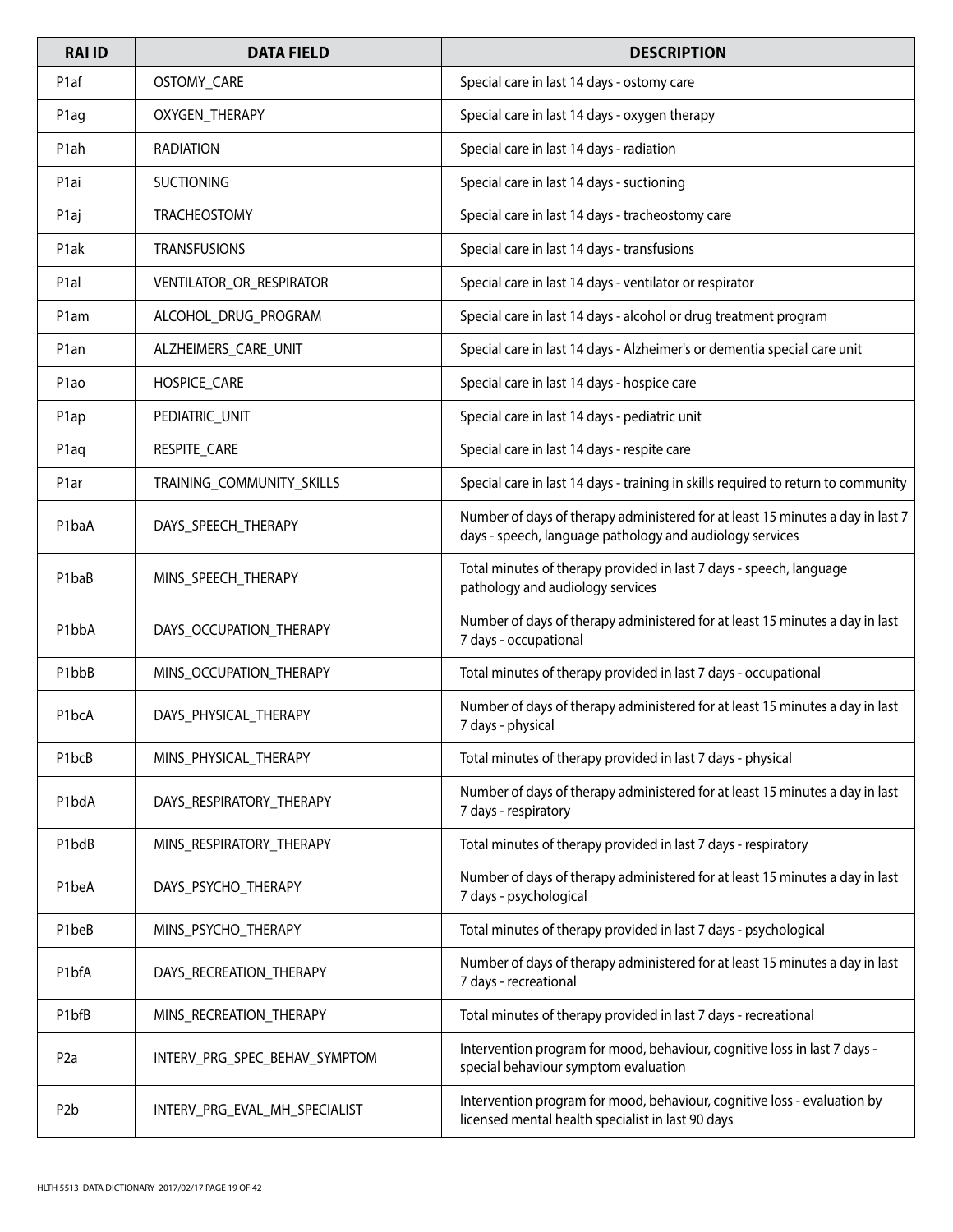| <b>RAI ID</b>    | <b>DATA FIELD</b>              | <b>DESCRIPTION</b>                                                                                                                                                        |
|------------------|--------------------------------|---------------------------------------------------------------------------------------------------------------------------------------------------------------------------|
| P <sub>2c</sub>  | INTERV_PRG_GROUP_THERAPY       | Intervention program for mood, behaviour, cognitive loss in last 7 days -<br>group therapy                                                                                |
| P <sub>2d</sub>  | INTERV PRG RESIDENT CHANGE ENV | Intervention program for mood, behaviour, cognitive loss in last 7 days -<br>resident specific deliberate changes in environment to address mood or<br>behaviour patterns |
| P <sub>2e</sub>  | INTERV_PRG_REORIENTATION       | Intervention program for mood, behaviour, cognitive loss in last 7 days -<br>reorientation                                                                                |
| P <sub>3</sub> a | REHAB_DAYS_ROM_PASSIVE         | Number of days of nursing rehabilitation or restorative care in last 7 days -<br>range of motion passive                                                                  |
| P <sub>3</sub> b | REHAB_DAYS_ROM_ACTIVE          | Number of days of nursing rehabilitation or restorative care in last 7 days -<br>range of motion active                                                                   |
| P <sub>3</sub> c | REHAB_DAYS_SPLINT_ASSIST       | Number of days of nursing rehabilitation or restorative care in last 7 days -<br>splint or brace assistance                                                               |
| P <sub>3</sub> d | REHAB_DAYS_BED_MOBILITY        | Number of days of nursing rehabilitation or restorative care in last 7 days -<br>bed mobility                                                                             |
| P <sub>3e</sub>  | REHAB_DAYS_TRANSFER            | Number of days of nursing rehabilitation or restorative care in last 7 days -<br>transfer                                                                                 |
| P3f              | REHAB_DAYS_WALKING             | Number of days of nursing rehabilitation or restorative care in last 7 days -<br>walking                                                                                  |
| P <sub>3g</sub>  | REHAB_DAYS_DRESSING            | Number of days of nursing rehabilitation or restorative care in last 7 days -<br>dressing or grooming                                                                     |
| P3h              | REHAB_DAYS_EATING              | Number of days of nursing rehabilitation or restorative care in last 7 days -<br>eating or swallowing                                                                     |
| P3i              | REHAB_DAYS_AMPUTATION          | Number of days of nursing rehabilitation or restorative care in last 7 days -<br>amputation or prosthesis care                                                            |
| P3j              | REHAB_DAYS_COMMUNICATION       | Number of days of nursing rehabilitation or restorative care in last 7 days -<br>communication                                                                            |
| P3k              | REHAB_DAYS_OTHER               | Number of days of nursing rehabilitation or restorative care in last 7 days -<br>other                                                                                    |
| P4a              | FULL_BED_RAILS                 | Devices or restraints in last 7 days - full bed rails on all sides                                                                                                        |
| P4b              | OTHER_TYPES_OF_RAILS           | Devices or restraints in last 7 days - other types of bed rails                                                                                                           |
| P4c              | TRUNK_RESTRAINT                | Devices or restraints in last 7 days - trunk restraint                                                                                                                    |
| P <sub>4</sub> d | LIMB_RESTRAINT                 | Devices or restraints in last 7 days - limb restraint                                                                                                                     |
| P <sub>4e</sub>  | CHAIR_PREVENTS_RISING          | Devices or restraints in last 7 days - chair prevents rising                                                                                                              |
| P <sub>5</sub>   | HOSPITAL_STAYS                 | Hospital stay in last 90 days or since last assessment if less than 90 days                                                                                               |
| P <sub>6</sub>   | EMERGENCY_ROOM_VISITS          | Emergency room visits in last 90 days or since the last assessment if less than<br>90 days                                                                                |
| P7               | DAYS_PHYSICIAN_VISITS          | Physician visits in last 14 days or since admission if less than 14 days                                                                                                  |
| P8               | DAYS_DOCTOR_ORDERS_CHANGED     | Physician-s orders in last 14 days or since admission if less than 14 days                                                                                                |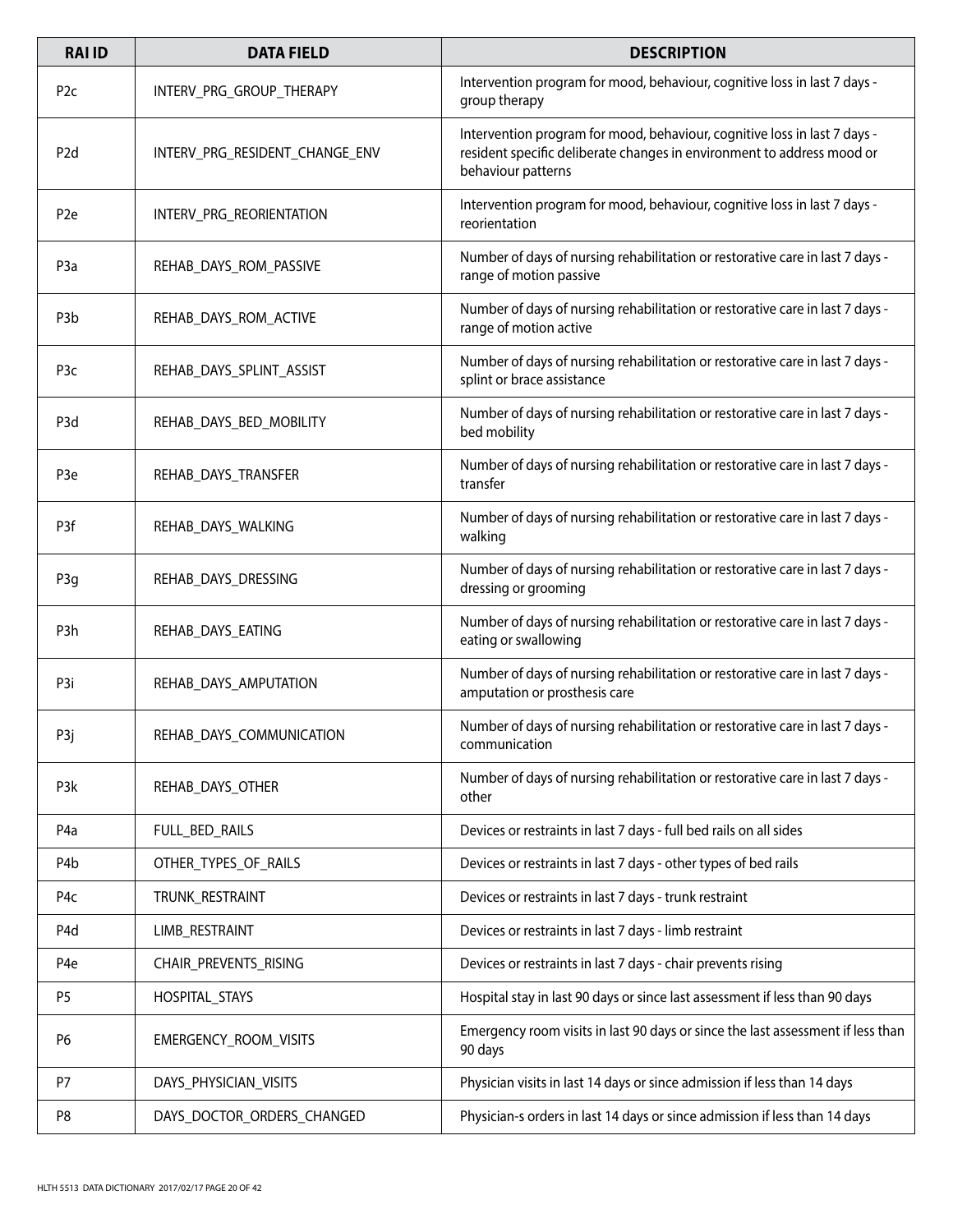| <b>RAI ID</b>    | <b>DATA FIELD</b>           | <b>DESCRIPTION</b>                                                                                                                                                                                                                               |
|------------------|-----------------------------|--------------------------------------------------------------------------------------------------------------------------------------------------------------------------------------------------------------------------------------------------|
| P <sub>9</sub>   | ABNORMAL_LAB_VALUES         | Abnormal lab values in last 90 days or since admission if less than 90 days                                                                                                                                                                      |
| Q1a              | WANTS_RETURN_TO_COMMUNITY   | Discharge potential in next 3 months - expresses or indicates preference to<br>return to community                                                                                                                                               |
| Q <sub>1</sub> b | SUPPORT_POSITIVE_DISCHARGE  | Discharge potential in next 3 months - has a support person who is positive<br>towards discharge                                                                                                                                                 |
| Q1c              | STAY_SHORT_DURATION         | Discharge potential in next 3 months - stay projected to be of short duration                                                                                                                                                                    |
| Q <sub>2</sub>   | CHANGE_IN_CARE_NEEDS        | Overall change in care needs and level of self sufficiency in last 90 days or<br>since assessment if less than 90 days                                                                                                                           |
| R <sub>1</sub> a | RES_PARTICIPATED_ASSESS     | Participation in assessment - resident                                                                                                                                                                                                           |
| R <sub>1</sub> b | FAMILY_PARTICIPATED_ASSESS  | Participation in assessment - family                                                                                                                                                                                                             |
| R <sub>1</sub> c | OTHER_PARTICIPATED_ASSESS   | Participation in assessment - significant other                                                                                                                                                                                                  |
| R <sub>2</sub> b | SIGNED_COMPLETE_DATE        | Date that the registered nurse coordinator signed the assessment as being<br>complete                                                                                                                                                            |
|                  | ABS                         | Score for Aggressive Behaviour Scale for the resident on current assessment                                                                                                                                                                      |
|                  | ABS_CHANGE_CODE             | Change in score for Aggressive Behaviour Scale for the resident on current<br>assessment from previous assessment                                                                                                                                |
|                  | ACTIVE_NEW_STATUS           | Identifies whether a resident is new or existing in the facility. A new resident<br>is one whose date of assessment minus date of admission is less than 92 days                                                                                 |
|                  | ACTIVITIES_CAP              | <b>Activities CAP</b>                                                                                                                                                                                                                            |
|                  | ADL_CAP                     | Activities of Daily Living CAP                                                                                                                                                                                                                   |
|                  | ADL_HIERARCHY               | Score for ADL Hierarchy Scale for the resident on current assessment                                                                                                                                                                             |
|                  | ADL_HIERARCHY_CHANGE_CODE   | Change in score for ADL Hierarchy Scale for the resident on current<br>assessment from previous assessment                                                                                                                                       |
|                  | ADL LONG FORM               | Score for ADL Long Form Scale for the resident on current assessment                                                                                                                                                                             |
|                  | ADL_LONG_FORM_CHANGE_CODE   | Change in score for ADL Long Form Scale for the resident on current<br>assessment from previous assessment                                                                                                                                       |
|                  | ADL SHORT FORM              | Score for ADL Short Form Scale for the resident on current assessment                                                                                                                                                                            |
|                  | ADL_SHORT_FORM_CHANGE_CODE  | Change in score for ADL Short Form Scale for the resident on current<br>assessment from previous assessment                                                                                                                                      |
|                  | APPROP_MEDS_CAP             | <b>Appropriate Medication CAP</b>                                                                                                                                                                                                                |
|                  | ASSESSMENT_FY_FACILITY_FLAG | Flag for whether this particular ax is selected to represent the resident's<br>condition in the CCRS facility in the fiscal year of ax. Selection based on the<br>ax being the last ax for the resident in the CCRS facility in the fiscal year. |
|                  | ASSESSMENT_FY_SECTOR_FLAG   | Flag for whether this particular ax is selected to represent the resident's<br>condition in the sector in the fiscal year of ax. Selection based on the ax<br>being the last ax for the resident in the sector in the fiscal year.               |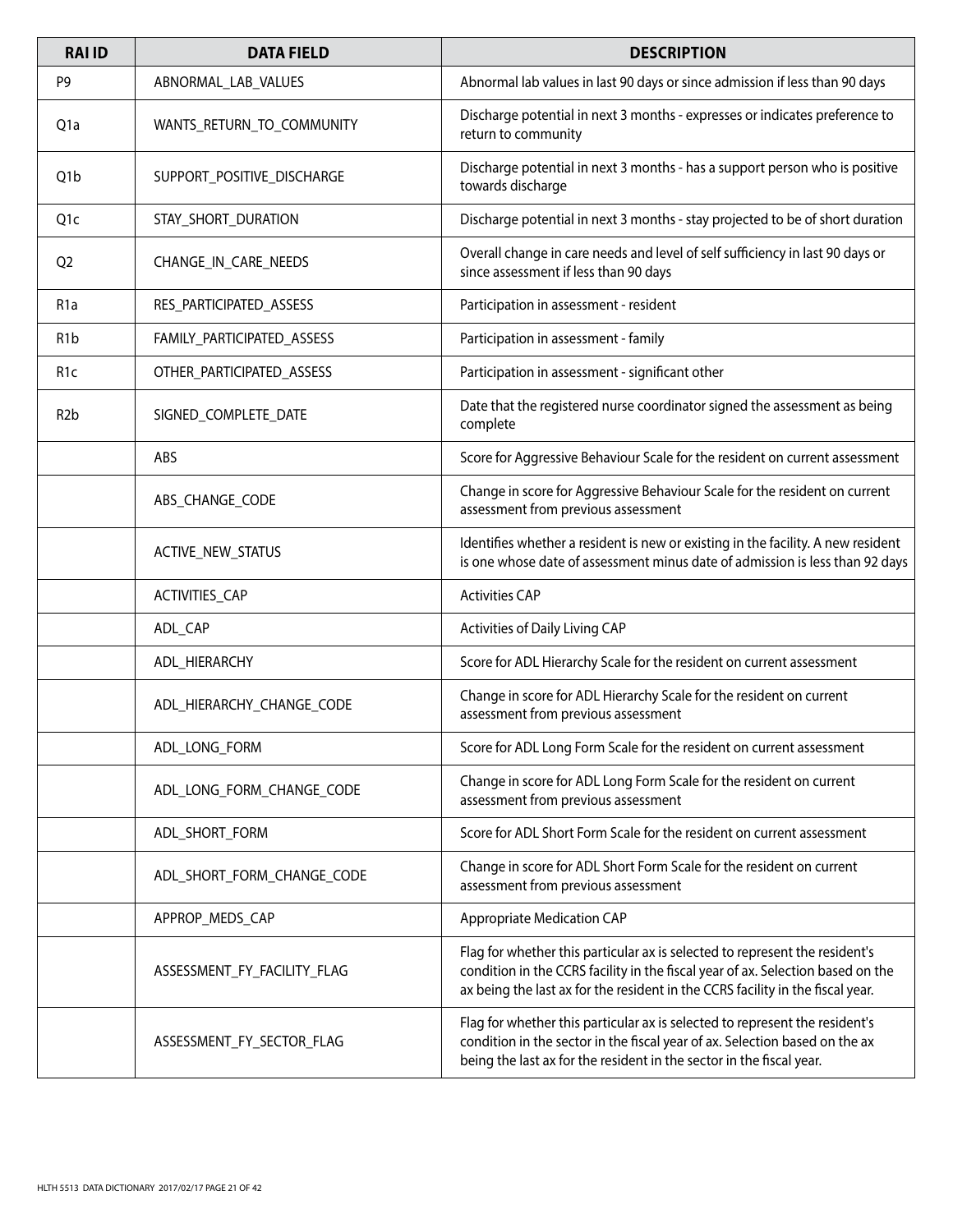| <b>RAI ID</b> | <b>DATA FIELD</b>              | <b>DESCRIPTION</b>                                                                                                                                                                                                                                                   |
|---------------|--------------------------------|----------------------------------------------------------------------------------------------------------------------------------------------------------------------------------------------------------------------------------------------------------------------|
|               | BED_TYPE_AT_ASSESSMENT         | To enable reporting on the different types of beds that residents may be<br>placed within a facility. This may include specialized beds such as respite,<br>convalescent or palliative beds in addition to general residential, long-term<br>beds at assessment date |
|               | BEHAVIOUR_CAP                  | <b>Behaviour CAP</b>                                                                                                                                                                                                                                                 |
|               | BOWEL_CONDITIONS_CAP           | <b>Bowel Conditions CAP</b>                                                                                                                                                                                                                                          |
|               | CARDIO_RESPIRATORY_CAP         | Cardio Respiratory Condition CAP                                                                                                                                                                                                                                     |
|               | <b>CHESS</b>                   | Score for CHESS for the resident on current assessment                                                                                                                                                                                                               |
|               | CHESS_CHANGE_CODE              | Change in score for CHESS for the resident on current assessment from<br>previous assessment                                                                                                                                                                         |
|               | CIHI_ASSESSMENT_PREV_QTR_FLAG  | Flag for whether the assessed resident has had an assessment in the previous<br>quarter                                                                                                                                                                              |
|               | CIHI_FISCAL_QUARTER_ASSESSMENT | Fiscal quarter of assessment. This is CIHI's fiscal quarters which are 1 - April<br>to June, 2 - July to September, 3 - October to December and 4 - January to<br>March                                                                                              |
|               | CIHI_FISCAL_YEAR_ASSESSMENT    | Fiscal year of assessment                                                                                                                                                                                                                                            |
|               | CIHI_QUARTER_FLAG              | Flag for whether this particular assessment is selected to represent the<br>resident's condition in the fiscal quarter of assessment                                                                                                                                 |
|               | CMI_HIERARCHY                  | CMI Code for Hierarchical Methodology                                                                                                                                                                                                                                |
|               | CMI_INDEX_MAX                  | CMI for Index Maximizing Methodology                                                                                                                                                                                                                                 |
|               | COGNITIVE_LOSS_CAP             | Cognitive Loss CAP                                                                                                                                                                                                                                                   |
|               | COMATOSE_CHANGE_FLAG           | Whether or not comatose status has changed since previous                                                                                                                                                                                                            |
|               | COMMUNICATION_CAP              | <b>Communication CAP</b>                                                                                                                                                                                                                                             |
|               | <b>CPS</b>                     | Score for Cognitive Performance Scale for the resident on current assessment                                                                                                                                                                                         |
|               | CPS_CHANGE_CODE                | Change in score for Cognitive Performance Scale for the resident on current<br>assessment from previous assessment                                                                                                                                                   |
|               | DAY_FLAG                       | Flag for whether this particular assessment is selected to represent the<br>resident's condition on the day of assessment                                                                                                                                            |
|               | DEHYDRATION_CAP                | Dehydration CAP                                                                                                                                                                                                                                                      |
|               | DELIRIUM_CAP                   | Delirium CAP                                                                                                                                                                                                                                                         |
|               | DQ_ASSESSMENT_FLAG             | A data quality flag assigned at the Assessment level to flag Assessment with<br>date problems. 1-9 and 99 are removed from analytical reports and eReports.<br>1-10 and 99 are removed for linkage projects.                                                         |
|               | <b>DRS</b>                     | Score for Depression Rating Scale for the resident on current assessment                                                                                                                                                                                             |
|               | DRS_CHANGE_CODE                | Change in score for Depression Rating Scale for the resident on current<br>assessment from previous assessment                                                                                                                                                       |
|               | EPISODE_ID                     | Identifier assigned to each episode, used to uniquely track each episode                                                                                                                                                                                             |
|               | FALLS_CAP                      | <b>Falls CAP</b>                                                                                                                                                                                                                                                     |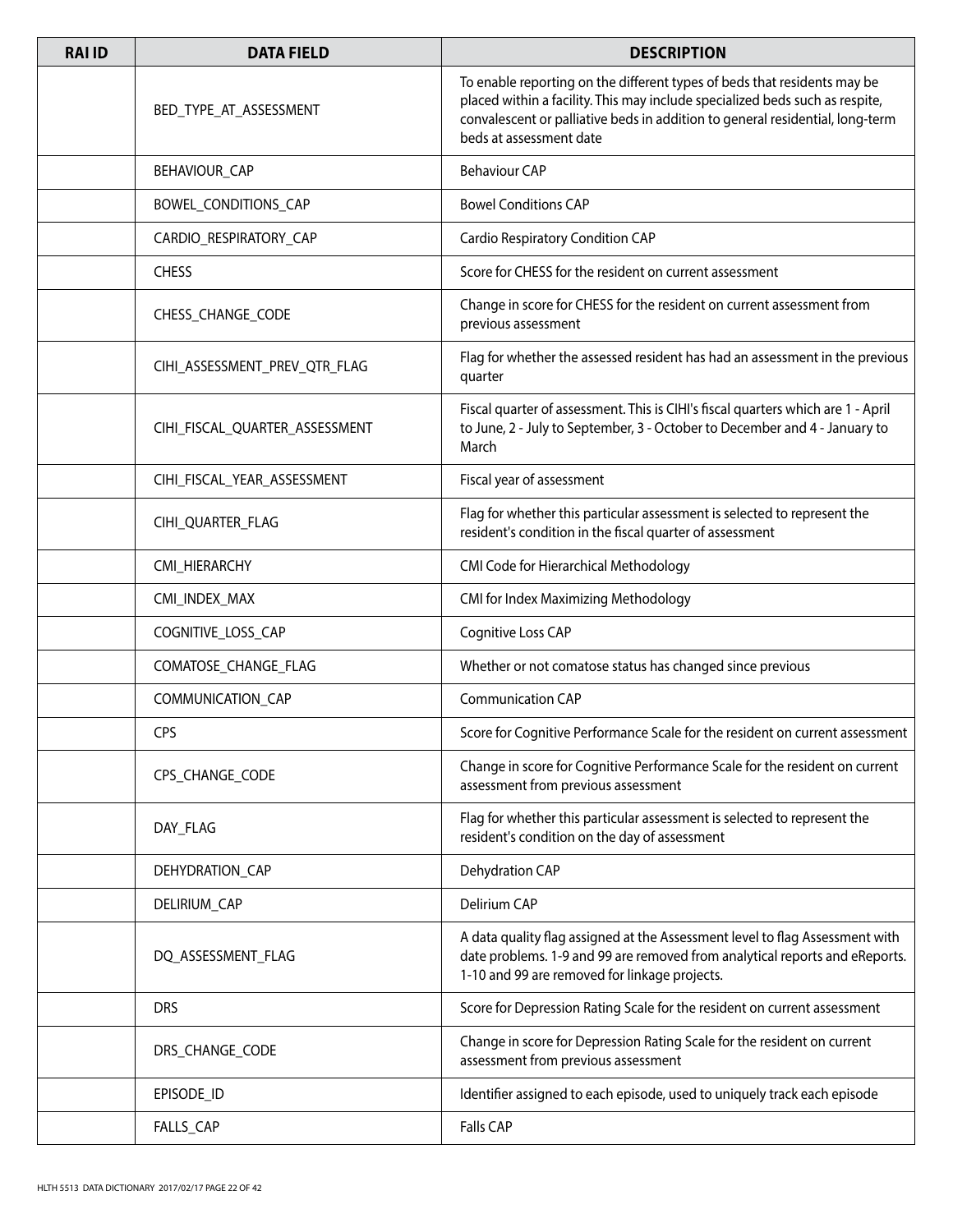| <b>RAI ID</b> | <b>DATA FIELD</b>          | <b>DESCRIPTION</b>                                                                                                                                                                                                               |
|---------------|----------------------------|----------------------------------------------------------------------------------------------------------------------------------------------------------------------------------------------------------------------------------|
|               | FEEDING_TUBE_CAP           | Feeding Tube CAP                                                                                                                                                                                                                 |
|               | <b>ISE</b>                 | Score for Index for Social Engagement for the resident on current assessment                                                                                                                                                     |
|               | ISE_CHANGE_CODE            | Change in score for Index for Social Engagement for the resident on current<br>assessment from previous assessment                                                                                                               |
|               | MIS_AT_ASSESSMENT          | The Unit MIS Functional Centre Account Code is the account number that is<br>used to represent the statistical and financial reporting related to the unit in<br>which the resident is placed in the facility at assessment date |
|               | MOOD_CAP                   | Mood CAP                                                                                                                                                                                                                         |
|               | NO_TRIGGERED_CAPS          | No triggered CAPs                                                                                                                                                                                                                |
|               | NUM_OF_MEDS_RECORDS_SUBMIT | Number of medication records submitted                                                                                                                                                                                           |
|               | PAIN                       | Score for Pain Scale for the resident on current assessment                                                                                                                                                                      |
|               | PAIN_CAP                   | Pain CAP                                                                                                                                                                                                                         |
|               | PAIN_CHANGE_CODE           | Change in score for Pain Scale for the resident on current assessment from<br>previous assessment                                                                                                                                |
|               | PHYSICAL_RESTRAINTS_CAP    | Physical Restraints CAP                                                                                                                                                                                                          |
|               | PRESSURE_ULCER_CAP         | Pressure Ulcer CAP                                                                                                                                                                                                               |
|               | PREVIOUS_ASSESSMENT_ID     | Assessment ID for the previous assessment of resident, if applicable, which<br>was used in the calculation of Nr & Dr flag of incidence indicators and for<br>change in outcome scale scores                                     |
|               | <b>PURS</b>                | Score for Pressure Ulcer Risk Scale                                                                                                                                                                                              |
|               | PURS_SCORE_CHANGE          | Change in score for PURS for the resident on current assessment from<br>previous assessment                                                                                                                                      |
|               | RUG_HIERARCHY_CATEGORY     | RUG category for Hierarchical Methodology                                                                                                                                                                                        |
|               | RUG_HIERARCHY_CODE         | RUG category for Hierarchical Methodology                                                                                                                                                                                        |
|               | RUG_INDEX_MAX_CATEGORY     | RUG Category for Index Maximizing Methodology                                                                                                                                                                                    |
|               | RUG_INDEX_MAX_CODE         | RUG Code for Index Maximizing Methodology                                                                                                                                                                                        |
|               | <b>SECTOR</b>              | Main sector, hospital based or residential based, that facility is assigned to                                                                                                                                                   |
|               | SOCIAL_RELATIONSHIP_CAP    | Social Relationship CAP                                                                                                                                                                                                          |
|               | UNDERNUTRITION_CAP         | <b>Undernutrition CAP</b>                                                                                                                                                                                                        |
|               | URINARY_INCONTINENCE_CAP   | Urinary Incontinence CAP                                                                                                                                                                                                         |

**Organization** - Contains information on the organization/site where a residential care service took place. (CCRS\_ORGANIZATION)

| <b>RAI ID</b> | <b>DATA FIELD</b>      | <b>DESCRIPTION</b>                                                                          |
|---------------|------------------------|---------------------------------------------------------------------------------------------|
| AA6           | <b>FACILITY</b>        | Facility number assigned by the province or territory. The CIHI base 20<br>provider number. |
|               | <b>CITY</b>            | Facility city                                                                               |
|               | DELIVERY_SITE_END_DATE | The date this facility closes or closed for business                                        |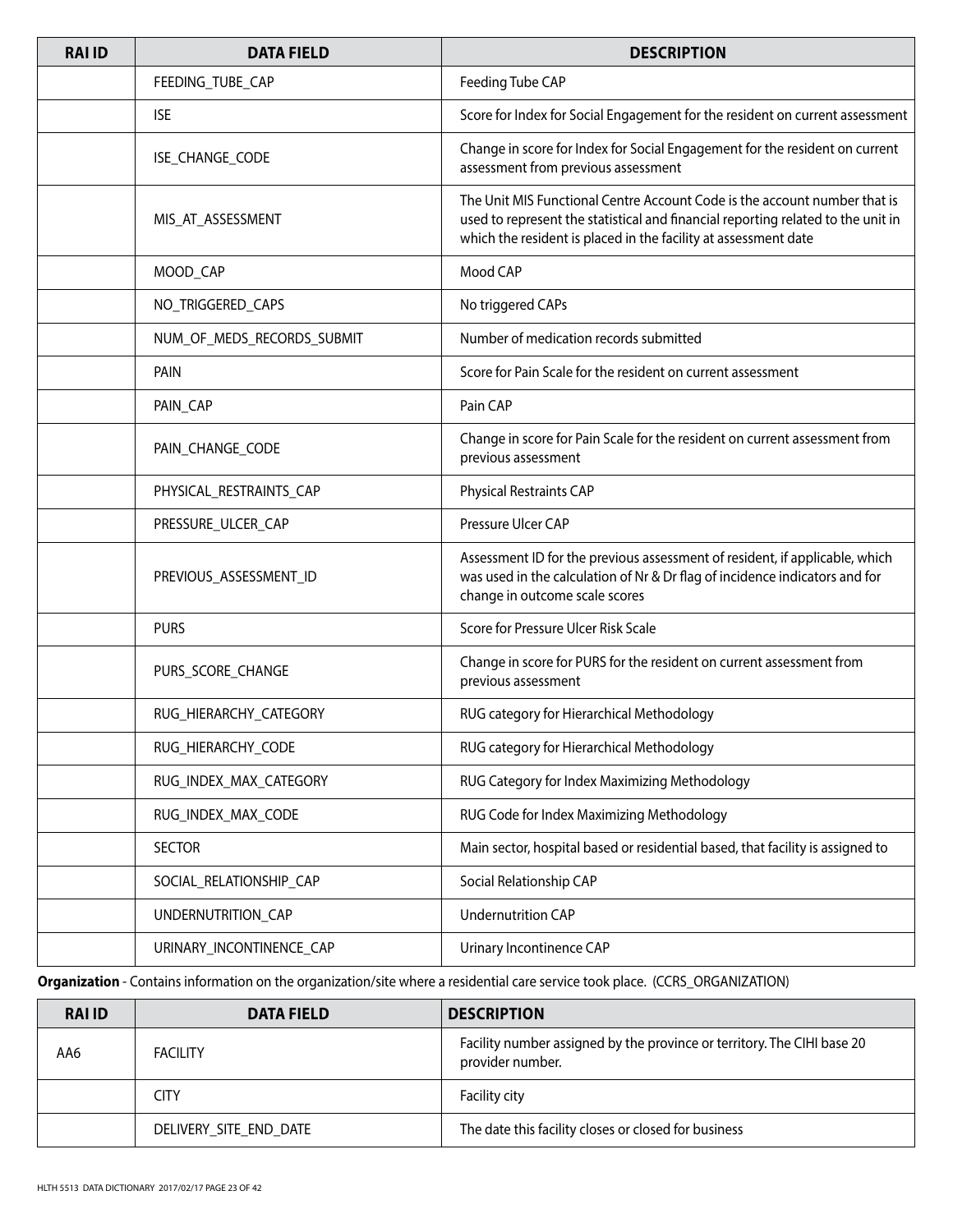| <b>RAI ID</b> | <b>DATA FIELD</b>           | <b>DESCRIPTION</b>                                                                                                                                                                                                                                                                                                                                              |
|---------------|-----------------------------|-----------------------------------------------------------------------------------------------------------------------------------------------------------------------------------------------------------------------------------------------------------------------------------------------------------------------------------------------------------------|
|               | FACILITY_CENSUS_DIVISION    | Statistics Canada's Standard Geographic census division code for the facility<br>providing care to the resident. Field has the format nn where each n can take<br>on the value of 0 to 9. See the 2001 Standard Geographical Classification<br>(SGC) for lists of valid codes for census division. A missing census division is<br>indicated by "00"            |
|               | FACILITY_CENSUS_SUBDIVISION | Statistics Canada's Standard Geographic census subdivision code for the<br>facility providing care to the resident. Field has the format nnn where each<br>n can take on the value of 0 to 9. See the 2001 Standard Geographical<br>Classification (SGC) for lists of valid codes for census subdivision. A missing<br>census subdivision is indicated by "999" |
|               | HA_NM                       | The name of the Health Authority                                                                                                                                                                                                                                                                                                                                |
|               | HEALTH_AUTHORITY_CODE       | The code of the Health Authority (01, 02, 03, 04 or 05)                                                                                                                                                                                                                                                                                                         |
|               | FACILITY_NAME               | Facility name                                                                                                                                                                                                                                                                                                                                                   |
|               | HSDA_CD                     | The code of the Health Service Delivery Area                                                                                                                                                                                                                                                                                                                    |
|               | HSDA_NM                     | The name of the Health Service Delivery Area                                                                                                                                                                                                                                                                                                                    |
|               | FACILITY_QAIPPE             | Neighbourhood income quintile for the facility providing care to the resident                                                                                                                                                                                                                                                                                   |
|               | FACILITY_SAC_CODE           | Statistics Canada's census metropolitan area/census agglomeration code for<br>the facility providing care to the resident. Field has the format nnn where<br>each n can take on the value of 0 to 9                                                                                                                                                             |
|               | FACILITY_SAC_TYPE           | Statistical area classification type for the facility providing care to the resident                                                                                                                                                                                                                                                                            |
|               | FACILITY_SIZE               | Facility size                                                                                                                                                                                                                                                                                                                                                   |
|               | CIHI_URBAN_RURAL_CODE       | Urban/rural status of facility                                                                                                                                                                                                                                                                                                                                  |
|               | POSTAL_CODE                 | Facility postal code                                                                                                                                                                                                                                                                                                                                            |
|               | <b>PROVINCE</b>             | Province or territory in which the facility is located                                                                                                                                                                                                                                                                                                          |
|               | <b>SECTOR</b>               | Main sector, hospital based or residential based, that facility is assigned to                                                                                                                                                                                                                                                                                  |

**Medication** - Contains information on the medications listed during the RAI MDS 2.0 assessment. An assessment can list multiple medications. (CCRS\_MEDICATION)

| <b>RAIID</b>   | <b>DATA FIELD</b> | <b>DESCRIPTION</b>                                                                                                                                                 |
|----------------|-------------------|--------------------------------------------------------------------------------------------------------------------------------------------------------------------|
|                | ASSESSMENT ID     | Identifier assigned to each assessment in the database                                                                                                             |
| U <sub>2</sub> | ADMIN ROUTE       | Route of administration of medication received in last 7 days                                                                                                      |
| U <sub>3</sub> | ADMIN FREQUENCY   | Frequency that medication is administered                                                                                                                          |
| U <sub>4</sub> | ADMIN AMOUNT      | Amount of medication administered                                                                                                                                  |
| U <sub>5</sub> | PRN DOSES NUMBER  | Number of doses in last 7 days if U3 frequency is as necessary                                                                                                     |
| U6             | <b>DIN</b>        | Drug Identification Number of medication received in last 7 day                                                                                                    |
|                | MEDS SEQ NUMBER   | Sequence number assigned to the various medications given to a resident<br>for each assessment (1-N where N is the number of medication records per<br>assessment) |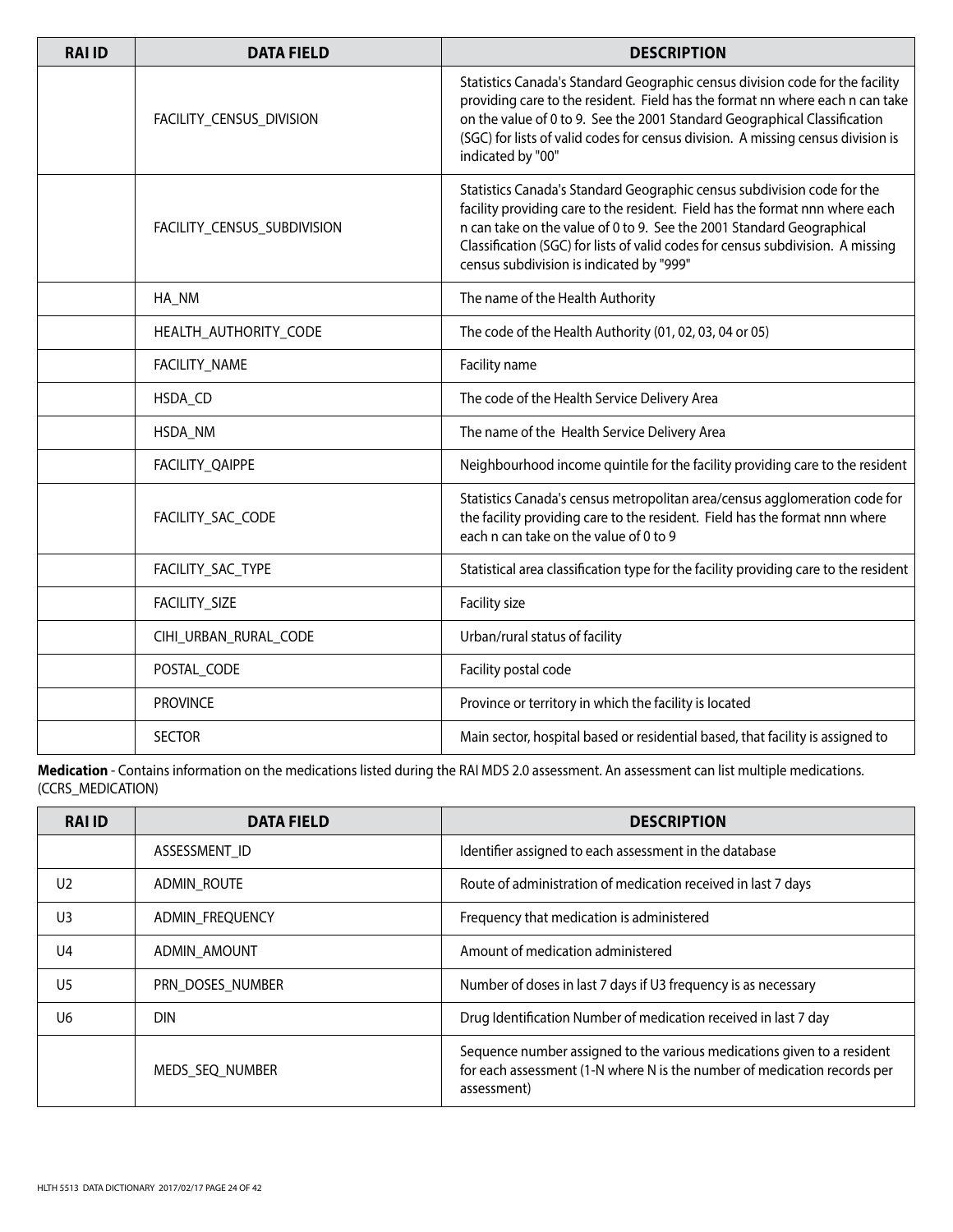**Functional Centre** - Contains information on the MIS functional centre where MIS functional centre fields are referenced at admission, discharge and assessment. (CCRS\_FUNCTIONAL\_CENTRE)

| <b>RAI ID</b>   | <b>DATA FIELD</b>                                                                        | <b>DESCRIPTION</b>                                                                                                                                                                                                                                                          |
|-----------------|------------------------------------------------------------------------------------------|-----------------------------------------------------------------------------------------------------------------------------------------------------------------------------------------------------------------------------------------------------------------------------|
| AA1             | UNIQUE_REGISTRATION_IDENTIFIER - replaced<br>with a study specific identification number | The Unique Registration Identifier uniquely identifies the resident admission.<br>It is composed of a facility number, a date and 7 characters.                                                                                                                             |
| AD <sub>3</sub> | MIS ACCOUNT CODE                                                                         | MIS Functional Centre Account Code is the account number used to<br>represent the statistical and financial reporting related to the unit in which<br>the resident is placed at the facility. MIS is the Standards for Management<br>Information Systems in Canadian Health |
|                 | MIS DQ FLAG                                                                              | Determines if the response is valid AD3                                                                                                                                                                                                                                     |
|                 | MIS EFFECTIVE DATE                                                                       | Date when Update record was received                                                                                                                                                                                                                                        |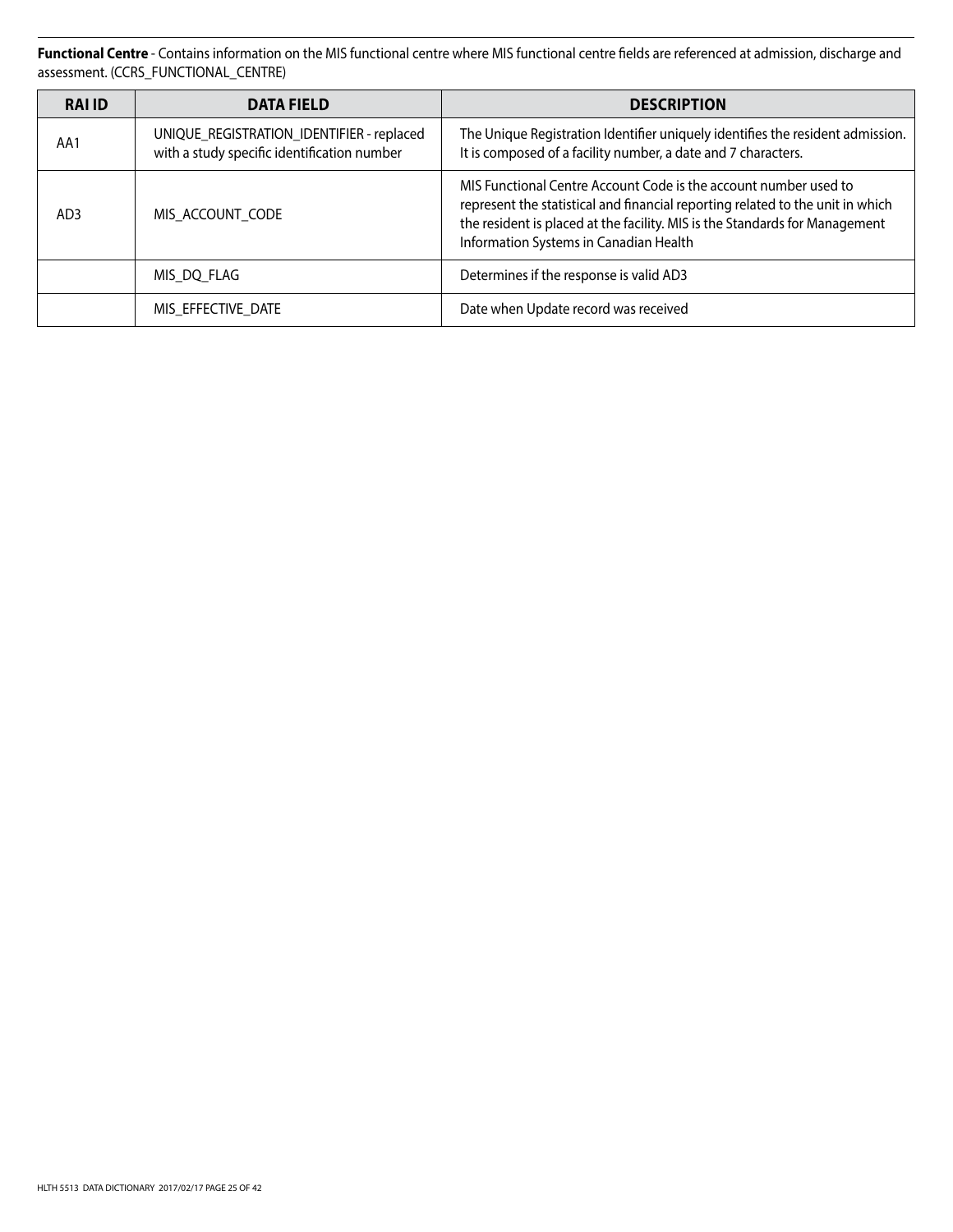## **Home Care Reporting System (HCRS)**

**Episode** - The service episode record is comprised a service start and a service end. A service end date is to be submitted when a client changes facility or service is ended due to an end reason. If there is no service end date then a client is still receiving service. (HCRS\_EPISODE)

| <b>RAI ID</b>     | <b>DATA FIELD</b>                                                                           | <b>DESCRIPTION</b>                                                                                                                                                                                                                                                                           |
|-------------------|---------------------------------------------------------------------------------------------|----------------------------------------------------------------------------------------------------------------------------------------------------------------------------------------------------------------------------------------------------------------------------------------------|
|                   | EPISODE_ID                                                                                  | Uniquely track each episode                                                                                                                                                                                                                                                                  |
| AA3a              | UNENCRYPTED_HEALTH_CARD_NUMBER -<br>replaced with a study specific identification<br>number | Unencrypted Health Card Number                                                                                                                                                                                                                                                               |
| AA4               | CLIENT_POSTAL_CODE                                                                          | Forward Sortation Area of the postal code of residence                                                                                                                                                                                                                                       |
| BB1               | <b>SEX</b>                                                                                  | Sex                                                                                                                                                                                                                                                                                          |
| BB <sub>2a</sub>  | BIRTH_DATE                                                                                  | Birth Date (YYYYMM)                                                                                                                                                                                                                                                                          |
| BB <sub>2</sub> b | ESTIMATED_BIRTH_DATE_FLAG                                                                   | A flag to indicate that client birth date is estimated                                                                                                                                                                                                                                       |
| BB4               | MARITAL_STATUS                                                                              | <b>Marital Status</b>                                                                                                                                                                                                                                                                        |
| BB5a              | LANGUAGE                                                                                    | Primary Language                                                                                                                                                                                                                                                                             |
| CC <sub>1</sub>   | DATE_CASE_OPENED_REOPENED                                                                   | Date Case Opened or Reopened                                                                                                                                                                                                                                                                 |
| X30               | DISCHARGE_DATE                                                                              | Date a source organization completes administrative processes that record<br>termination of all home care services provided                                                                                                                                                                  |
| X31               | SERVICE_GOALS_MET_AT_DISCHARGE                                                              | Indicates whether home care client-s documented service goals have been<br>met at discharge                                                                                                                                                                                                  |
| X32               | DISCHARGE_REASON                                                                            | Reason for the client-s discharge from the source organization-s home care<br>program                                                                                                                                                                                                        |
| X33               | REFERRAL_TO_OTH_HEALTH_SERVICE                                                              | The health service setting that a client was referred to at time of discharge<br>from the home care program                                                                                                                                                                                  |
| X4                | PROGRAM_TYPE                                                                                | Program under which the source organization provides home care services                                                                                                                                                                                                                      |
| X5                | REFERRAL_SOURCE                                                                             | Person or organization that referred the client for home care services                                                                                                                                                                                                                       |
| X6                | ACCEPTANCE_DATE                                                                             | The date on which an individual is accepted into the home care program                                                                                                                                                                                                                       |
| Z <sub>1</sub> a  | ORGANIZATION_IDENTIFIER                                                                     | Uniquely identifies an organization. This is the health authority code<br>precededby a 9. 90001 - Interior Health Authority, 90002 - Fraser Health<br>Authority, 90003 - Vancouver Coastal Health Authority, 90004 - Vancouver<br>Island Health Authority, 90005 - Northern Health Authority |
|                   | CLIENT_GROUP_ADMISSION                                                                      | Client Group assigned at admission to Home Care                                                                                                                                                                                                                                              |
|                   | CLIENT_GROUP_DISCHARGE                                                                      | Client Group assigned at Discharge                                                                                                                                                                                                                                                           |

**Assessment** - Contains the RAI-HC assessment information, outcome scales, Method for Assigning Priority Levels (MAPLe), clinical assessment protocols (CAPs), and quality indicators. An assessment must have an episode record. (HCRS\_ASSESSMENT)

| <b>RAI ID</b>    | <b>DATA FIELD</b> | <b>DESCRIPTION</b>                        |
|------------------|-------------------|-------------------------------------------|
|                  | ASSESSMENT ID     | Unique identifier for each assessment     |
| A <sub>1</sub>   | ASSESSMENT DATE   | Assessment Reference Date                 |
| A2               | ASSESSMENT REASON | Reason for Assessment                     |
| B <sub>1</sub> a | SHORT TERM MEMORY | Memory Recall Ability - Short term memory |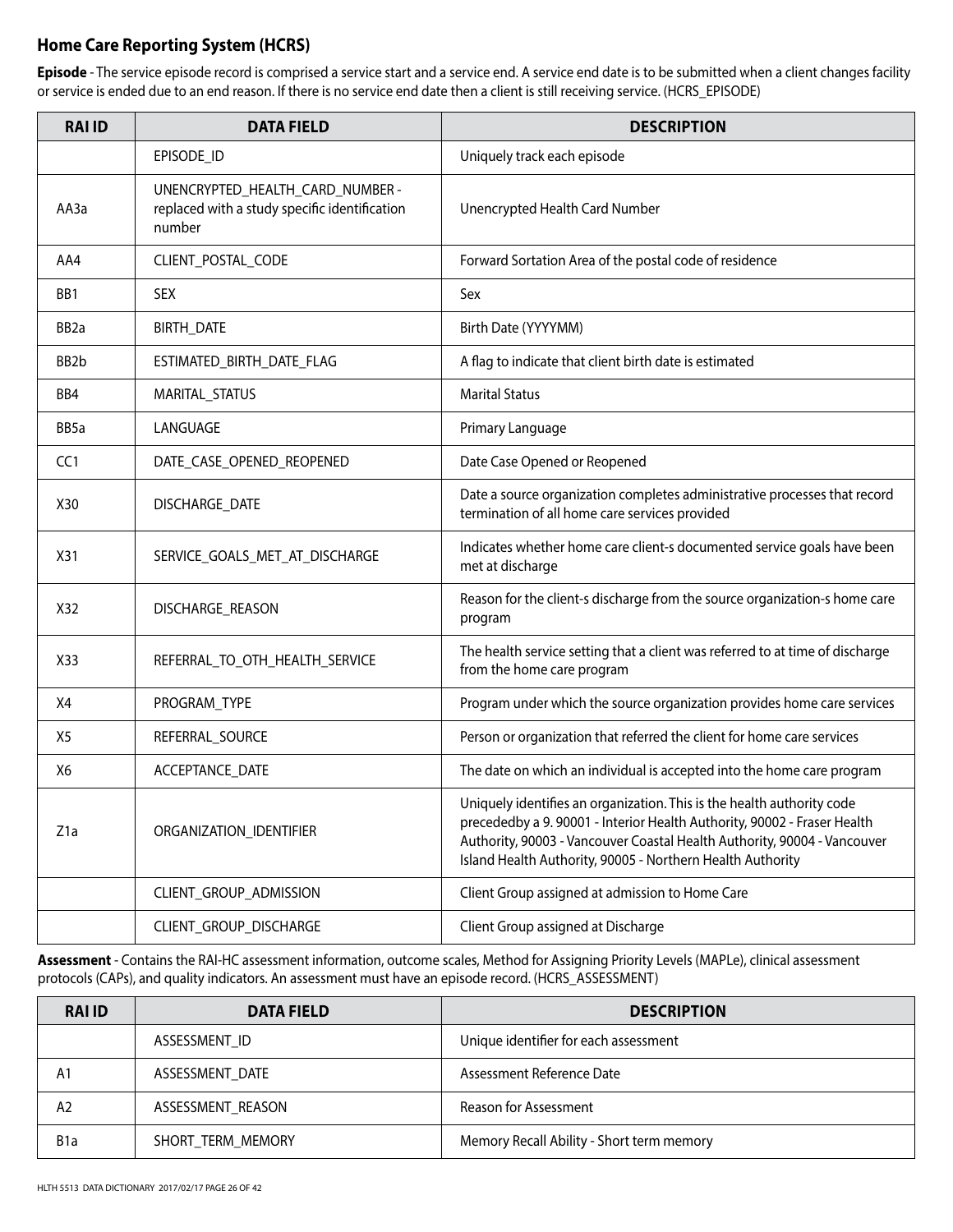| <b>RAI ID</b>     | <b>DATA FIELD</b>            | <b>DESCRIPTION</b>                                                                                                          |
|-------------------|------------------------------|-----------------------------------------------------------------------------------------------------------------------------|
| B <sub>1</sub> b  | PROCEDURAL_MEMORY            | Memory Recall Ability - Procedural memory                                                                                   |
| B <sub>2</sub> a  | DECISION_MAKING              | <b>Cognitive Skills - Decision Making</b>                                                                                   |
| B <sub>2</sub> b  | WORSENING_DECISION_MAKING    | Cognitive Skills - Worsening Decision Making                                                                                |
| B <sub>3</sub> a  | DELIRIUM_7_DAYS              | Indicator of Delirium - Sudden or new onset or changes in mental function<br>over last 7 days                               |
| B <sub>3</sub> b  | DELIRIUM_90_DAYS             | Indicator of delirium - Client-s behaviour over the past 90 days or since last<br>assessment if less than 90 days           |
| BB1               | <b>SEX</b>                   | Sex                                                                                                                         |
| BB <sub>2</sub> a | BIRTH_DATE                   | Birth Date (YYYYMM)                                                                                                         |
| BB <sub>2</sub> b | ESTIMATED_BIRTH_DATE_FLAG    | A flag to indicate that client birth date is estimated                                                                      |
| BB4               | MARITAL_STATUS               | <b>Marital Status</b>                                                                                                       |
| BB5a              | LANGUAGE                     | Primary Language                                                                                                            |
| BB <sub>5</sub> b | INTERPRETER_NEEDED           | Interpreter Needed                                                                                                          |
| BB6               | EDUCATION_COMPLETED          | Highest level of education completed                                                                                        |
| BB7a              | LEGAL_GUARDIAN               | Legal Guardian or Substitute Decision Maker                                                                                 |
| BB7b              | ADV_MEDICAL_DIRECTIVES       | Written documentation that states type of intervention client does or does<br>not desire                                    |
| C <sub>1</sub>    | <b>HEARING</b>               | Evaluate client-s ability to hear during the past 3 day period                                                              |
| C <sub>2</sub>    | MAKING_SELF_UNDERSTOOD       | Level of making self understood                                                                                             |
| C <sub>3</sub>    | ABILITY TO UNDERSTAND OTHERS | Level of ability to understand others                                                                                       |
| C <sub>4</sub>    | COMMUNICATION_DECLINE        | To compare client-s current abilities to make him or herself understood or to<br>understand others to status of 90 days ago |
| CC <sub>1</sub>   | DATE_CASE_OPENED_REOPENED    | Date Case Opened or Reopened                                                                                                |
| CC <sub>2</sub>   | REASON_FOR_REFERRAL          | To document the primary reason for referral to the home care agency                                                         |
| CC <sub>3</sub> a | UNDERSTAND_NURSING_TREATMENT | Understanding of goals of care - Skilled nursing treatment                                                                  |
| CC <sub>3</sub> b | UNDERSTAND_MONITORING        | Understanding of goals of care - Monitoring                                                                                 |
| CC <sub>3</sub> c | UNDERSTAND_REHABILITATION    | Understanding of goals of care - Rehabilitation                                                                             |
| CC3d              | UNDERSTAND_FAMILY_EDUCATION  | Understanding of goals of care - Client and family education                                                                |
| CC <sub>3e</sub>  | UNDERSTAND_FAMILY_RESPITE    | Understanding of goals of care - Family Respite                                                                             |
| CC <sub>3f</sub>  | UNDERSTAND_PALLIATIVE_CARE   | Understanding of goals of care - Palliative Care                                                                            |
| CC4               | LAST_HOSPITAL_STAY           | Time since discharge from last inpatient setting                                                                            |
| CC <sub>5</sub>   | LIVED_TIME_OF_REFERRAL       | Client-s permanent living arrangement at time of referral                                                                   |
| CC <sub>6</sub>   | LIVING_ARRANGEMENT           | Whom the client lives with presently at time of referral                                                                    |
| CC7               | PRIOR_RESIDENT_CARE_FACILITY | Resided in one or more residential care facilities at anytime during 5 years<br>prior to case opening                       |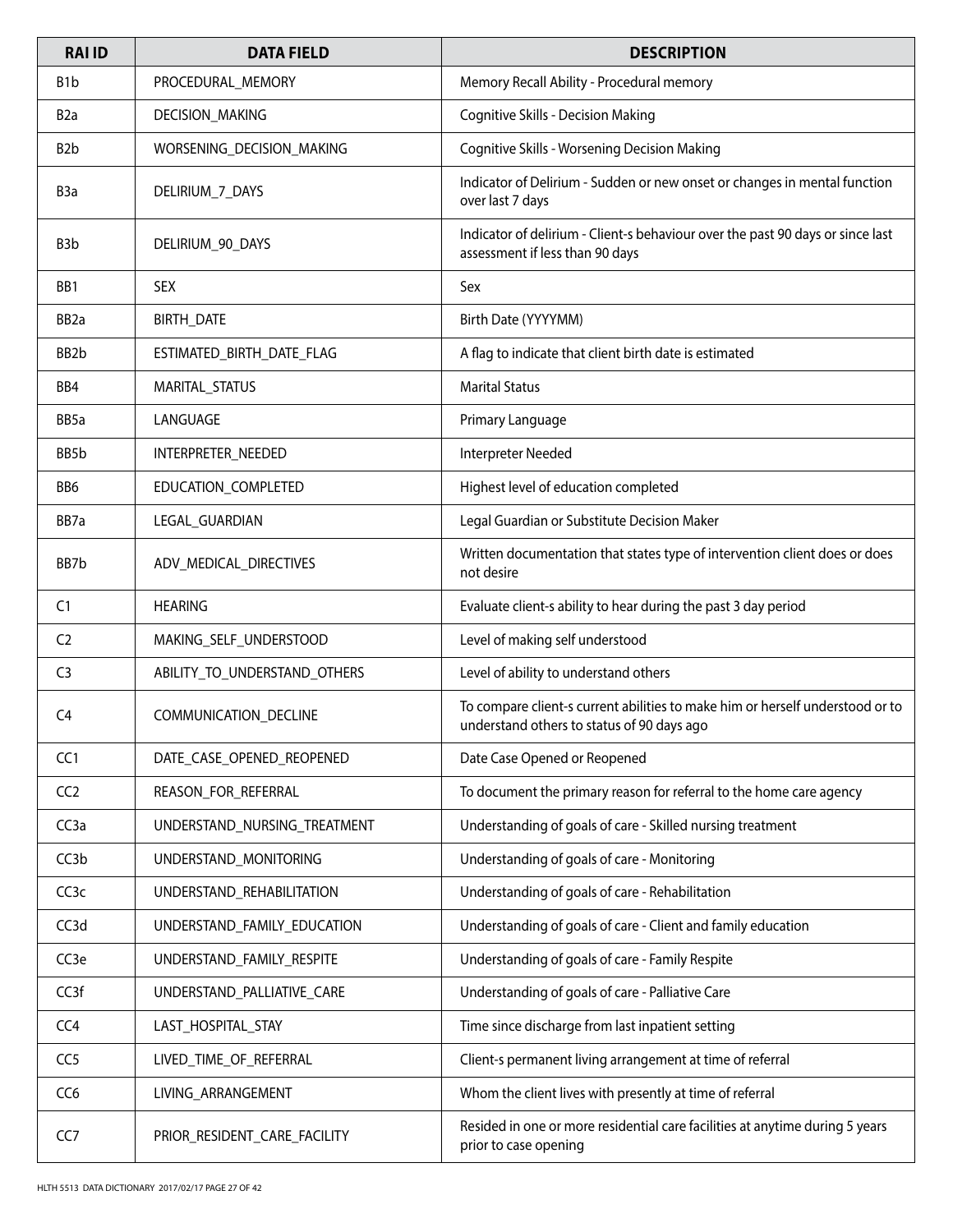| <b>RAI ID</b>    | <b>DATA FIELD</b>             | <b>DESCRIPTION</b>                                                                                                                                           |
|------------------|-------------------------------|--------------------------------------------------------------------------------------------------------------------------------------------------------------|
| CC <sub>8</sub>  | RESIDENCE_HISTORY             | Moved to current residence within last two years                                                                                                             |
| D1               | <b>VISION</b>                 | To evaluate client-s ability to see close objects using client-s customary visual<br>appliances for close vision                                             |
| D <sub>2</sub>   | VISUAL_LIMITATIONS            | To document whether client experiences visual limitations or difficulties<br>related to diseases common in aged persons                                      |
| D <sub>3</sub>   | VISUAL_DECLINE                | Has vision declined                                                                                                                                          |
| E <sub>1</sub> a | SAD_MOOD                      | Indicators of Depression, Anxiety, Sad Mood in last 3 days - A feeling of<br>sadness or being depressed                                                      |
| E <sub>1</sub> b | PERSISTENT_ANGER              | Indicators of Depression, Anxiety, Sad Mood in last 3 days - Persistent anger<br>with self or others                                                         |
| E <sub>1</sub> c | UNREALISTIC_FEARS             | I Indicators of Depression, Anxiety, Sad Mood in last 3 days - Expressions of<br>what appear to be unrealistic fears                                         |
| E <sub>1</sub> d | REPETITIVE_HEALTH_COMPLAINTS  | Indicators of Depression, Anxiety, Sad Mood in last 3 days - Repetitive health<br>complaints                                                                 |
| E <sub>1e</sub>  | REPETITIVE_ANXIOUS_COMPLAINTS | Indicators of Depression, Anxiety, Sad Mood in last 3 days - Repetitive<br>anxious complaints or concerns non health related                                 |
| E <sub>1f</sub>  | SAD_FACIAL_EXPRESSION         | Indicators of Depression, Anxiety, Sad Mood in last 3 days - Sad, pained,<br>worried facial expressions                                                      |
| E <sub>1g</sub>  | RECURRENT_CRYING_TEARFULNESS  | Indicators of Depression, Anxiety, Sad Mood in last 3 days - Recurrent Crying,<br><b>Tearfulness</b>                                                         |
| E <sub>1</sub> h | WITHDRAWAL_FROM_ACTIVITIES    | Indicators of Depression, Anxiety, Sad Mood in last 3 days - Withdrawal from<br>Activities of Interest                                                       |
| E <sub>1</sub> i | REDUCED_SOCIAL_INTERACTION    | Indicators of Depression, Anxiety, Sad Mood in last 3 days - Reduced Social<br>Interaction                                                                   |
| E <sub>2</sub>   | MOOD_DECLINE                  | To compare current status of mood indicators to status 90 days ago                                                                                           |
| E <sub>3</sub> a | WANDERING_FREQ                | Behavioural symptoms frequency in last 3 days - Wandering                                                                                                    |
| E <sub>3</sub> b | VERBALLY_ABUSE_FREQ           | Behavioural symptoms frequency in last 3 days - Verbally Abusive                                                                                             |
| E3c              | PHYSICAL ABUSE FREQ           | Behavioural symptoms frequency in last 3 days - Physically Abusive                                                                                           |
| E3d              | DISRUPTIVE FREQ               | Behavioural symptoms frequency in last 3 days - Socially Inappropriate or<br>Disruptive                                                                      |
| E3e              | RESISTS_CARE_FREQ             | Behavioural symptoms frequency in last 3 days - Resists Care                                                                                                 |
| E4               | DECLINE_IN_BEHAVIOUR_SYMPTOM  | Behavioural symptoms or resistance to care exhibited by client have as<br>compared to status of 90 days ago or since last assessment if less than 90<br>days |
| F <sub>1</sub> a | EASY_INTERACT_WITH_OTHERS     | Involvement - At ease interacting with others                                                                                                                |
| F <sub>1</sub> b | CONFLICT_WITH_FAMILY          | Involvement - Openly expresses conflict or anger with family or friends                                                                                      |
| F <sub>2</sub>   | DECLINE_IN_SOCIAL_ACTIVITIES  | Recent change compared to 90 days ago in the level of participation in<br>activities or relationships                                                        |
| F <sub>3</sub> a | LENGTH_OF_TIME_ALONE_IN_DAY   | Isolation - Length of actual time client is alone during morning and<br>afternoon                                                                            |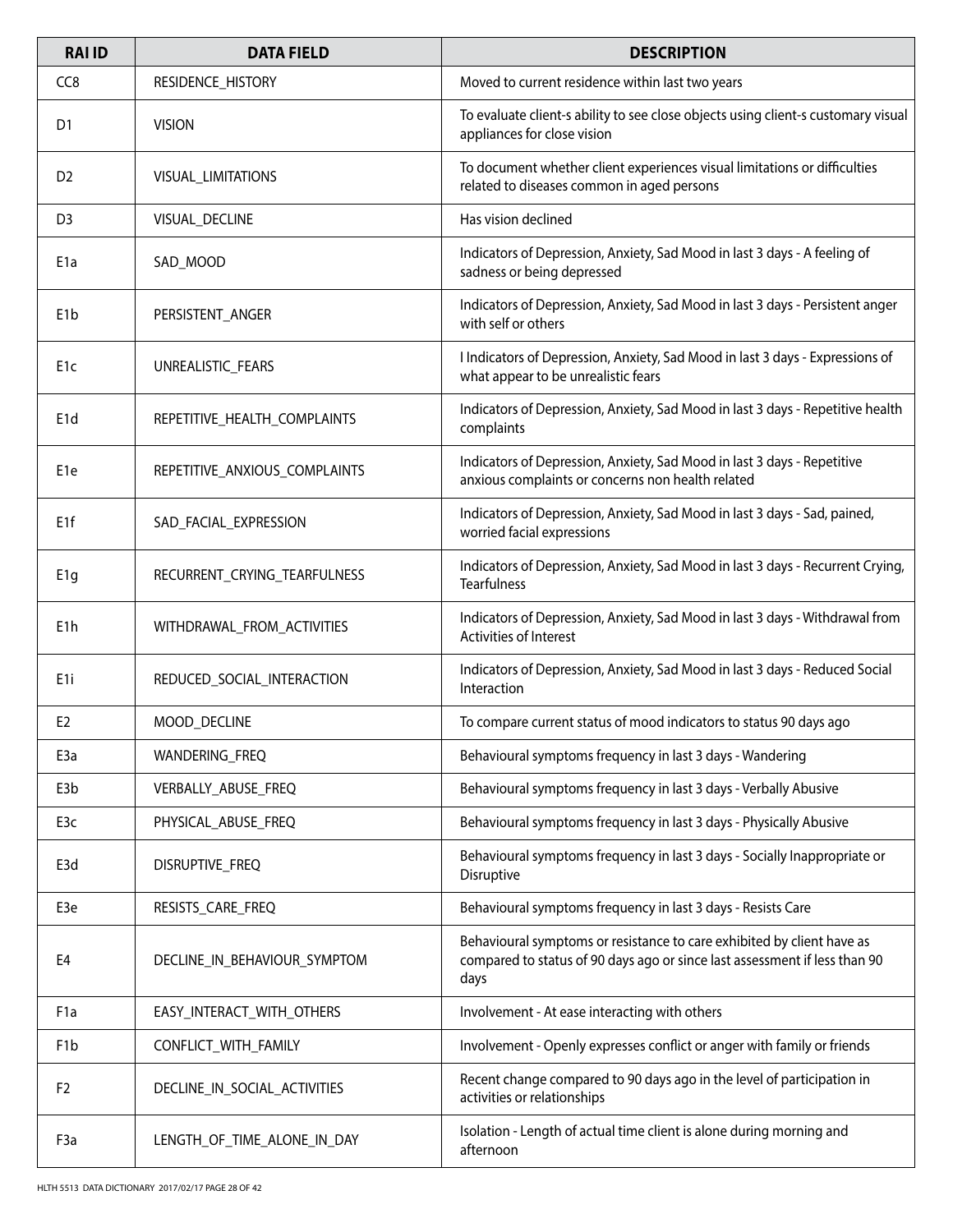| <b>RAI ID</b>     | <b>DATA FIELD</b>              | <b>DESCRIPTION</b>                                                                                                                  |
|-------------------|--------------------------------|-------------------------------------------------------------------------------------------------------------------------------------|
| F <sub>3</sub> b  | CLIENT_FEELS_LONELY            | Isolation - Client-s perception of feeling lonely                                                                                   |
| G1eA              | LIVES_WITH_CLIENT_PRIMARY      | Informal Helper Lives with Client - Primary informal caregiver support system                                                       |
| G1eB              | LIVES_WITH_CLIENT_SECONDARY    | Informal Helper Lives with Client - Secondary informal caregiver support<br>system                                                  |
| G1fA              | RELATIONSHIP_CLIENT_PRIMARY    | Informal helper-s relationship to client - Primary                                                                                  |
| G1fB              | RELATIONSHIP_CLIENT_SECONDARY  | Informal helper-s relationship to client - Secondary                                                                                |
| G1gA              | EMOTIONAL SUPPORT PRIMARY      | Informal helper-s Areas of Help - Advice or Emotional Support - Primary                                                             |
| G1gB              | EMOTIONAL_SUPPORT_SECONDARY    | Informal helper-s Areas of Help - Advice or Emotional Support - Secondary                                                           |
| G1hA              | IADL CARE PRIMARY              | Informal helper-s Areas of Help - Instrumental Activities of Daily Living Care<br>- Primary                                         |
| G <sub>1</sub> hB | IADL CARE SECONDARY            | Informal helper-s Areas of Help - Instrumental Activities of Daily Living Care -<br>Secondary                                       |
| G1iA              | ADL_CARE_PRIMARY               | Informal helper-s Areas of Help - Activities of Daily Living Care - Primary                                                         |
| G <sub>1</sub> iB | ADL_CARE_SECONDARY             | Informal helper-s Areas of Help - Activities of Daily Living Care - Secondary                                                       |
| G1jA              | WILLING_MORE_SUPPORT__PRIMARY  | Informal helper-s willingness to increase Emotional Support - Primary                                                               |
| G1jB              | WILLING_MORE_SUPPORT_SECONDARY | Informal helper-s willingness to increase Emotional Support - Secondary                                                             |
| G1kA              | WILLING_MORE_IADL_CARE_PRIMARY | Informal helper-s willingness to increase Instrumental Activities of Daily<br>Living Care - Primary                                 |
| G1kB              | WILLING_MORE_IADL_CARE_SECOND  | Informal helper-s willingness to increase Instrumental Activities of Daily<br>Living Care - Secondary                               |
| G <sub>1</sub> IA | WILLING_MORE_ADL_CARE_PRIMARY  | Informal helper-s willingness to increase Activities of Daily Living Care -<br>Primary                                              |
| G1IB              | WILLING_MORE_ADL_CARE_SECOND   | Informal helper-s willingness to increase Activities of Daily Living Care -<br>Secondary                                            |
| G <sub>2</sub> a  | CAREGIVER_UNABLE_TO_CONTINUE   | Caregiver Status - The caregiver, client, or assessor believes a caregiver(s) is<br>not able to continue in caring activities       |
| G <sub>2</sub> b  | CAREGIVER_NO_SATISFIED_SUPPORT | Caregiver Status - The primary caregiver is not satisfied with support others<br>are currently providing in care of client          |
| G2c               | CAREGIVER_EXPRESS_DISTRESS     | Caregiver Status - Primary caregiver expresses feeling of distress, anger<br>depression or in conflict because of caring for client |
| G <sub>2</sub> d  | CAREGIVER STATUS NONE OF ABOVE | Caregiver Status - None of the Above                                                                                                |
| G <sub>3</sub> a  | INFORMAL_HELP_5_WEEKDAYS       | Extent of informal help over the last 7 days - Capture number of hours                                                              |
| G <sub>3</sub> b  | INFORMAL_HELP_2_WEEKEND_DAYS   | Extent of informal help over the last 7 days - Capture number of hours                                                              |
| H <sub>1</sub> aA | IADL_MEAL_PREP_SELF_PERF       | IADL in last 7 days - Meal Preparation - Self Performance                                                                           |
| H1aB              | IADL_MEAL_PREP_DIFFICULTY      | IADL in last 7 days - Meal Preparation - Difficulty                                                                                 |
| H <sub>1</sub> bA | IADL_HOUSEWORK_SELF_PERF       | IADL in last 7 days - Ordinary Housework - Self Performance                                                                         |
| H <sub>1</sub> bB | IADL_HOUSEWORK_DIFFICULTY      | IADL in last 7 days - Ordinary Housework - Difficulty                                                                               |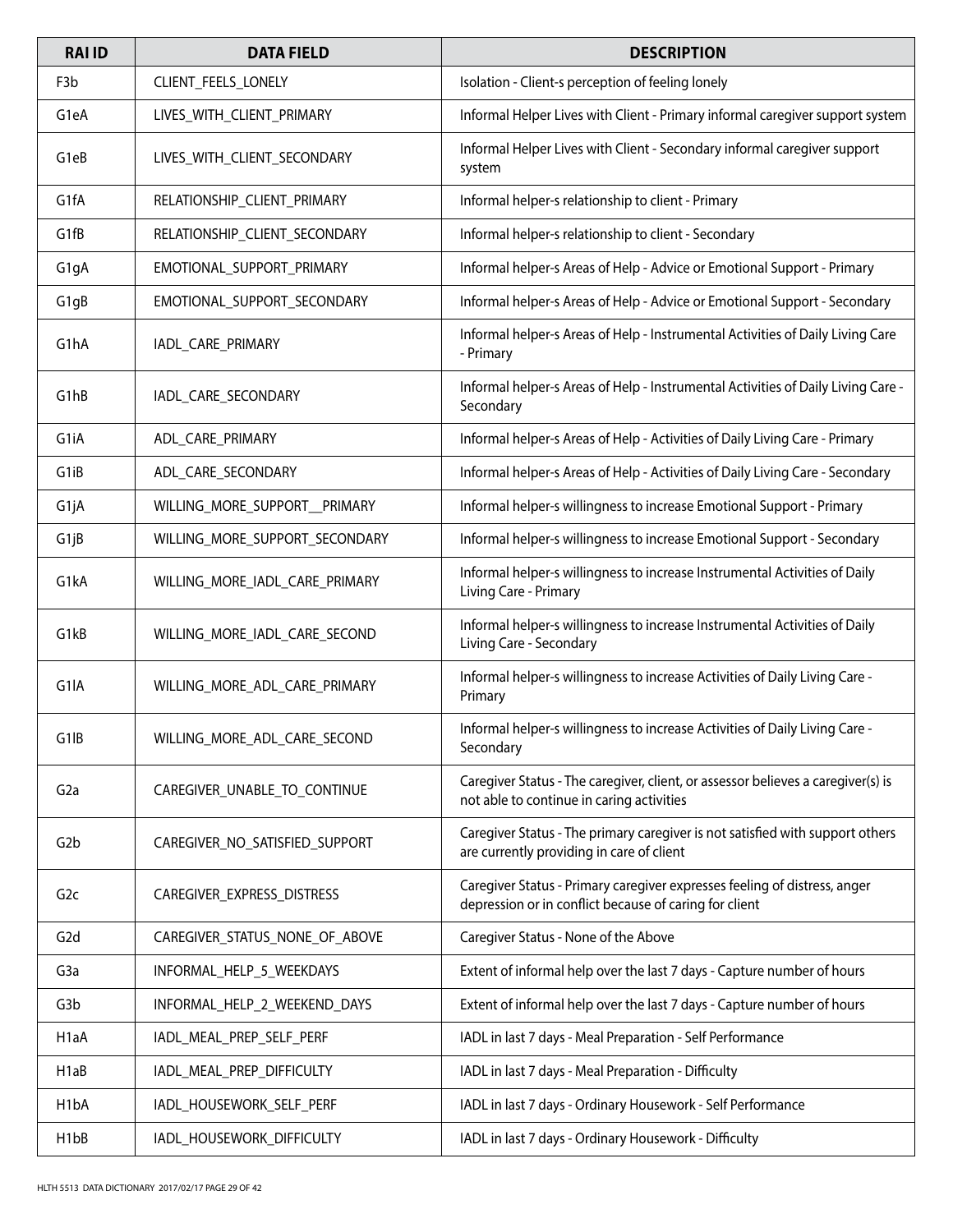| <b>RAI ID</b>     | <b>DATA FIELD</b>              | <b>DESCRIPTION</b>                                                                     |
|-------------------|--------------------------------|----------------------------------------------------------------------------------------|
| H <sub>1</sub> cA | IADL_MANAGE_FINANCES_SELF_PERF | IADL in last 7 days - Managing Finances - Self Performance                             |
| H <sub>1</sub> cB | IADL_MANAGE_FINANCE_DIFFICULTY | IADL in last 7 days - Managing Finances - Difficulty                                   |
| H1dA              | IADL_MANAGE_MEDS_SELF_PERF     | IADL in last 7 days - Managing Medications - Self Performance                          |
| H <sub>1</sub> dB | IADL_MANAGE_MEDS_DIFFICULTY    | IADL in last 7 days - Managing Medications - Difficulty                                |
| H1eA              | IADL PHONE USE SELF PERF       | IADL in last 7 days - Phone Use - Self Performance                                     |
| H1eB              | IADL_PHONE_USE_DIFFICULTY      | IADL in last 7 days - Phone Use - Difficulty                                           |
| H <sub>1f</sub> A | IADL_SHOPPING_SELF_PERF        | IADL in last 7 days - Shopping - Self Performance                                      |
| H <sub>1fB</sub>  | IADL_SHOPPING_DIFFICULTY       | IADL in last 7 days - Shopping - Difficulty                                            |
| H <sub>1g</sub> A | IADL_TRANSPORTATION_SELF_PERF  | IADL in last 7 days - Transportation - Self Performance                                |
| H <sub>1g</sub> B | IADL_TRANSPORTATION_DIFFICULTY | IADL in last 7 days - Transportation - Difficulty                                      |
| H <sub>2</sub> a  | ADL_MOBILITY_IN_BED_SELF_PERF  | Activities of Daily Living - Mobility in Bed                                           |
| H <sub>2</sub> b  | ADL_TRANSFER_SELF_PERF         | Activities of Daily Living - Transfer - moving to and between surfaces                 |
| H <sub>2c</sub>   | ADL_LOCOMOT_IN_HOME_SELF_PERF  | Activities of Daily Living - Locomotion in Home                                        |
| H <sub>2</sub> d  | ADL_LOCOMOT_OUT_HOME_SELF_PERF | Activities of Daily Living - Locomotion Outside of Home                                |
| H <sub>2</sub> e  | ADL_DRESS_UPPER_BODY_SELF_PERF | Activities of Daily Living - Dressing Upper Body                                       |
| H <sub>2f</sub>   | ADL_DRESS_LOWER_BODY_SELF_PERF | Activities of Daily Living - Dressing Lower Body                                       |
| H2g               | ADL_EATING_SELF_PERF           | Activities of Daily Living - Eating                                                    |
| H <sub>2</sub> h  | ADL_TOILET_USE_SELF_PERF       | Activities of Daily Living - Toilet Use                                                |
| H <sub>2i</sub>   | ADL_PERSONAL_HYGIENE_SELF_PERF | Activities of Daily Living - Personal Hygiene                                          |
| H <sub>2j</sub>   | ADL_BATHING_SELF_PERF          | Activities of Daily Living - Bathing                                                   |
| H <sub>3</sub>    | ADL_DECLINE                    | Current Activities of Daily Living status to status of 90 days ago                     |
| H <sub>4</sub> a  | MODE OF LOCOMOTION INDOORS     | Mode of Locomotion - Indoors                                                           |
| H <sub>4</sub> b  | MODE OF LOCOMOTION OUTDOORS    | Mode of Locomotion - Outdoors                                                          |
| H <sub>5</sub>    | <b>STAIR CLIMBING</b>          | Stair Climbing ability in last 3 days                                                  |
| H <sub>6</sub> a  | DAYS_WENT_OUT_OF_HOUSE         | Stamina - Went out of the house - How many days client went outdoors                   |
| H6b               | HOURS_OF_PHYSICAL_ACTIVITY     | Stamina - Hours of physical activity in the last 3 days                                |
| H <sub>7</sub> a  | CLIENT_MORE_INDEPENDENCE       | Functional Potential - Client believes she/he can increase function<br>independence    |
| H <sub>7</sub> b  | CAREGIVER_MORE_INDEPENDENCE    | Functional Potential - Caregivers believe client can increase function<br>independence |
| H7c               | GOOD_PROSPECT_OF_RECOVERY      | Functional Potential - Good Prospect of Recovery from current disease or<br>conditions |
| H7d               | FUNCTIONAL_NONE_OF_THE_ABOVE   | Functional Potential - None of the Above                                               |
| l1a               | BLADDER_CONTINENCE_SELF        | Client-s pattern of bladder continence over the last 7 days                            |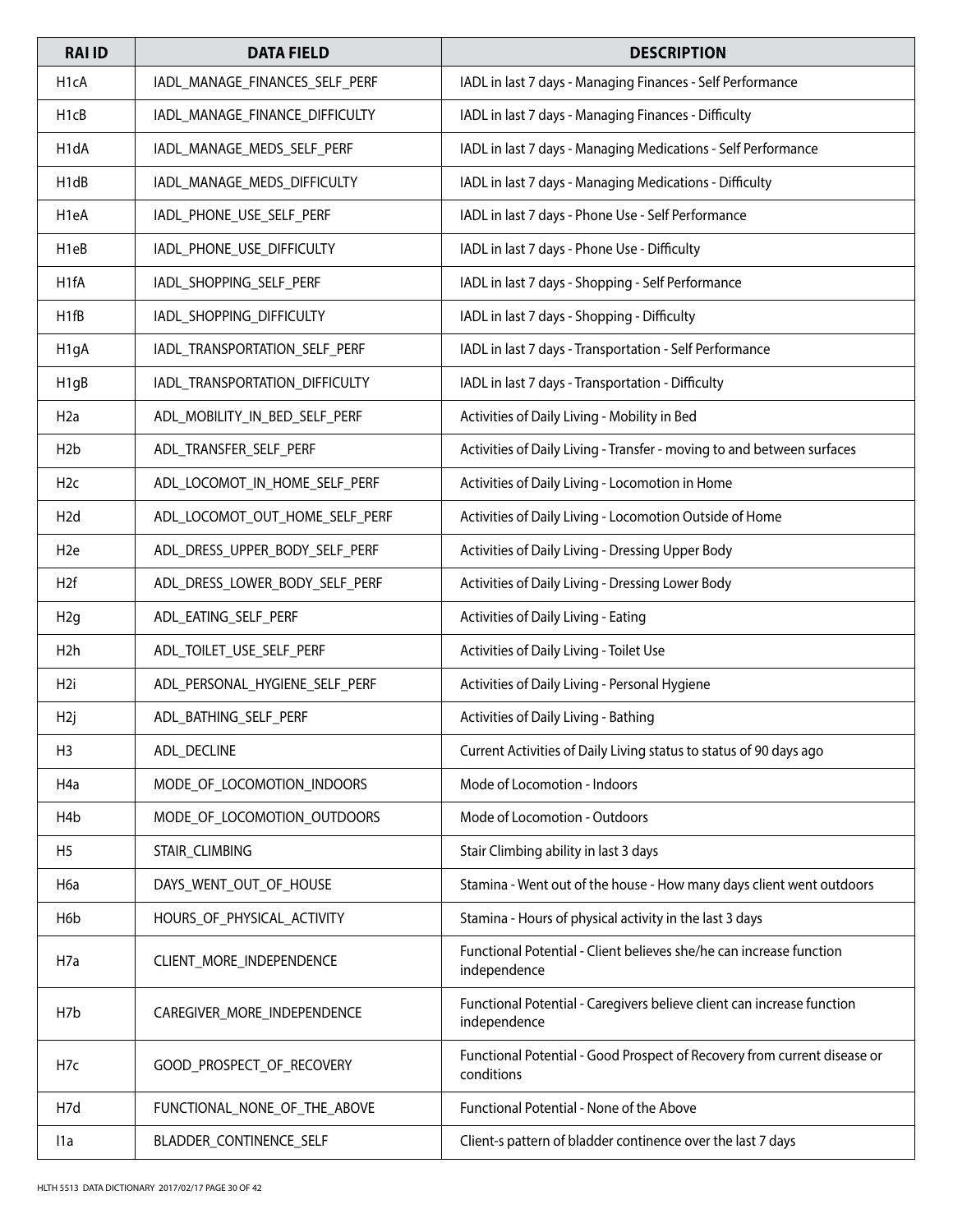| <b>RAI ID</b>   | <b>DATA FIELD</b>              | <b>DESCRIPTION</b>                                                                                                     |
|-----------------|--------------------------------|------------------------------------------------------------------------------------------------------------------------|
| 11 <sub>b</sub> | WORSENING_OF_INCONTINENCE      | Compare current bladder continence status to 90 days ago                                                               |
| 12a             | PADS_OR_BRIEFS                 | Use of Pad or Briefs over the last 7 days                                                                              |
| 12 <sub>b</sub> | INDWELLING_URINARY_CATHETER    | Use of indwelling urinary catheter over the last 7 days                                                                |
| l2c             | BLADDER_DEVICE_NONE_OF_ABOVE   | None of the above or no bladder devices being used over the last 7 days                                                |
| 13              | BOWEL_CONTINENCE               | Client-s pattern of bowel continence over the last 7 days or since last<br>assessment if less than 7 days              |
| J1a             | CEREBROVASCULAR_ACCIDENT       | Heart/circulation disease diagnosis - Cerebrovascular Accident                                                         |
| J1aa            | RENAL_FAILURE                  | Disease diagnosis - Renal Failure                                                                                      |
| J1ab            | THYROID_DISEASE                | Disease diagnosis - Thyroid Disease (hyper or hypo)                                                                    |
| J1ac            | DISEASE_NONE_OF_THE_ABOVE      | Disease - None of the Above                                                                                            |
| J1b             | CONGESTIVE_HEART_FAILURE       | Heart/circulation disease diagnosis - Congestive Heart Failure                                                         |
| J1c             | CORONARY HEART DISEASE         | Heart/circulation disease diagnosis - one or more of the coronary arteries is<br>narrowed by plaque or vascular spasms |
| J1d             | <b>HYPERTENSION</b>            | Heart/circulation disease diagnosis - Persistently high arterial blood pressure                                        |
| J1e             | IRREGULARLY_IRREGULAR_PULSE    | Heart/circulation disease diagnosis - Any abnormal cardiac rhythm                                                      |
| J1f             | PERIPH_VASC_DISEASE_MONITORED  | Heart/circulation disease diagnosis - Vascular disease of the lower extremities                                        |
| J1g             | <b>ALZHEIMERS</b>              | Neurological disease diagnosis - Alzheimer-s                                                                           |
| J1h             | DEMENTIA_OTHER_THAN_ALZHEIMERS | Neurological disease diagnosis - Dementia other than Alzheimer-s                                                       |
| J1i             | HEAD_TRAUMA                    | Neurological disease diagnosis - wound or injury to head                                                               |
| J1j             | HEMIPLEGIA_HEMIPARESIS         | Neurological disease diagnosis - paralysis on ones side of body                                                        |
| J1k             | MULTIPLE_SCLEROSIS             | Neurological disease diagnosis - Multiple Sclerosis                                                                    |
| J1              | PARKINSONS MONITORED           | Neurological disease diagnosis - Parkinsonism                                                                          |
| J1m             | <b>ARTHRITIS</b>               | Musculo-skeletal disease diagnosis - Arthritis                                                                         |
| J1n             | HIP_FRACTURE                   | Musculo-skeletal disease diagnosis - Hip Fracture                                                                      |
| J1o             | OTHER_FRACTURE_WRIST_VERTEBRA  | Musculo-skeletal disease diagnosis - Other Fractures (wrist, vertebral)                                                |
| J1p             | <b>OSTEOPOROSIS</b>            | Musculo-skeletal disease diagnosis - Osteoporosis                                                                      |
| J1q             | <b>CATARACTS</b>               | Senses disease diagnosis - Cataract                                                                                    |
| J1r             | <b>GLAUCOMA</b>                | Senses disease diagnosis - Glaucoma                                                                                    |
| J1s             | ANY_PSYCHIATRIC_DIAGNOSIS      | Any psychiatric diagnosis                                                                                              |
| J1t             | HIV_INFECTION                  | Infection disease diagnosis - HIV infection                                                                            |
| J1u             | PNEUMONIA                      | Infection disease diagnosis - Pneumonia                                                                                |
| J1v             | <b>TUBERCULOSIS</b>            | Infection disease diagnosis - Tuberculosis                                                                             |
| J1w             | URINARY_TRACT_INFECTION        | Infection disease diagnosis - Urinary Tract Infection                                                                  |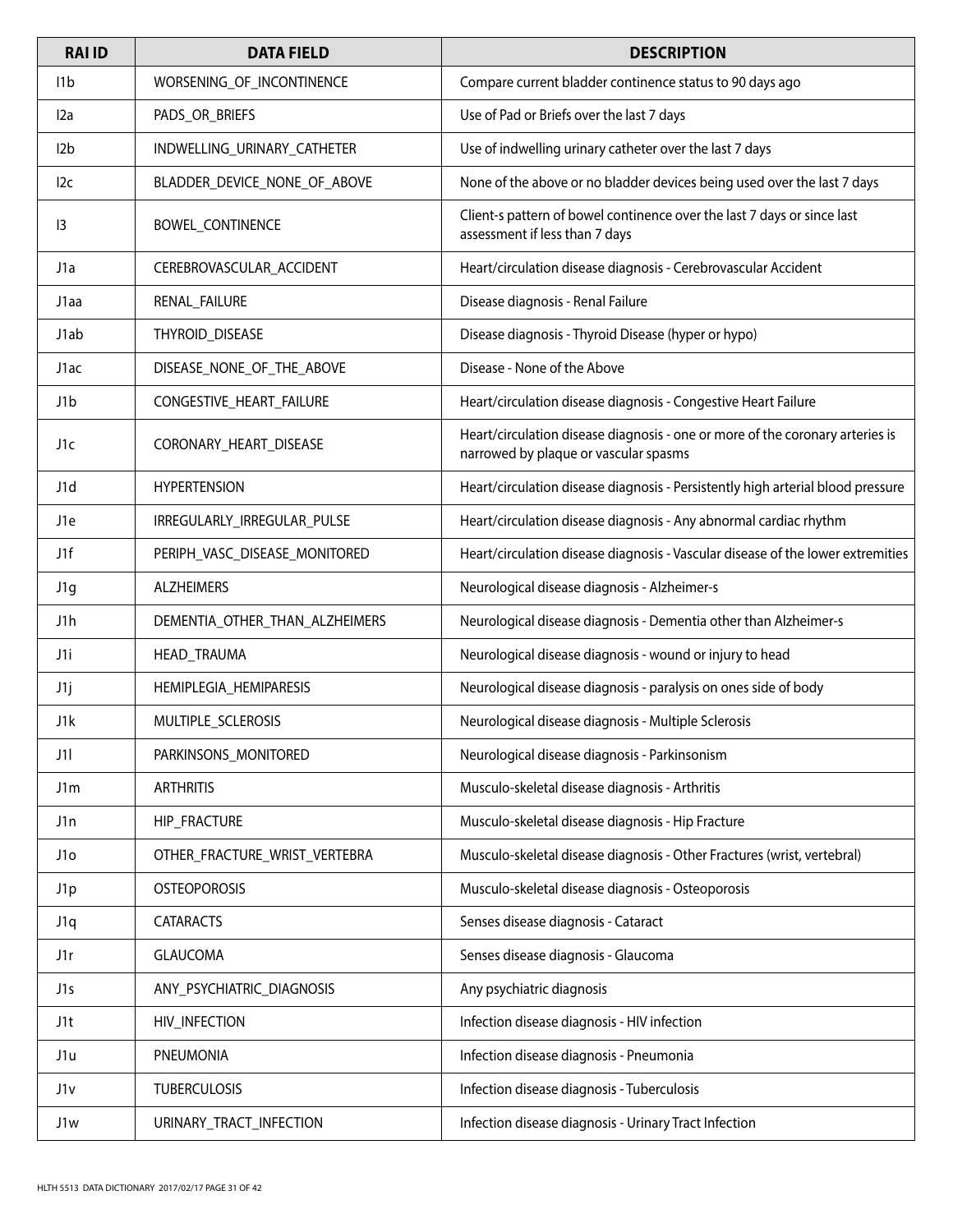| <b>RAIID</b>     | <b>DATA FIELD</b>              | <b>DESCRIPTION</b>                                                                                                                                    |
|------------------|--------------------------------|-------------------------------------------------------------------------------------------------------------------------------------------------------|
| J1x              | CANCER_NOT_INCLUDING_SKIN      | Disease diagnosis - Cancer in past 5 years, not including skin cancer                                                                                 |
| J1y              | <b>DIABETES</b>                | Disease diagnosis - Diabetes                                                                                                                          |
| J1z              | EMPHYSEMA COPD ASTHMA          | Disease diagnosis - Emphysema/COPD/asthma                                                                                                             |
| J <sub>2</sub> a | OTHER_A_ICD_10_CA              | Other diseases that affect client-s status, require treatments or symptom<br>management                                                               |
| J2b              | OTHER_B_ICD_10_CA              | Other diseases that affect client-s status, require treatments or symptom<br>management                                                               |
| J2c              | OTHER_C_ICD_10_CA              | Other diseases that affect client-s status, require treatments or symptom<br>management                                                               |
| J <sub>2</sub> d | OTHER_D_ICD_10_CA              | Other diseases that affect client-s status, require treatments or symptom<br>management                                                               |
| K <sub>1</sub> a | BLOOD PRESSURE MEASURED        | Preventative Health - Blood pressure was measured by a clinician during the<br>past two years                                                         |
| K <sub>1</sub> b | RECEIVED_INFLUENZA_VACCINATION | Preventative Health - Received vaccination for influenza prevention during<br>the past two years                                                      |
| K <sub>1</sub> c | TEST_STOOL_BLOOD_ENDOSCOPY     | Preventative Health - Entire colon (from anus to cecum) was viewed by<br>means of a fiber-optic colonoscopy during the past 2 years                   |
| K <sub>1</sub> d | BREAST_EXAM_MAMMOGRAPHY        | Preventative Health - Had either a mammogram or a breast examination by a<br>clinician during the past 2 years                                        |
| K <sub>1e</sub>  | PREVENTIVE_NONE_OF_THE_ABOVE   | Preventative Health - None of the Above                                                                                                               |
| K <sub>2</sub> a | <b>DIARRHEA</b>                | Problem Conditions present on 2+ days of the last 3 days - Diarrhea                                                                                   |
| K <sub>2</sub> b | CHANGE_IN_URINATING            | Problem Conditions present on 2+ days of the last 3 days - difficulty urinating<br>or urinating three or more times per night                         |
| K <sub>2c</sub>  | <b>FEVER</b>                   | Problem Conditions present on 2+ days of the last 3 days - fever                                                                                      |
| K <sub>2</sub> d | LOSS_OF_APPETITE               | Problem Conditions present on 2+ days of the last 3 days - loss of appetite                                                                           |
| K <sub>2</sub> e | <b>VOMITING</b>                | Problem Conditions present on 2+ days of the last 3 days - vomiting                                                                                   |
| K <sub>2</sub> f | CONDITIONS_NONE_OF_THE_ABOVE   | None of the above Problem Conditions present 2+ days of the last 3 days                                                                               |
| K <sub>3</sub> a | CHEST_PAIN                     | Physical Health Problem Conditions in the last 3 days - Chest pain at rest or<br>on exertion                                                          |
| K <sub>3</sub> b | NO_BOWEL_MOVEMENT_IN_3_DAYS    | Physical Health Problem Conditions in the last 3 days - No bowel movement                                                                             |
| K <sub>3</sub> c | <b>DIZZINESS</b>               | Physical Health Problem Conditions in the last 3 days -Dizziness or<br>Lightheadedness                                                                |
| K3d              | <b>EDEMA</b>                   | Physical Health Problem Conditions in the last 3 days -Accumulation of fluid<br>in tissue                                                             |
| K3e              | SHORTNESS_OF_BREATH            | Physical Health Problem Conditions in the last 3 days -Difficulty breathing<br>occurring at rest, with activity, or in response to illness or anxiety |
| K3f              | <b>DELUSIONS</b>               | Mental Health Problem Conditions in the last 3 days -Delusions                                                                                        |
| K3g              | <b>HALLUCINATIONS</b>          | Mental Health Problem Conditions in the last 3 days -Hallucinations                                                                                   |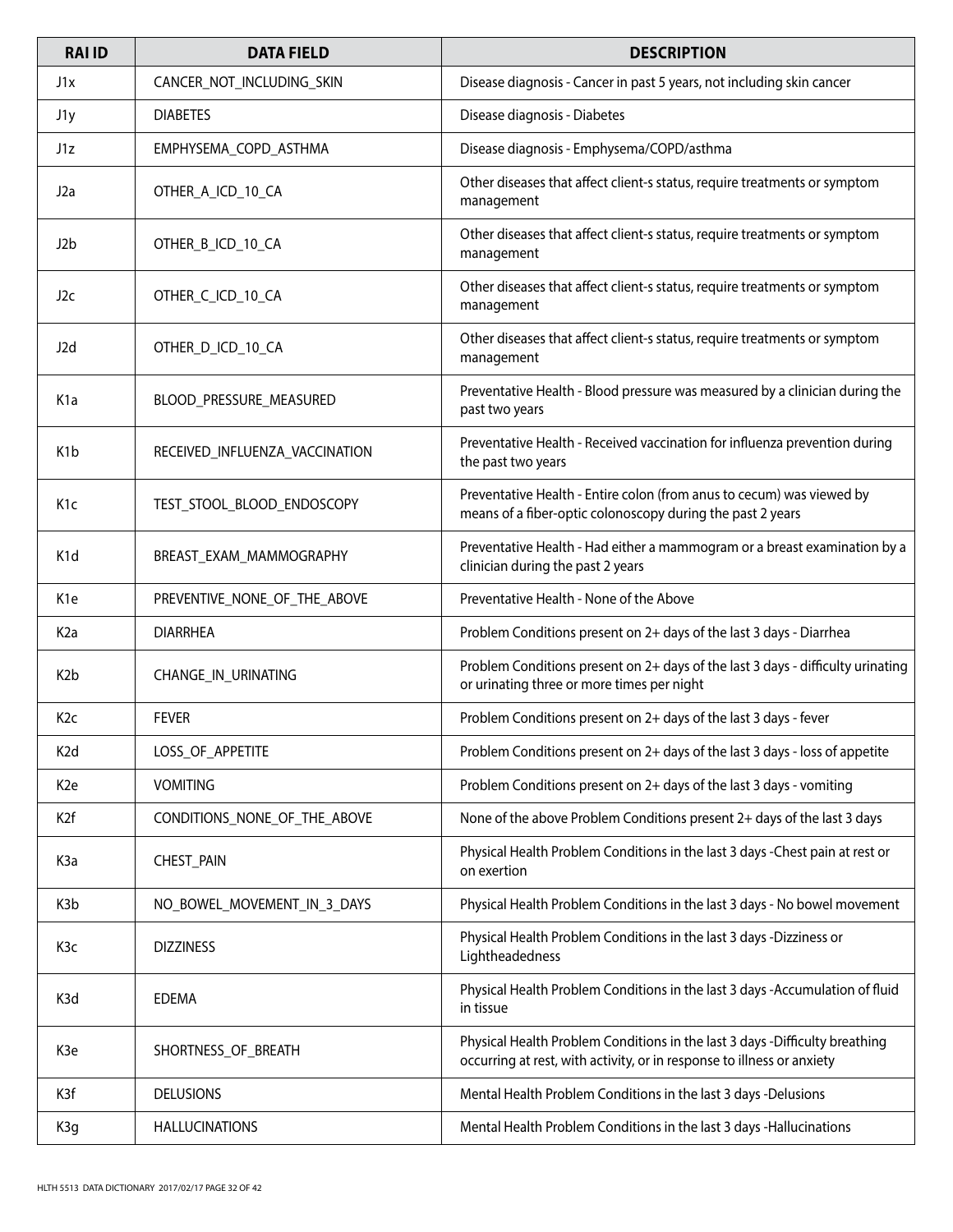| <b>RAI ID</b>    | <b>DATA FIELD</b>              | <b>DESCRIPTION</b>                                                                                                                                                                                         |
|------------------|--------------------------------|------------------------------------------------------------------------------------------------------------------------------------------------------------------------------------------------------------|
| K3h              | MENTAL_HLTH_NONE_OF_THE_ABOVE  | Mental Health Problem Conditions in the last 3 days -None of the above                                                                                                                                     |
| K <sub>4</sub> a | PAIN_FREQUENCY                 | Pain - Frequency with which client complains or shows evidence of pain                                                                                                                                     |
| K4b              | PAIN_INTENSITY                 | Pain - Client-s perception of intensity or severity of pain                                                                                                                                                |
| K4c              | PAIN_DISRUPTS_USUAL_ACTIVITIES | Pain - From client-s point of view, pain intensely disrupts usual activities                                                                                                                               |
| K4d              | CHARACTER_OF_PAIN              | Pain - Client reported he/she was experiencing pain in single site/area or<br>multiple sites/areas, over the last 3 days                                                                                   |
| K4e              | ADEQUATE_MEDS_FOR_PAIN         | Pain - Client reports adequacy of pain control with current medications taken                                                                                                                              |
| K <sub>5</sub>   | FALLS_FREQUENCY                | Number of times client fell in last 90 days or since last assessment if less than<br>90 days                                                                                                               |
| K6a              | <b>UNSTEADY GAIT</b>           | Danger of Fall - A gait that places the client at risk of falling                                                                                                                                          |
| K6b              | LIMIT_GOING_OUT_AFRAID_FALLING | Danger of Fall - Any restriction by self or others of going outdoors with goal<br>of preventing fall                                                                                                       |
| K7a              | ADVISE_REDUCE_DRINKING         | Lifestyle in the last 90 days - client or people in client life expressed concern<br>regarding amount of alcohol consumption                                                                               |
| K7b              | ALCOHOL_IN_MORNING_OR_TROUBLE  | Lifestyle in the last 90 days - client or caregiver report client had to have<br>alcoholic drink first thing in the morning. The client or caregiver reports<br>there has been trouble because of drinking |
| K7c              | SMOKE_OR_CHEW_TOBACCO_DAILY    | Lifestyle - Client Smoked or Chewed Tobacco Daily                                                                                                                                                          |
| K8a              | CLIENT_FEELS_HAS_POOR_HEALTH   | Health Status Indicators - client feels he/she has poor health                                                                                                                                             |
| K8b              | CONDITION_UNSTABLE_BEHAVIOUR   | Health Status Indicators - Has conditions or disease that make cognition,<br>ADL, mood, or behaviour patterns unstable, fluctuating, precarious,<br>deteriorating                                          |
| K8c              | FLAREUP_RECURRENT_PROBLEM      | Health Status Indicators - Experiencing a flare-up of a recurrent or chronic<br>problem                                                                                                                    |
| K8d              | TREATMENT_CHANGED_LAST_30_DAYS | Health Status Indicators - Treatments changed in last 30 days because of new<br>acute episode or condition                                                                                                 |
| K8e              | LESS_THAN_6_MONTHS_TO_LIVE     | Health Status Indicators - The client or family has been told by physician, the<br>client has end-stage disease with six or fewer months to live                                                           |
| K8f              | STATUS_NONE_OF_THE_ABOVE       | Health Status Indicators - none of the above                                                                                                                                                               |
| K <sub>9</sub> a | FEARS_FAMILY_CAREGIVER         | Other Status Indicators - Client expresses, either verbally or through<br>behaviour, fear towards a family member or caregiver                                                                             |
| K9b              | UNUSUALLY_POOR_HYGIENE         | Other Status Indicators - Client is observed to have unusually poor hygiene<br>beyond what considered appropriate                                                                                          |
| K <sub>9c</sub>  | UNEXPLAINED_INJURY_BROKEN_BONE | Other Status Indicators - Injuries or accidents that do not fit the clinical<br>picture or realm of reasonable possibility given circumstance                                                              |
| K <sub>9</sub> d | NEGLECTED_ABUSED               | Other Status Indicators - Client had serious or life threatening situation or<br>conditions that go untreated or acknowledged                                                                              |
| K9e              | PHYSICALLY_RESTRAINED          | Other Status Indicators - physically restrained regardless of stated intent                                                                                                                                |
| K9f              | OTHER_STATUS_NONE_OF_THE_ABOVE | Other Status Indicators - none of the above                                                                                                                                                                |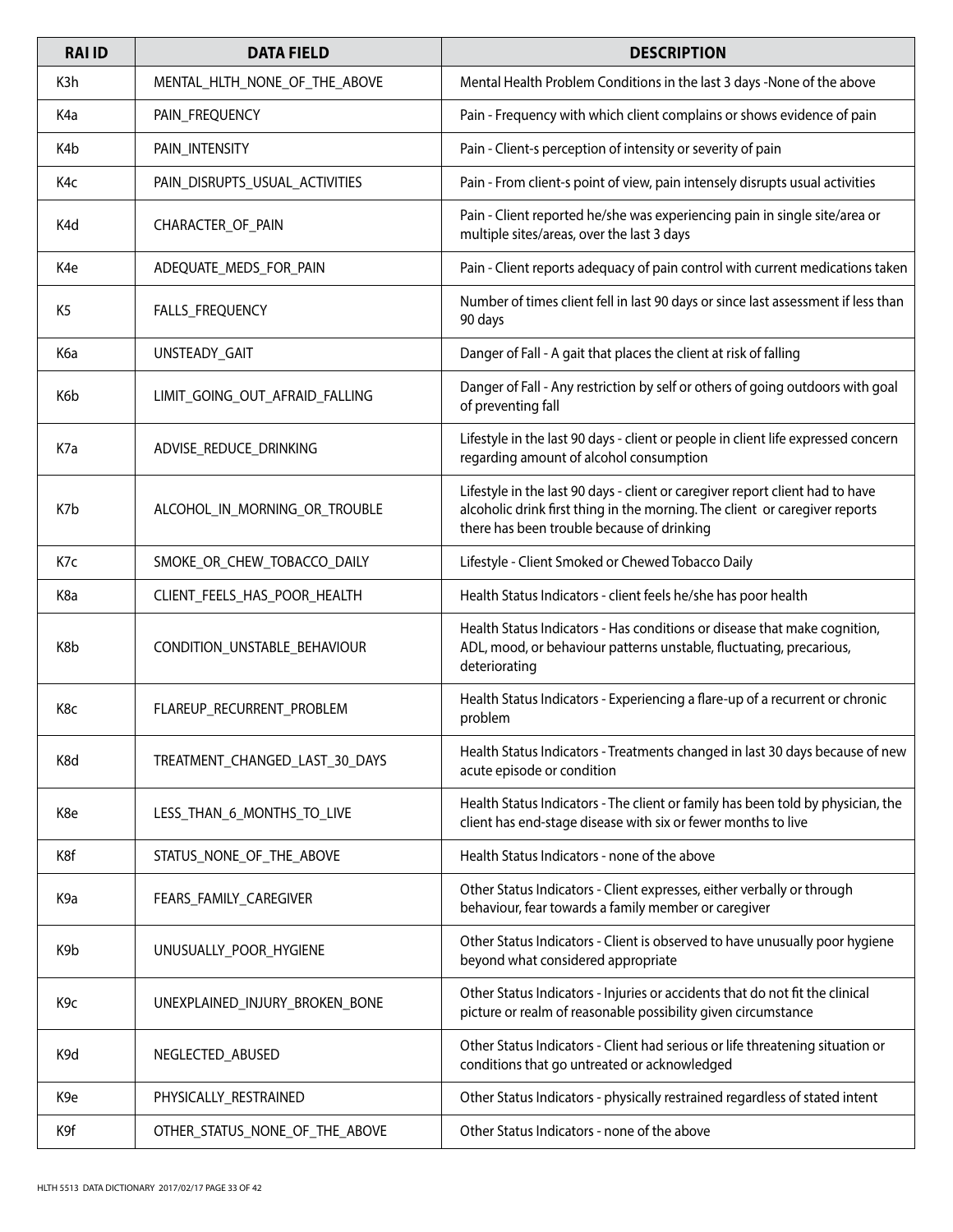| <b>RAI ID</b>    | <b>DATA FIELD</b>              | <b>DESCRIPTION</b>                                                                                                                                        |
|------------------|--------------------------------|-----------------------------------------------------------------------------------------------------------------------------------------------------------|
| L <sub>1</sub> a | <b>WEIGHT_LOSS</b>             | Unintended weight loss of 5% or more in last 30 days or 10% or more in last<br>180 days                                                                   |
| L <sub>1</sub> b | SEVERE MALNUTRITION            | Disorder of nutrition; may be due to a deficient diet, breakdown, assimilation,<br>or utilization of food                                                 |
| L <sub>1</sub> c | MORBID_OBESITY                 | Obesity to a degree as to interfere with normal activities, including<br>respiration                                                                      |
| L2a              | ONE_OR_FEWER_MEALS_A_DAY       | In at least 2 out of the last three days, ate one or fewer meals a day                                                                                    |
| L <sub>2</sub> b | DECREASE_FOOD_FLUIDS_CONSUMED  | In last 3 days, noticeable decrease in amount of food or fluids client usually<br>consumes                                                                |
| L2c              | INSUFFICIENT_FLUIDS            | Did not consume all/almost all fluids during the last 3 days                                                                                              |
| L2d              | ENTERAL TUBE FEEDING           | Enteral tube feeding                                                                                                                                      |
| L3               | SWALLOWING_DIFFICULTY          | Level of swallowing difficulty                                                                                                                            |
| M1a              | PROBLEM_CHEWING                | Inability to chew food easily and without pain or difficulties, regardless of<br>cause                                                                    |
| M <sub>1</sub> b | DRY_MOUTH                      | Client reports having a dry mouth, or observed difficulty in moving food<br>bolus in mouth                                                                |
| M <sub>1</sub> c | PROBLEM_BRUSHING_TEETH_DENTURE | Difficulty in cleaning teeth and/or dentures due to endurance, motivation or<br>fine motor skill problems                                                 |
| M <sub>1</sub> d | ORAL_STATUS_NONE_OF_THE_ABOVE  | None of the above Oral Status issues                                                                                                                      |
| N1               | SKIN_PROBLEMS                  | Any troubling skin condition or changes in skin condition such as bruises,<br>rashes, itchiness, body lice or scabies                                     |
| N <sub>2</sub> a | PRESSURE_ULCER                 | Ulcers present in the last 3 days - Lesion caused by pressure resulting in<br>damage of underlying tissues                                                |
| N <sub>2</sub> b | STASIS_ULCER                   | Ulcers present in the last 3 days - open lesion, usually in the lower<br>extremities, caused by decreased blood flow from chronic venous<br>insufficiency |
| N <sub>3</sub> a | <b>BURNS</b>                   | Other Skin Problems Requiring Treatment - Burns                                                                                                           |
| N3b              | OPEN_LESIONS_OTHER_THAN_ULCERS | Other Skin Problems Requiring Treatment - Open lesions other than ulcers                                                                                  |
| N <sub>3</sub> c | SKIN_TEARS_OR_CUTS             | Other Skin Problems Requiring Treatment - Skin tears or cuts                                                                                              |
| N3d              | SURGICAL_WOUND                 | Other Skin Problems Requiring Treatment - Surgical wounds                                                                                                 |
| N <sub>3e</sub>  | CORNS_CALLUS_INFECTIONS_FUNGI  | Other Skin Problems Requiring Treatment - Corns, Calluses, structural<br>problems, infections, fungi                                                      |
| N3f              | SKIN_NONE_OF_THE_ABOVE         | Other Skin Problems Requiring Treatment - None of the Above                                                                                               |
| N4               | PRIOR_PRESSURE_ULCER           | History or prior pressure ulcer                                                                                                                           |
| N <sub>5a</sub>  | <b>ANTIBIOTICS</b>             | Wound or Ulcer Care - Antibiotics, systemic or topical                                                                                                    |
| N5b              | <b>DRESSINGS</b>               | Wound or Ulcer Care - Dressing                                                                                                                            |
| N <sub>5</sub> c | SURGICAL_WOUND_CARE            | Wound or Ulcer Care - Surgical wound care                                                                                                                 |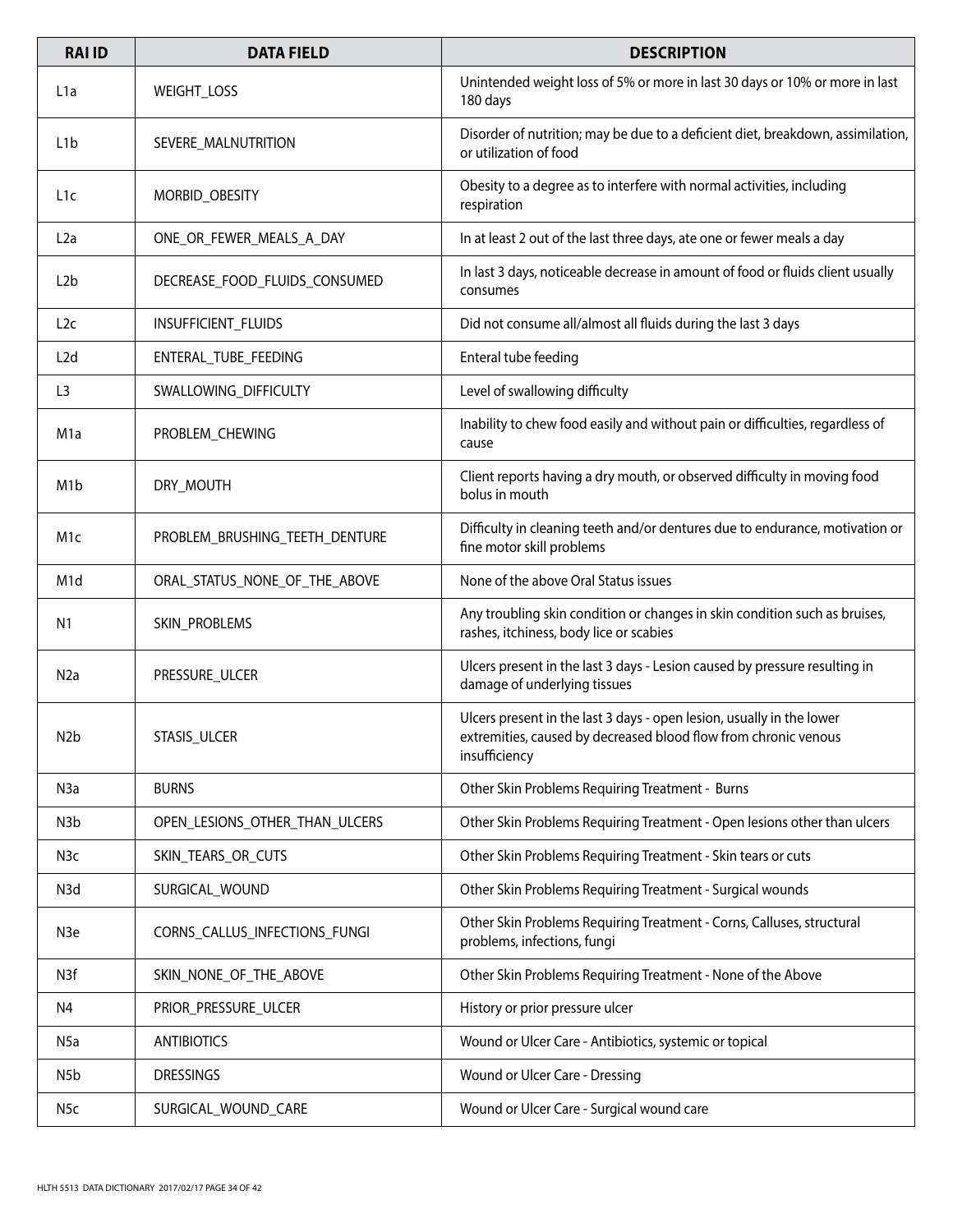| <b>RAI ID</b>                 | <b>DATA FIELD</b>              | <b>DESCRIPTION</b>                                                                                                                            |
|-------------------------------|--------------------------------|-----------------------------------------------------------------------------------------------------------------------------------------------|
| N <sub>5</sub> d              | OTHER_WOUND_ULCER_CARE         | Wound or Ulcer Care - Other wound or ulcer care such as pressure relieving<br>device, nutrition, turning, debridement                         |
| N <sub>5e</sub>               | WOUND CARE NONE OF THE ABOVE   | Wound or Ulcer Care - None of the Above                                                                                                       |
| O <sub>1</sub> a              | <b>LIGHTING</b>                | Home Environment - Lighting assessment                                                                                                        |
| O <sub>1</sub> b              | FLOORS_CARPETS                 | Home Environment - Floors and carpets assessment                                                                                              |
| O <sub>1</sub> c              | BATHROOM_TOILET                | Home Environment - Bathroom and toilet assessment                                                                                             |
| O <sub>1</sub> d              | <b>KITCHEN</b>                 | Home Environment - Kitchen assessment                                                                                                         |
| O <sub>1e</sub>               | HEATING_AND_COOLING            | Home Environment - Heating and cooling assessment                                                                                             |
| O1f                           | PERSONAL_SAFETY                | Home Environment - Personal safety assessment                                                                                                 |
| O1g                           | ACCESS_TO_HOME                 | Home Environment - Access to home assessment                                                                                                  |
| O <sub>1</sub> h              | ACCESS_TO_ROOMS_IN_HOUSE       | Home Environment - Access to rooms in house assessment                                                                                        |
| O <sub>1</sub>                | HOME_ENVIRON_NONE_OF_THE_ABOVE | Home Environment - None of the above                                                                                                          |
| O2a                           | CLIENT_LIVES_WITH_OTHERS       | Living Arrangement - compared to 90 days ago client now lives with other<br>persons                                                           |
| O <sub>2</sub> b              | OTHER_LIVING_ENVIRON_BETTER    | Living Arrangement - Client or primary caregiver feels the client would be<br>better off in another living environment                        |
| P <sub>1</sub> aA             | HOME_HEALTH_AIDES_VISIT_DAYS   | Formal Care - Home health aides - Traditionally provide - hands-on- ADL<br>support to client and simple monitoring                            |
| P1aB                          | HOME_HEALTH_AIDES_HOURS        | Formal Care - Home health aides - Traditionally provide - hands-on- ADL<br>support to client and simple monitoring                            |
| P <sub>1</sub> aC             | HOME_HEALTH_AIDES_MINS         | Formal Care - Home health aides - Traditionally provide - hands-on- ADL<br>support to client and simple monitoring                            |
| P <sub>1</sub> bA             | VISITING_NURSES_VISIT_DAYS     | Formal Care - Visiting nurses - Licensed/registered nurses provide assessment<br>and complex or invasive interventions education and referral |
| P <sub>1</sub> bB             | VISITING_NURSES_HOURS          | Formal Care - Visiting nurses - Licensed/registered nurses provide assessment<br>and complex or invasive interventions education and referral |
| P <sub>1</sub> bC             | VISITING_NURSES_MINS           | Formal Care - Visiting nurses - Licensed/registered nurses provide assessment<br>and complex or invasive interventions education and referral |
| P <sub>1</sub> cA             | HOMEMAKING_SERVICES_VISIT_DAYS | Formal Care - Homemaking services - include IADL support in the form of<br>housekeeping services, shopping, meal preparation                  |
| P <sub>1</sub> cB             | HOMEMAKING_SERVICES_HOURS      | Formal Care - Homemaking services - include IADL support in the form of<br>housekeeping services, shopping, meal preparation                  |
| P <sub>1</sub> cC             | HOMEMAKING_SERVICES_MINS       | Formal Care - Homemaking services - include IADL support in the form of<br>housekeeping services, shopping, meal preparation                  |
| P1dA                          | MEALS_DELIVERED_DAYS           | Formal Care - Meals - Prepared meals are delivered to the client for<br>immediate or later consumption                                        |
| P <sub>1</sub> d <sub>B</sub> | MEALS_DELIVERED_HOURS          | Formal Care - Meals - Prepared meals are delivered to the client for<br>immediate or later consumption                                        |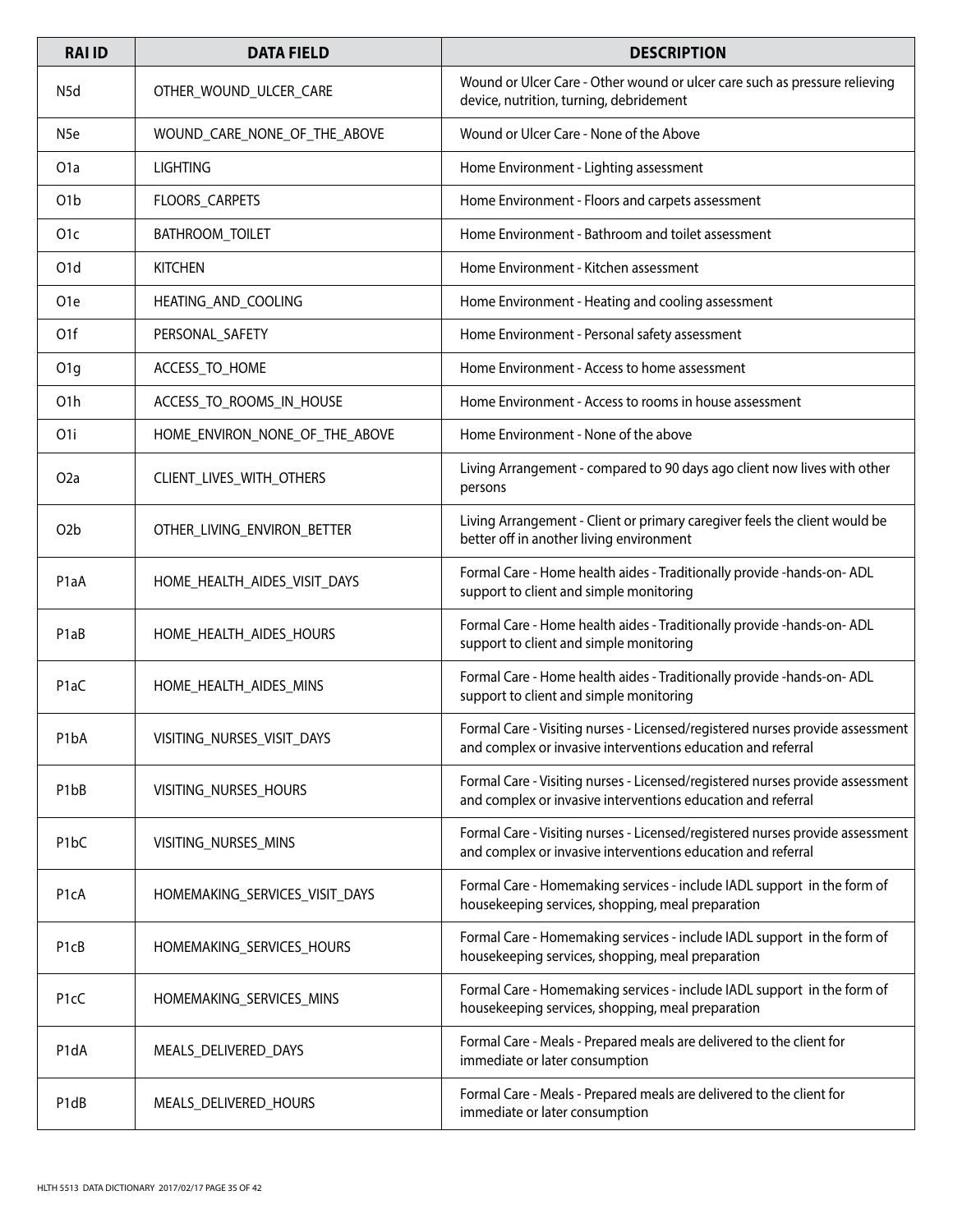| <b>RAI ID</b>                 | <b>DATA FIELD</b>              | <b>DESCRIPTION</b>                                                                                                                            |
|-------------------------------|--------------------------------|-----------------------------------------------------------------------------------------------------------------------------------------------|
| P <sub>1</sub> dC             | MEALS_DELIVERED_MINS           | Formal Care - Meals - Prepared meals are delivered to the client for<br>immediate or later consumption                                        |
| P <sub>1e</sub> A             | VOLUNTEER_SERVICES_DAYS        | Formal Care - Volunteer services - Cover a great range of services from<br>visiting to light housework and simple ADL/IADL support            |
| P <sub>1e</sub> B             | VOLUNTEER_SERVICES_HOURS       | Formal Care - Volunteer services - Cover a great range of services from<br>visiting to light housework and simple ADL/IADL support            |
| P <sub>1e</sub> C             | VOLUNTEER_SERVICES_MINS        | Formal Care - Volunteer services - Cover a great range of services from<br>visiting to light housework and simple ADL/IADL support            |
| P <sub>1f</sub> A             | PHYSICAL_THERAPY_DAYS          | Formal Care - Physical therapy - Therapy services that are provided or directly<br>supervised by a qualified physical therapist               |
| P <sub>1fB</sub>              | PHYSICAL_THERAPY_HOURS         | Formal Care - Physical therapy - Therapy services that are provided or directly<br>supervised by a qualified physical therapist               |
| P <sub>1f</sub> C             | PHYSICAL_THERAPY_MINS          | Formal Care - Physical therapy - Therapy services that are provided or directly<br>supervised by a qualified physical therapist               |
| P <sub>1g</sub> A             | OCCUPATIONAL_THERAPY_DAYS      | Formal Care - Occupational therapy - Therapy services that are provided or<br>directly supervised by a qualified occupational therapist       |
| P <sub>1g</sub> B             | OCCUPATIONAL_THERAPY_HOURS     | Formal Care - Occupational therapy - Therapy services that are provided or<br>directly supervised by a qualified occupational therapist       |
| P <sub>1g</sub> C             | OCCUPATIONAL_THERAPY_MINS      | Formal Care - Occupational therapy - Therapy services that are provided or<br>directly supervised by a qualified occupational therapist       |
| P1hA                          | SPEECH_THERAPY_DAYS            | Formal Care - Speech therapy - Services that are provided by a qualified<br>speech language pathologist                                       |
| P <sub>1</sub> h <sub>B</sub> | SPEECH_THERAPY_HOURS           | Formal Care - Speech therapy - Services that are provided by a qualified<br>speech language pathologist                                       |
| P <sub>1</sub> hC             | SPEECH_THERAPY_MINS            | Formal Care - Speech therapy - Services that are provided by a qualified<br>speech language pathologist                                       |
| P <sub>1</sub> iA             | DAY_CARE_OR_DAY_HOSPITAL_DAYS  | Formal Care - Day care or day hospital - Program out of the home where<br>client receives social, recreational, medical or functional support |
| P <sub>1iB</sub>              | DAY_CARE_OR_DAY_HOSPITAL_HOURS | Formal Care - Day care or day hospital - Program out of the home where<br>client receives social, recreational, medical or functional support |
| P <sub>1i</sub> C             | DAY_CARE_OR_DAY_HOSPITAL_MINS  | Formal Care - Day care or day hospital - Program out of the home where<br>client receives social, recreational, medical or functional support |
| P <sub>1j</sub> A             | SOCIAL_WORKER_IN_HOME_DAYS     | Formal Care - Social worker in home - Social worker provided psychosocial<br>support assessment to clients                                    |
| P <sub>1jB</sub>              | SOCIAL_WORKER_IN_HOME_HOURS    | Formal Care - Social worker in home - Social worker provided psychosocial<br>support assessment to clients                                    |
| P <sub>1j</sub> C             | SOCIAL_WORKERS_IN_HOME_MINS    | Formal Care - Social worker in home - Social worker provided psychosocial<br>support assessment to clients                                    |
| P <sub>2</sub> a              | OXYGEN_TREATMENT_ADHERE        | Treatments - Either intermittent or continuous use of oxygen to support,<br>promote or maintain vital functions and comfort                   |
| P <sub>2aa</sub>              | TREATMENT_NONE_OF_THE_ABOVE    | Treatments - Special treatment - None of the above                                                                                            |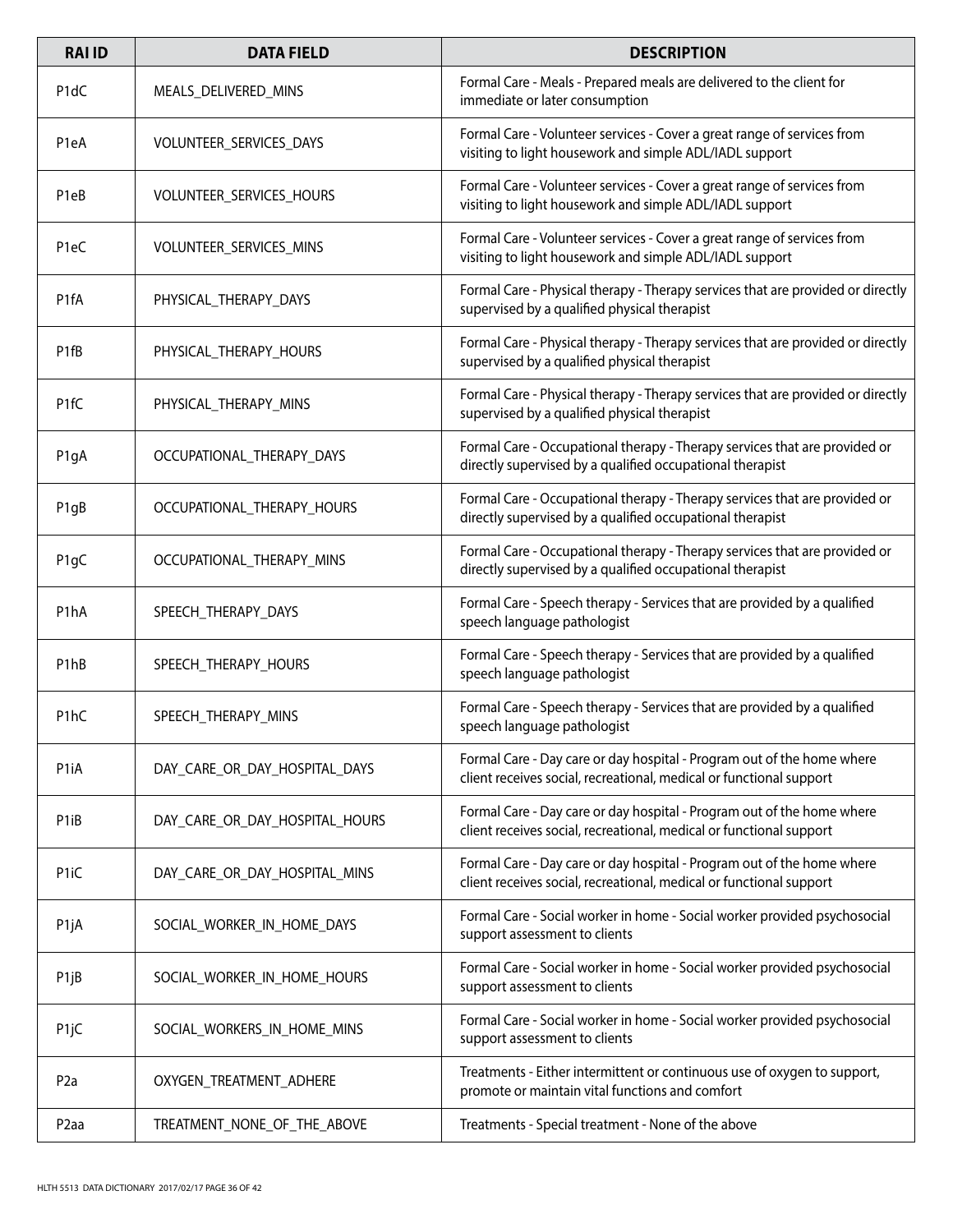| <b>RAI ID</b>    | <b>DATA FIELD</b>              | <b>DESCRIPTION</b>                                                                                                                                               |
|------------------|--------------------------------|------------------------------------------------------------------------------------------------------------------------------------------------------------------|
| P <sub>2</sub> b | RESPIRATOR_ASSISTIVE__ADHERE   | Treatments - Respirator for assistive breathing                                                                                                                  |
| P <sub>2</sub> c | OTHER_RESPIRATORY_TREATMENT    | Treatments - All other respiratory treatments                                                                                                                    |
| P <sub>2d</sub>  | ALCOHOL_DRUG_PROGRAM_ADHERE    | Treatments - Chemical dependency program Where psychological emotional<br>support and/or medication is provided                                                  |
| P <sub>2e</sub>  | BLOOD_TRANSFUSION_ADHERE       | Treatments - Blood transfusion - To replace blood loss through injury surgery<br>or disease                                                                      |
| P <sub>2f</sub>  | CHEMOTHERAPY_ADHERE            | Treatments - Chemotherapy                                                                                                                                        |
| P <sub>2g</sub>  | DIALYSIS_ADHERE                | Treatments - Dialysis                                                                                                                                            |
| P <sub>2</sub> h | INFUSION_CENTRAL_IV_ADHERE     | Treatments - IV Infusion Central - Drug given by intravenous push or drip                                                                                        |
| P <sub>2i</sub>  | INFUSION_PERIPHERAL_IV_ADHERE  | Treatments - IV Infusion Peripheral-Drug given by intravenous push or drip.<br>Does not include saline or heparin flush to keep heparin lock patent              |
| P <sub>2j</sub>  | MEDS BY INJECTION ADHERE       | Treatments - Medication by injection - Medication delivered through a<br>needle, IM, SQ, ID                                                                      |
| P <sub>2</sub> k | OSTOMY_CARE_ADHERE             | Treatments - Ostomy care - Refers to care of site with open wound and only<br>care that requires nursing assistance                                              |
| P <sub>2</sub>   | RADIATION_ADHERE               | Treatments - Radiation therapy - The treatment of disease by ionizing<br>radiation                                                                               |
| P <sub>2m</sub>  | TRACHEOSTOMY_CARE_ADHERE       | Treatments - Tracheostomy care - Includes cleansing of tracheostomy and<br>cannula                                                                               |
| P <sub>2n</sub>  | EXERCISE_THERAPY_ADHERE        | Treatments - Exercise therapy - Planned program of prescribed exercises to<br>support or enhance endurance, balance, stamina                                     |
| P <sub>2</sub> o | OCCUPATIONAL_THERAPY_ADHERE    | Treatments - Occupational therapy - Therapy services provided or directly<br>supervised by qualified occupational therapist                                      |
| P <sub>2p</sub>  | PHYSICAL_THERAPY_ADHERE        | Treatments - Physical therapy - Therapy services provided or directly<br>supervised by qualified physical therapist                                              |
| P <sub>2q</sub>  | DAY_CENTRE_ADHERE              | Treatments - Day centre - Program out of home where client receives social,<br>recreational, medical or functional support                                       |
| P <sub>2</sub> r | DAY_HOSPITAL_ADHERE            | Treatments - Day hospital - Program out of home where client receives<br>medical, functional and social support                                                  |
| P <sub>2s</sub>  | HOSPICE_CARE_ADHERE            | Treatments - Hospice care - Client is identified being in program for<br>terminally ill persons                                                                  |
| P <sub>2t</sub>  | PHYSICIAN_CLINIC_VISIT_ADHERE  | Treatments - Physician or clinic visit - Includes client visit to a physician office<br>or clinic or physician visit to client home                              |
| P <sub>2u</sub>  | RESPITE_CARE_ADHERE            | Treatments - Respite care - Care program involves short term stay in facility<br>to provide relief primary home based caregiver                                  |
| P2v              | DAILY_NURSE_MONITORING_ADHERE  | Treatments - Daily nurse monitoring                                                                                                                              |
| P <sub>2w</sub>  | NON_DAILY_NURSE_MONITOR_ADHERE | Treatments - Nurse monitoring less than daily                                                                                                                    |
| P <sub>2x</sub>  | MED_BRACELET_ELEC_ALERT_ADHERE | Treatments - Medical alert bracelet or electronic security alert - Any<br>identification or device that alerts people of client medical condition or<br>location |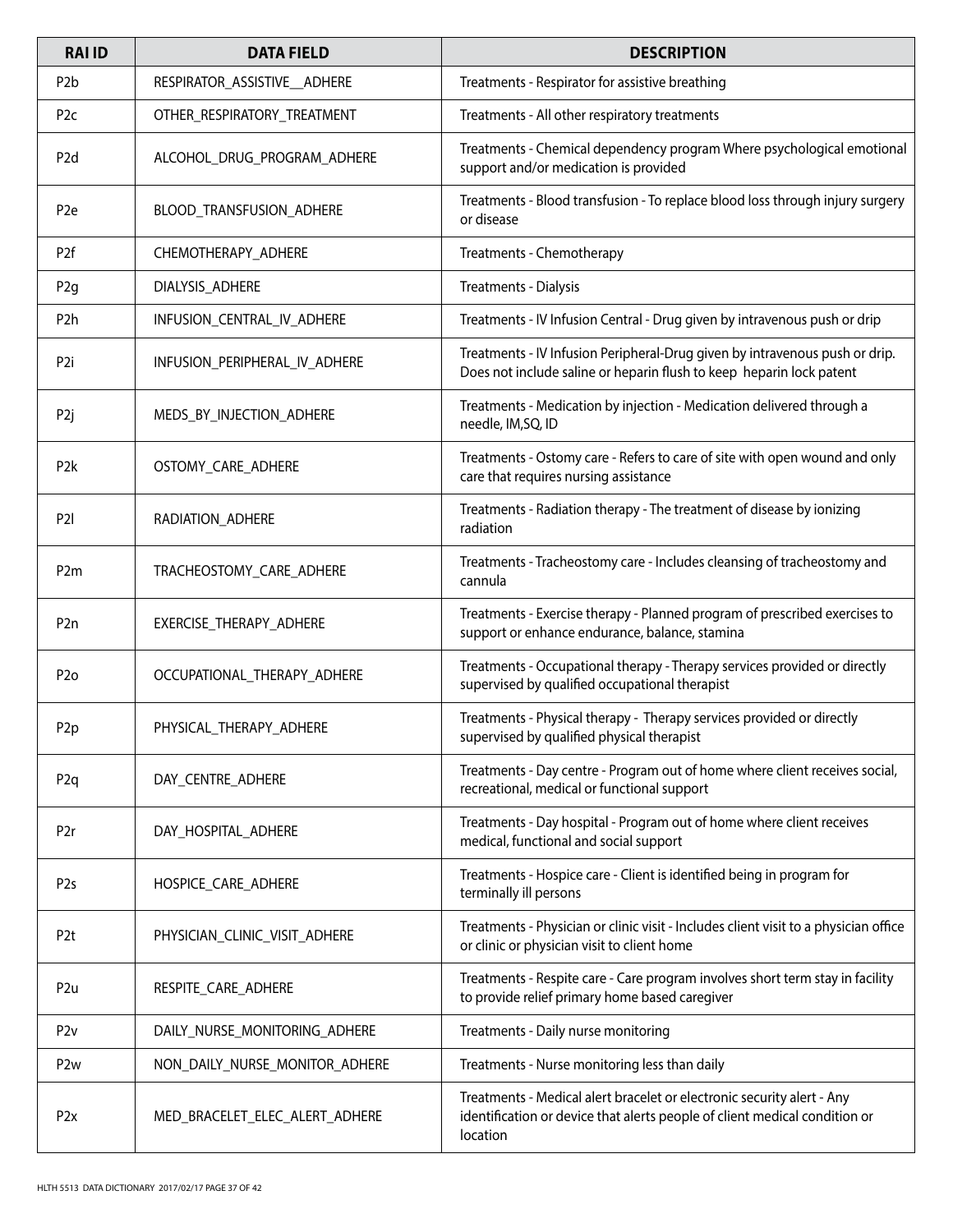| <b>RAI ID</b>    | <b>DATA FIELD</b>              | <b>DESCRIPTION</b>                                                                                                                                    |
|------------------|--------------------------------|-------------------------------------------------------------------------------------------------------------------------------------------------------|
| P <sub>2y</sub>  | SKIN_ULCERATION_TREAT_ADHERE   | Treatments - Skin treatment - Any skin intervention performed for prevention<br>or treatment of skin ulceration                                       |
| P2z              | SPECIAL_DIET                   | Treatments - Special diet - Nutritionally supplemented or mechanically<br>altered diet                                                                |
| P <sub>3</sub> a | MANAGE_OXYGEN_EQUIPMENT        | Management of Equipment in last 3 days - Oxygen                                                                                                       |
| P <sub>3</sub> b | MANAGE_IV                      | Management of Equipment in last 3 days - IV                                                                                                           |
| P <sub>3</sub> c | MANAGE_CATHETER                | Management of Equipment in last 3 days - Catheter                                                                                                     |
| P <sub>3</sub> d | MANAGE_OSTOMY                  | Management of Equipment in last 3 days - Ostomy                                                                                                       |
| P <sub>4</sub> a | OVERNIGHT_HOSPITAL_ADMISSION   | Visits in last 90 days - Admitted to Hospital - Number of times client admitted<br>to hospital with overnight stay                                    |
| P4b              | EMERGENCY_ROOM_VISITS          | Visits in last 90 days - Visited Emergency Room - Number of visits to<br>emergency room but not admitted for overnight stay                           |
| P <sub>4</sub> c | EMERGENT_CARE_VISITS           | Visits in last 90 days - Emergent Care - Number of visits to or from a health<br>provider that was unscheduled considered to be emergency             |
| P <sub>5</sub>   | TREATMENT_GOALS_ACHIEVED       | Treatment Goals -Identify if treatment goals established by nurses social<br>workers therapists or medical doctors have been achieved in last 90 days |
| P6               | OVERALL_CHANGE_IN_CARE_NEEDS   | Overall change in care needs - Monitor overall functional status over the past<br>90 to determine if significant change has occurred                  |
| P7               | SPENDING_TRADE_OFFS            | Trade offs - During the last month determine if limited funds prevented client<br>from receiving required medical and environmental support           |
| Q <sub>1</sub>   | NUM_OF_MEDS                    | Number of Medications - Number of different medications over the counter<br>and prescription client used in past 7 days                               |
| Q <sub>2</sub> a | ANTIPSYCHOTIC_NEUROLEPTIC      | Receipt of Psychotropic Medications in last 7 days - Antipsychotic or<br>Neuroleptic                                                                  |
| Q <sub>2</sub> b | <b>ANXIOLYTIC</b>              | Receipt of Psychotropic Medications in last 7 days - Anxiolytic                                                                                       |
| Q <sub>2c</sub>  | ANTIDEPRESSANT                 | Receipt of Psychotropic Medications in last 7 days - Antidepressant                                                                                   |
| Q <sub>2</sub> d | HYPNOTICS_OR_ANALGESICS        | Receipt of Psychotropic Medications in last 7 days - Hypnotics or Analgesics                                                                          |
| Q <sub>3</sub>   | MEDICAL_OVERSIGHT              | Medical oversight - Client has discussed all their medications and therefore<br>medical problems with a physician in the last 180 days                |
| Q4               | COMPLIANCE_ADHERENCE_WITH_MEDS | Compliance or Adherence with Medications - client is actually taking the<br>medication as prescribed                                                  |
| R <sub>1</sub> c | DATE_ASSESSMENT_COMPLETE       | Signatures of Persons Completing the Assessment - Date Assessment<br>Coordinator signed as complete                                                   |
| X2               | CLIENT_GROUP                   | High level description of home care clients based on health status and<br>assessed needs                                                              |
| X70              | ASSESSMENT_LOCATION            | <b>Assessment Location</b>                                                                                                                            |
| X71              | FACILITY_ADMISSION_DATE        | <b>Facility Admission Date</b>                                                                                                                        |
|                  | ABUSE_CAP_HC                   | Elder Abuse Cap                                                                                                                                       |
|                  | ABUSE_CAP2008_HC               | Abusive Relationship Cap - 2008 Release                                                                                                               |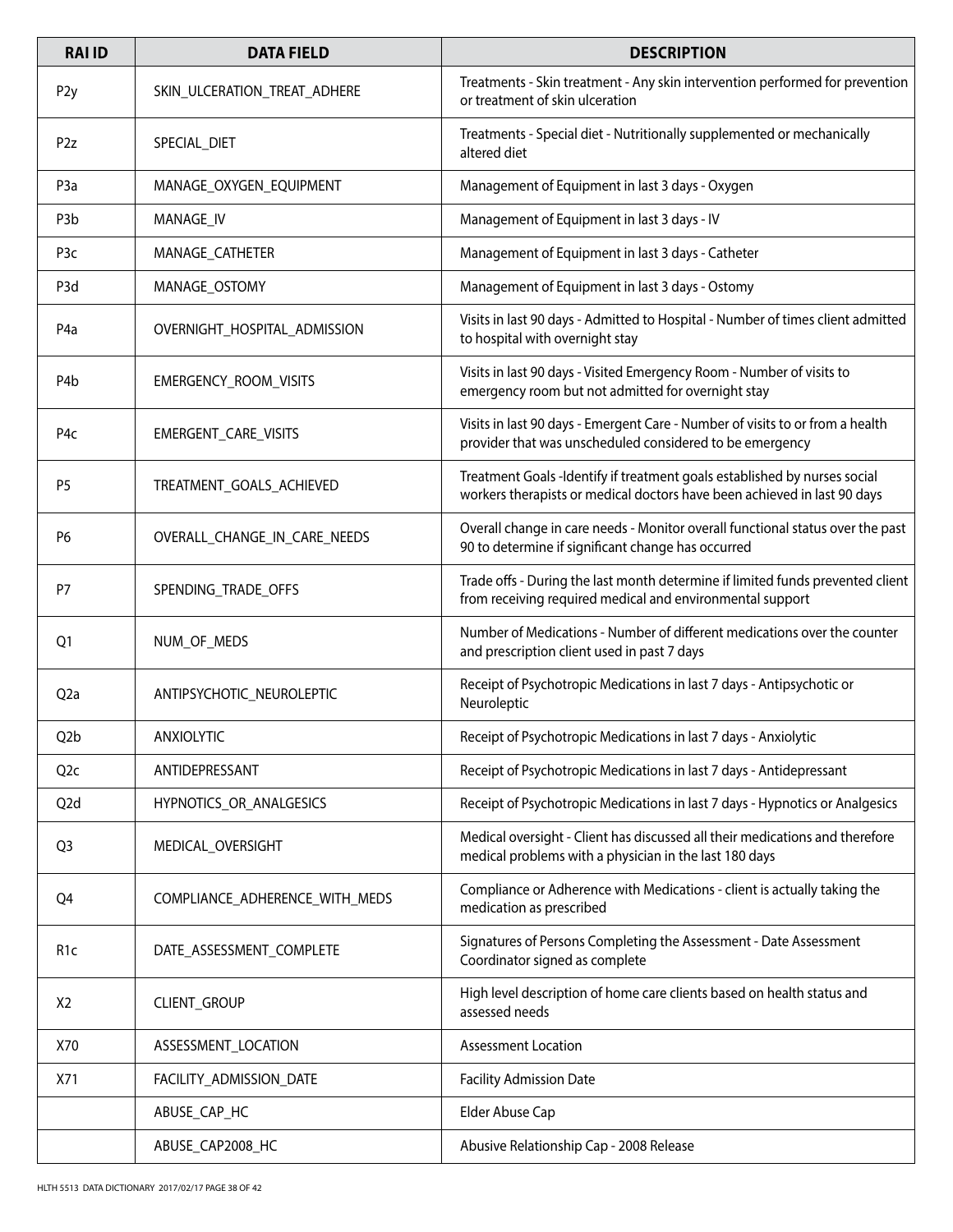| <b>RAI ID</b> | <b>DATA FIELD</b>             | <b>DESCRIPTION</b>                                                           |
|---------------|-------------------------------|------------------------------------------------------------------------------|
|               | ADHERENCE_CAP_HC              | Adherence Cap                                                                |
|               | ADL_CAP2008_HC                | Activities of Daily Living (ADLs) Cap - 2008 Release                         |
|               | ADL_LONG_FORM_HC              | Activities of Daily Living (ADL) Scale - Long Form                           |
|               | ADL_REHAB_CAP_HC              | ADL/Rehabilitation Cap                                                       |
|               | ADL_SELF_PERFORM_HC           | Activities of Daily Living (ADL) Scale - Self-Performance Hierarchy          |
|               | ADL_SHORT_FORM_HC             | Activities of Daily Living (ADL) Scale - Short Form                          |
|               | ALCOHOL_CAP_HC                | Alcohol Dependence and Hazardous Drinking Cap                                |
|               | APPROP_MEDS_CAP2008_HC        | Appropriate Medications Cap - 2008 Release                                   |
|               | BEHAVIOUR_CAP_HC              | <b>Behaviour Cap</b>                                                         |
|               | BEHAVIOUR_CAP2008_HC          | Behaviour Cap - 2008 Release                                                 |
|               | BOWEL_CONDITIONS_CAP2008_HC   | Bowel Conditions Cap - 2008 Release                                          |
|               | BOWEL_MGMT_CAP_HC             | <b>Bowel Management Cap</b>                                                  |
|               | BRITTLE_CAP_HC                | <b>Brittle Support Cap</b>                                                   |
|               | CARDIO_RESPIRATORY_CAP_HC     | Cardio-respiratory Cap                                                       |
|               | CARDIO_RESPIRATORY_CAP2008_HC | Cardio-Respiratory Conditions Cap - 2008 Release                             |
|               | CHESS_HC                      | Changes in Health, End-Stage disease and Symptoms and Signs (CHESS)<br>Score |
|               | COGNITION_CAP_HC              | <b>Cognition Cap</b>                                                         |
|               | COGNITIVE_CAP2008_HC          | Cognitive Loss Cap - 2008 Release                                            |
|               | COMMUNICATION_CAP_HC          | <b>Communication Disorder Cap</b>                                            |
|               | COMMUNICATION_CAP2008_HC      | Communication Cap - 2008 Release                                             |
|               | CPS_HC                        | Cognitive Performance Scale                                                  |
|               | DEHYDRATION_CAP_HC            | Dehydration Cap                                                              |
|               | DEHYDRATION_CAP2008_HC        | Dehydration Cap - 2008 Release                                               |
|               | DELIRIUM_CAP2008_HC           | Delirium Cap - 2008 Release                                                  |
|               | DEPRESSION_CAP_HC             | Depression and Anxiety Cap                                                   |
|               | DRS HC                        | <b>Depression Rating Scale</b>                                               |
|               | ENVIRONMENT_CAP_HC            | Environmental Assessment Cap                                                 |
|               | ENVIRONMENT_CAP2008_HC        | Home Environment Optimization Cap - 2008 Release                             |
|               | EPISODE_ID                    | Uniquely track each episode                                                  |
|               | FALLS_CAP_HC                  | <b>Falls Cap</b>                                                             |
|               | FALLS_CAP2008_HC              | Falls Cap - 2008 Release                                                     |
|               | FEEDING_CAP2008_HC            | Feeding Tube Cap - 2008 Release                                              |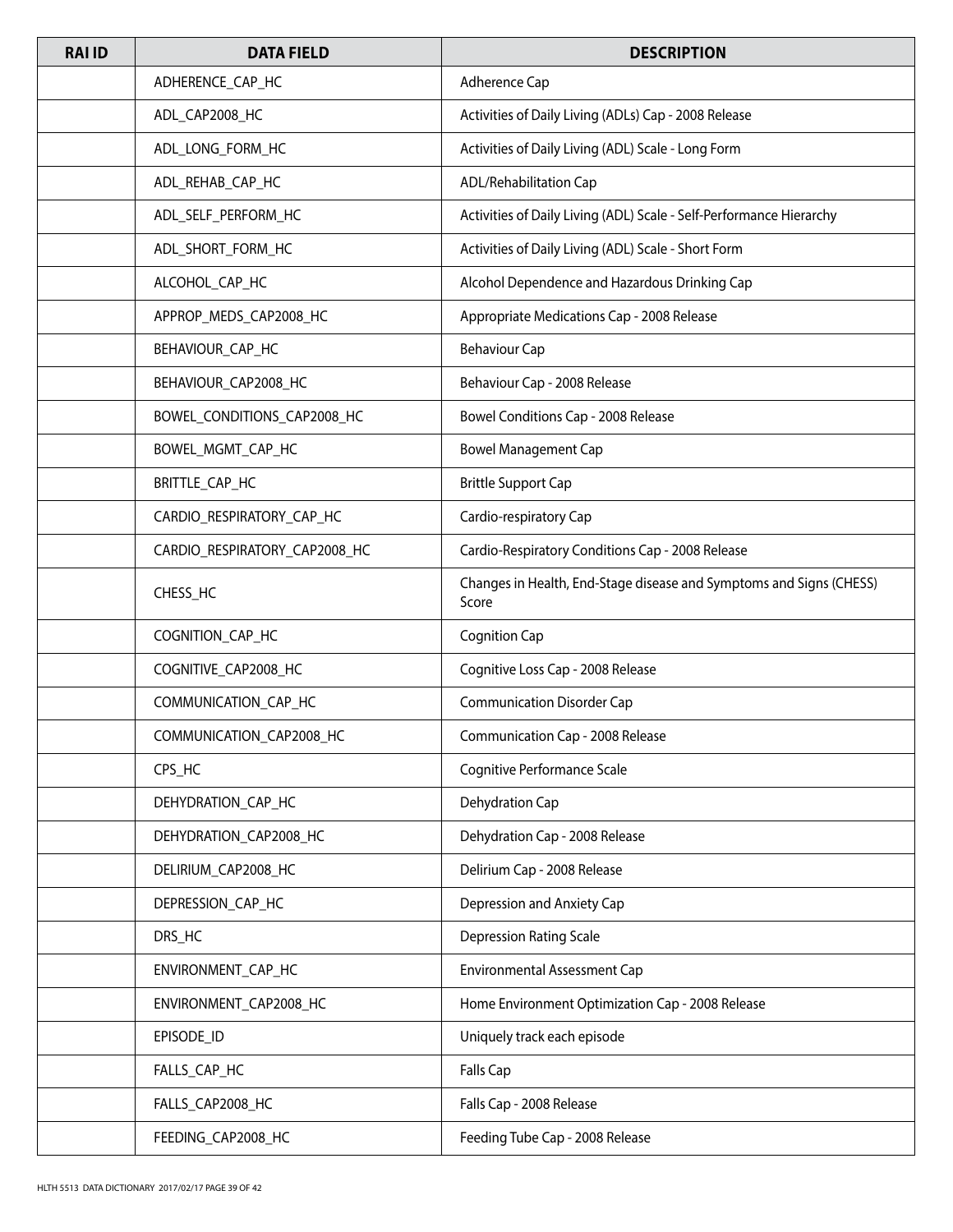| <b>RAI ID</b> | <b>DATA FIELD</b>              | <b>DESCRIPTION</b>                                                 |
|---------------|--------------------------------|--------------------------------------------------------------------|
|               | HEALTH_CAP_HC                  | Health Promotion Cap                                               |
|               | IADL_CAP_HC                    | Instrumental Activities of Daily Living (IADLs) Cap                |
|               | IADL_CAP2008_HC                | Instrumental Activities of Daily Living (IADLs) Cap - 2008 Release |
|               | IADL_DIFFICULTY_HC             | Instrumental Activities of Daily Living (IADL) Difficulty Scale    |
|               | IADL_INVOLVEMENT_HC            | Instrumental Activities of Daily Living (IADL) Involvement Scale   |
|               | INSTITUTIONAL_RISK_CAP_HC      | Institutional Risk Cap                                             |
|               | INSTITUTIONAL_RISK_CAP2008_HC  | Institutional Risk Cap - 2008 Release                              |
|               | MAPLE_HC                       | Method for Assigning Priority Levels (MAPLe)                       |
|               | MEDS_CAP_HC                    | <b>Medication Management Cap</b>                                   |
|               | MOOD_CAP2008_HC                | Mood Cap - 2008 Release                                            |
|               | NUM_OF_MEDS_RECORDS_SUBMIT     | Number of medication records submitted                             |
|               | NUTRITION_CAP_HC               | <b>Nutrition Cap</b>                                               |
|               | ORAL_CAP_HC                    | Oral Health Cap                                                    |
|               | PAIN_CAP_HC                    | Pain Cap                                                           |
|               | PAIN_CAP2008_HC                | Pain Cap - 2008 Release                                            |
|               | PAIN_HC                        | Pain Scale                                                         |
|               | PALLIATIVE_CAP_HC              | Palliative Care Cap                                                |
|               | PHYSICAL_ACTIVITY_CAP2008_HC   | Physical Activities Promotion Cap - 2008 Release                   |
|               | PRESSURE_ULCER_CAP2008_HC      | Pressure Ulcer Cap - 2008 Release                                  |
|               | PRESSURE_ULCERS_CAP_HC         | Pressure Ulcers Cap                                                |
|               | PREVENTIVE_CAP_HC              | Preventive Health Measures: Immunization and Screening Cap         |
|               | PSYCH_DRUG_CAP_HC              | Psychotropic Drugs Cap                                             |
|               | PURS_HC                        | Pressure Ulcer Risk Scale (PURS)                                   |
|               | REDUCED_FORMAL_SERVICES_CAP_HC | Reduction in Formal Services Cap                                   |
|               | RUG_III_HC                     | <b>Resource Utilization Groups</b>                                 |
|               | RUG_III_HC_CATEGORY            | Seven major groups of RUG_III_HC                                   |
|               | SKIN_CAP_HC                    | Skin and Foot Conditions Cap                                       |
|               | SOCIAL_CAP_HC                  | Social Function Cap                                                |
|               | SOCIAL_CAP2008_HC              | Social Relationship Cap - 2008 Release                             |
|               | SUPPORT_CAP2008_HC             | Informal Support Cap - 2008 Release                                |
|               | URINARY_CAP_HC                 | Urinary Incontinence and Indwelling Catheter Cap                   |
|               | URINARY_CAP2008_HC             | Urinary Incontinence Cap - 2008 Release                            |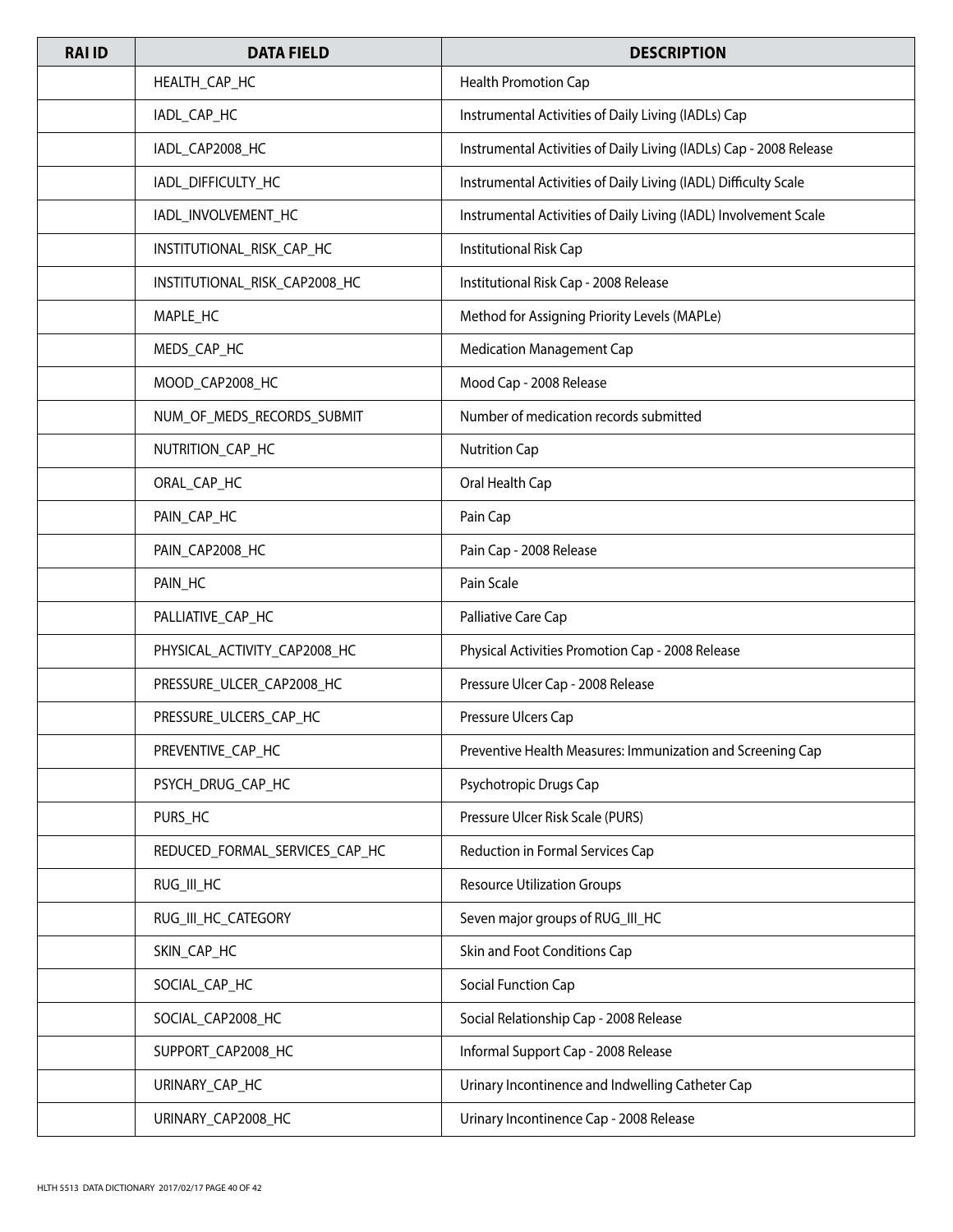| <b>RAI ID</b> | <b>DATA FIELD</b> | <b>DESCRIPTION</b>         |
|---------------|-------------------|----------------------------|
|               | VISUAL CAP HC     | <b>Visual Function Cap</b> |

**Medication** - Contains information on the medications listed during the RAI-HC assessment. An assessment can list multiple medications. (HCRS\_MEDICATION)

| <b>RAI ID</b>    | <b>DATA FIELD</b>    | <b>DESCRIPTION</b>                                                                                                                                                |
|------------------|----------------------|-------------------------------------------------------------------------------------------------------------------------------------------------------------------|
|                  | ASSESSMENT_ID        | Unique identifier for each assessment                                                                                                                             |
| Q <sub>5</sub> a | <b>MEDS NAME</b>     | List of All Medication Used in the last 7 days - Medication name                                                                                                  |
| Q5b              | MEDS DOSE            | List of All Medication Used in the last 7 days - Medication dose - Amount of<br>medication ordered                                                                |
| Q <sub>5</sub> c | MEDS_FORM            | List of All Medication Used in the last 7 days - Medication form - Route of<br>administration                                                                     |
| Q5d              | MEDS FREQUENCY       | List of All Medication Used in the last 7 days - Medication frequency - number<br>of times per day, week or month that the medication is administered             |
| Q5e              | MEDS_ON_PRN_BASIS    | List of All Medication Used in the last 7 days - If PRN - If the client took the<br>medication on a Pro Re Nata basis number of times the medication was<br>taken |
| X40              | MEDS SEQUENCE NUMBER | Number representing sequence of medication within section Q5 of RAI-HC<br>assessment that is being submitted in an individual Medication Record                   |
| X41              | <b>DIN</b>           | Drug Identification Number of a medication listed in Q5 of RAI-HC<br>assessment                                                                                   |

**Service** - Contains information on the home care services provided to the client. A service must have an episode record. (HCRS\_SERVICE)

| <b>RAI ID</b>   | <b>DATA FIELD</b>        | <b>DESCRIPTION</b>                                                                                                                                                             |
|-----------------|--------------------------|--------------------------------------------------------------------------------------------------------------------------------------------------------------------------------|
|                 | EPISODE_ID               | Uniquely track each episode                                                                                                                                                    |
| X <sub>10</sub> | SERVICE_START_DATE       | Date which home care service provider began to provide home care service<br>to client                                                                                          |
| X <sub>11</sub> | SERVICE TYPE             | The type of home care service provided to the client                                                                                                                           |
| X12             | HOME_CARE_DISCIPLINE     | Discipline, profession or occupational group of individuals providing home<br>care services to client                                                                          |
| X13             | SERVICE_DELIVERY_SETTING | Location or setting where home care service was provided to client                                                                                                             |
| X14             | ACUTE_SERVICES_FLAG      | Flag designed to capture delivery of acute care services to clients with<br>rehabilitation or longer term needs                                                                |
| X <sub>15</sub> | NUM_OF_SERVICE_VISITS    | Occasions more than 5 minutes during which home care service provider<br>provides given home care service either face-to-face or remotely to client<br>during reporting period |
| X16             | MINS_OF_SERVICE          | Minutes spent in delivery of home care service to or on behalf of home care<br>client during reporting period                                                                  |
| X <sub>17</sub> | SERVICE_END_DATE         | Date which home care service provider stopped providing home care service<br>to client                                                                                         |
| X30             | DISCHARGE DATE           | Date a source organization completes administrative processes that record<br>termination of all home care services provided                                                    |